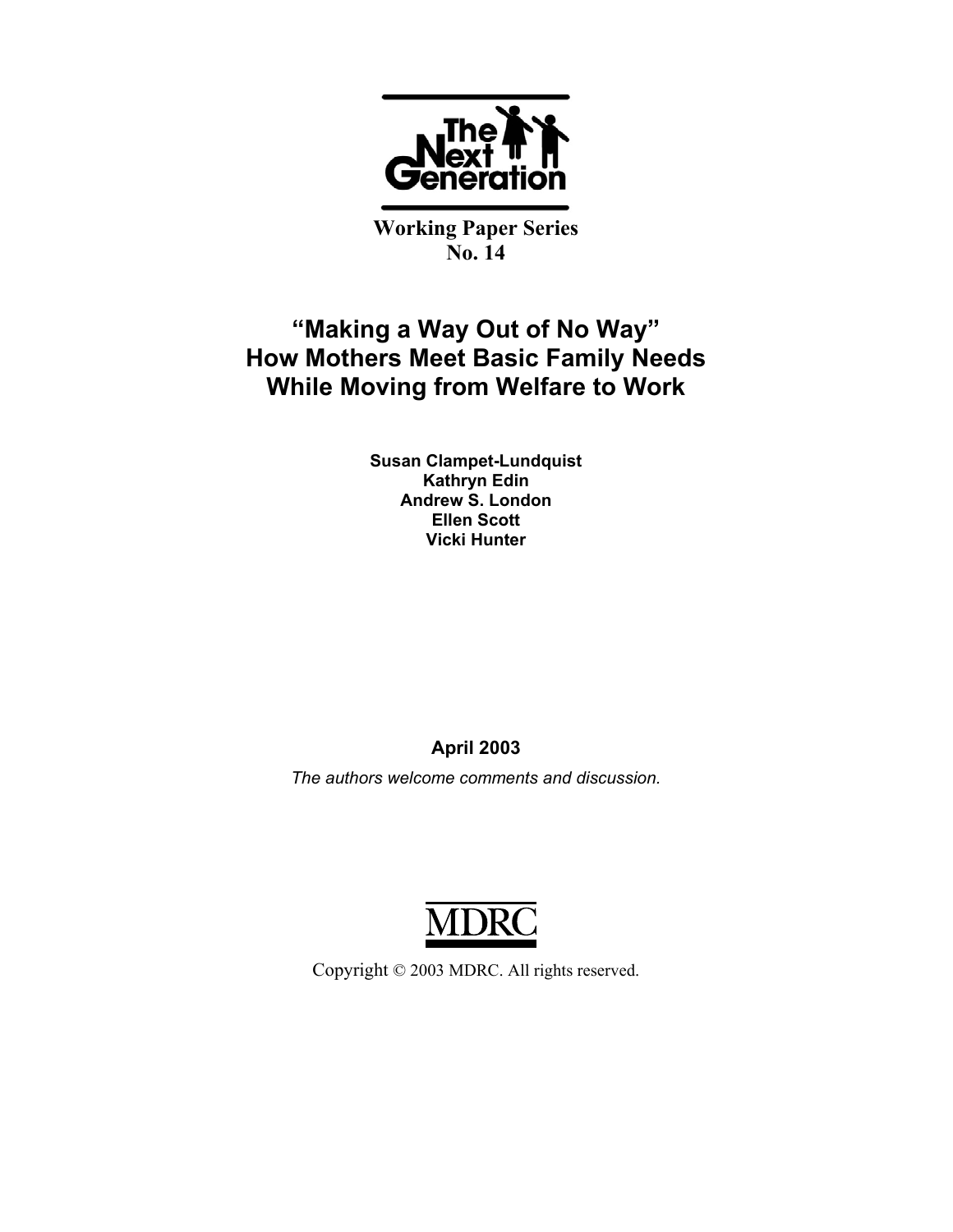# **The Next Generation Project and the Project on Devolution and Urban Change**

This working paper is a joint production of the Project on Devolution and Urban Change and the Next Generation. Urban Change is a project designed to understand how devolution and the Temporary Assistance for Needy Families (TANF) block grants play out in four large urban areas. The Next Generation is a project that examines the effects of welfare, antipoverty and employment policies on children and families.

### **Foundation partners**

The Project on Devolution and Urban Change is funded by the Ford Foundation, Charles Stewart Mott Foundation, Pew Charitable Trusts, W.K. Kellogg Foundation, Robert Wood Johnson Foundation, U.S. Department of Health and Human Services, John S. and James L. Knight Foundation, Joyce Foundation, Cleveland Foundation, George Gund Foundation, William Penn Foundation, James Irvine Foundation, California Wellness Foundation, and Edna McConnell Clark Foundation.

The Next Generation project is funded by the David and Lucile Packard Foundation, William T. Grant Foundation, and John D. and Catherine T. MacArthur Foundation. Support for dissemination of MDRC's Next Generation publications has been provided by the J.P. Morgan Chase Foundation.

### **Research partners**

The Next Generation project is a collaboration among researchers from MDRC, the University of Texas at Austin, Northwestern University, the University of California at Los Angeles, Syracuse University, University of Oregon, New York University, and the Social Research and Demonstration Corporation.

## **Project directors**

The Project on Devolution and Urban Change Barbara Goldman, Vice-President, MDRC, 16 East 34<sup>th</sup> St, New York, NY 10016 Email: barbara.goldman@mdrc.org; phone: (212) 532-3200

The Next Generation Project Virginia Knox, Senior Research Associate, MDRC, 16 East 34th St., New York, NY 10016 Email: virginia.knox $\omega$ mdrc.org; phone: (212) 640-8678

## **Project website**

For information about MDRC, Urban Change and the Next Generation, see www.mdrc.org.

#### **For further information on this paper, address correspondence to:**

Susan Clampet-Lundquist  $(215)$  349-7121; e-mail susancl $@$ sas.upenn.edu

Dissemination of MDRC publications is also supported by the following foundations that help finance MDRC's public policy outreach and expanding efforts to communicate the results and implications of our work to policymakers, practitioners, and others: The Atlantic Philanthropies; the Alcoa, Ambrose Monell, Bristol-Myers Squibb, Fannie Mae, Ford, Grable, Starr, and Surdna Foundations; and the Open Society Institute.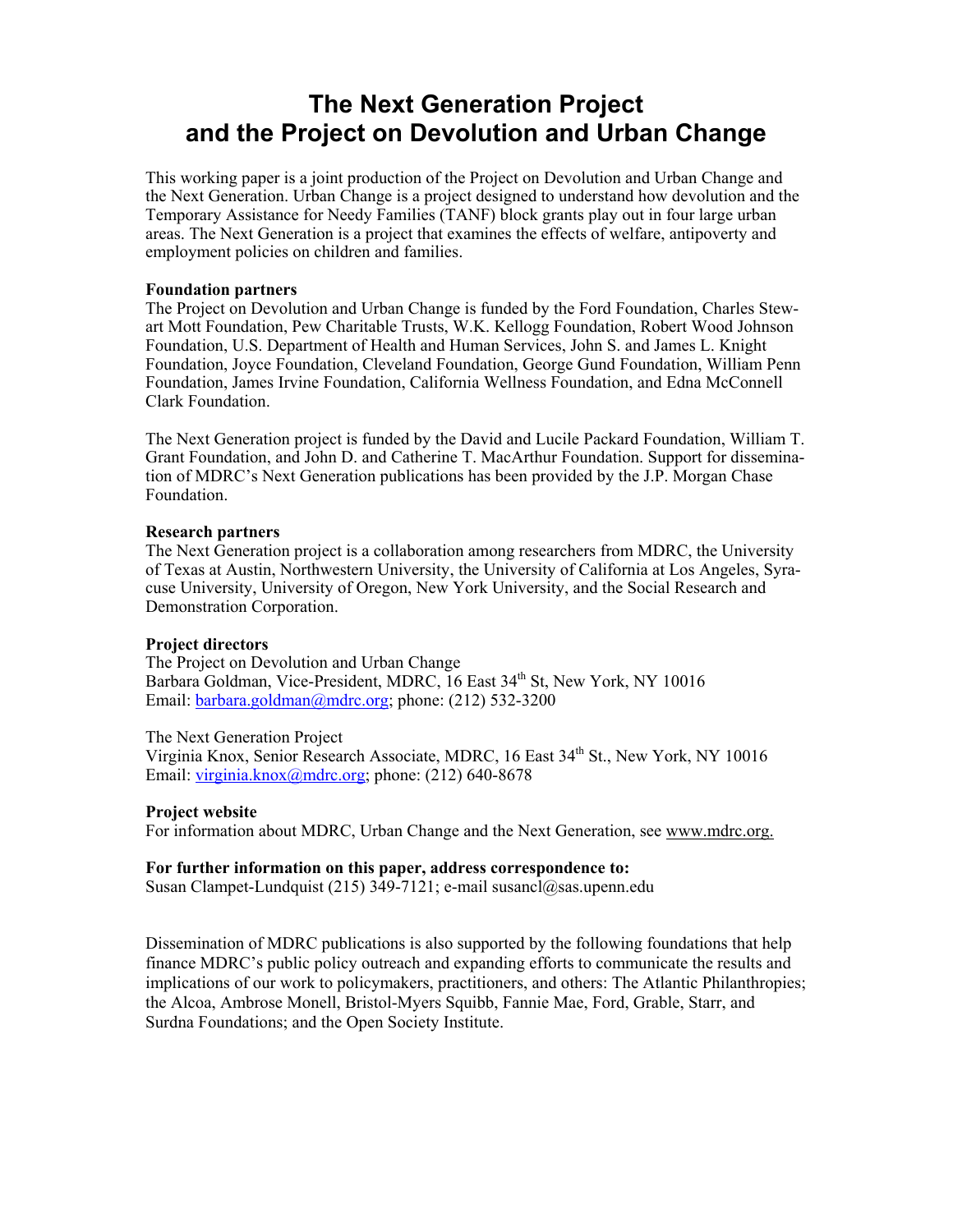# **Acknowledgments**

The authors would like to thank Averil Clarke, Lorna Dilley, Ralonda Ellis-Hill, Karen Fierer, Tasheika Hinson, Rebecca Joyce Kissane, Mirella Landriscina, Joan Mazelis, Leondra Mitchell, Samieka Mitchell, Keesha Moore, Kagendo Mutua, Laura Nichols, Enid Schatz, and Sarah Spain, who worked with us to recruit the samples, interview the families, and code and analyze the data. We are especially grateful to the families in Cleveland and Philadelphia who shared their experiences with us over the last few years.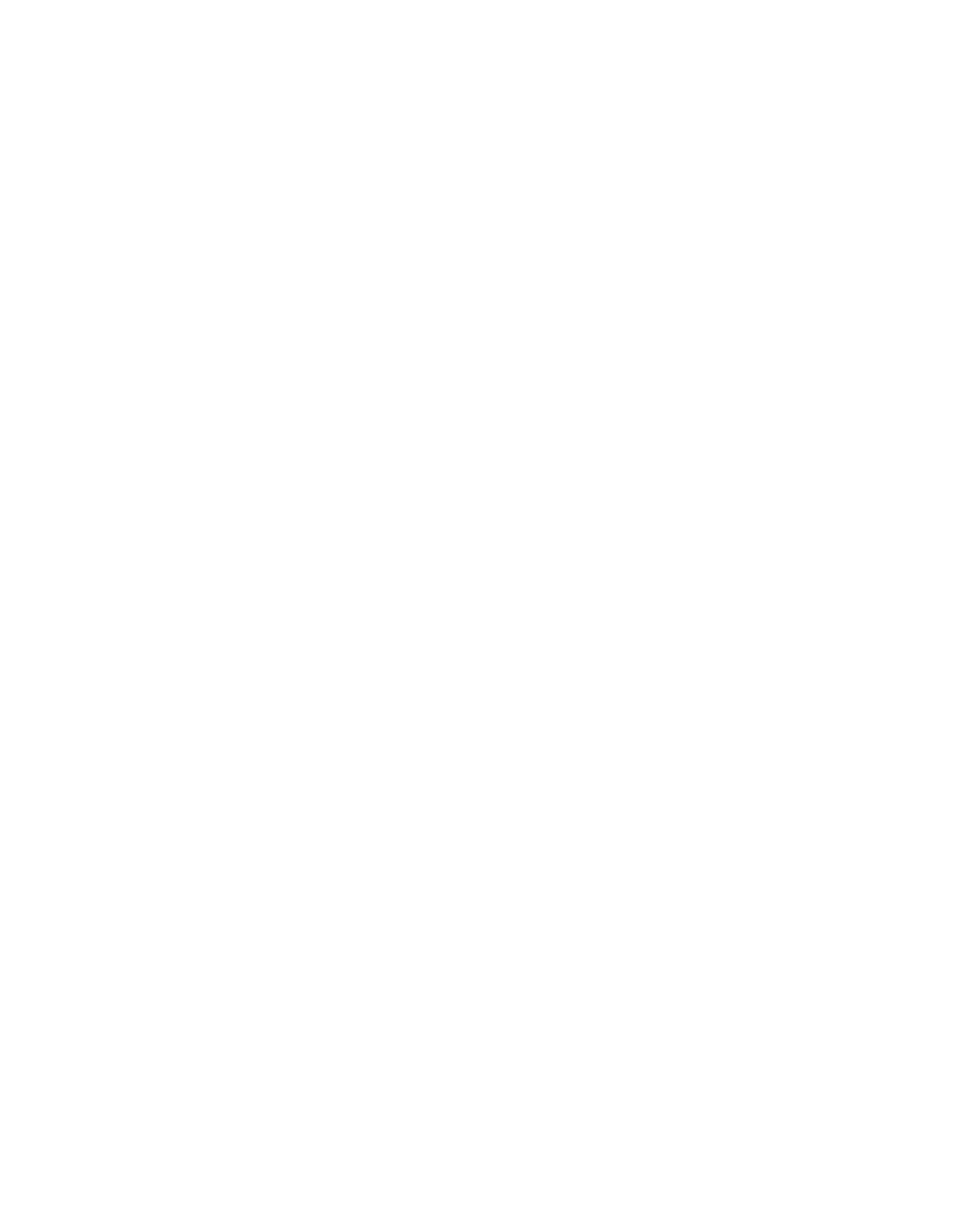# **Introduction**

*Monica is a 45-year-old white high school graduate from the high-crime, job-poor Kensington section of Philadelphia. She was receiving cash welfare, food stamps, and Medicaid when President Clinton signed the Personal Responsibility and Work Opportunity Reconciliation Act (PRWORA) in 1996. To meet her new work requirement, Monica started stuffing envelopes at a small firm within walking distance of her home, which provided fulltime, minimum wage employment from April through November each year. Her low wages ensured continued eligibility for a small amount of cash welfare and food stamps plus a medical card. However, the annual layoff hit hard, as it took the welfare department two to three months to adjust her benefits, so for two to three months each year she had little to no income. To resolve her dilemma, she tried to find year-round employment but she was unable to do so. In the interim, she resorted to selling prescription drugs illegally to local drug addicts.1*

*When she started her job stuffing envelopes, both of Monica's children, ages 7 and 12, were still young enough to qualify for subsidized child care. Even though Monica knew welfare was supposed to provide these subsidies, her fight to secure them took nearly two years. Her repeated requests for assistance churned through multiple caseworkers who claimed, one after another, that the forms had been "messed up" by the previous caseworker. During this time, her common-law husband watched her children during the summer and before and after school, refraining from searching for work himself. This meant he could contribute no resources to her strained family budget. After she received the child care subsidy, she paid the children's grandmother to watch the youngest before and after school, and the eldest, now 13 years old, was on his own.* 

*Throughout the transition from welfare to work, the family's health needs were covered by Medicaid. One month, though, her pay check included some overtime hours and her caseworker told her that her earnings that month*   $(S1,000$  before taxes) pushed her over the income limit.<sup>1</sup> She went without

 $\overline{\phantom{0}1}$ <sup>1</sup> According to the State Policy Documentation Project, the eligibility level for Medicaid recipients in Pennsylvania is \$1,088/month for a family of three. If Monica did not count her husband in her family composition, she would have been just on the cusp of eligibility for Medicaid. More importantly, she was still eligible for Transitional Medicaid which extends to 185% of poverty, and her income that month was well within this range.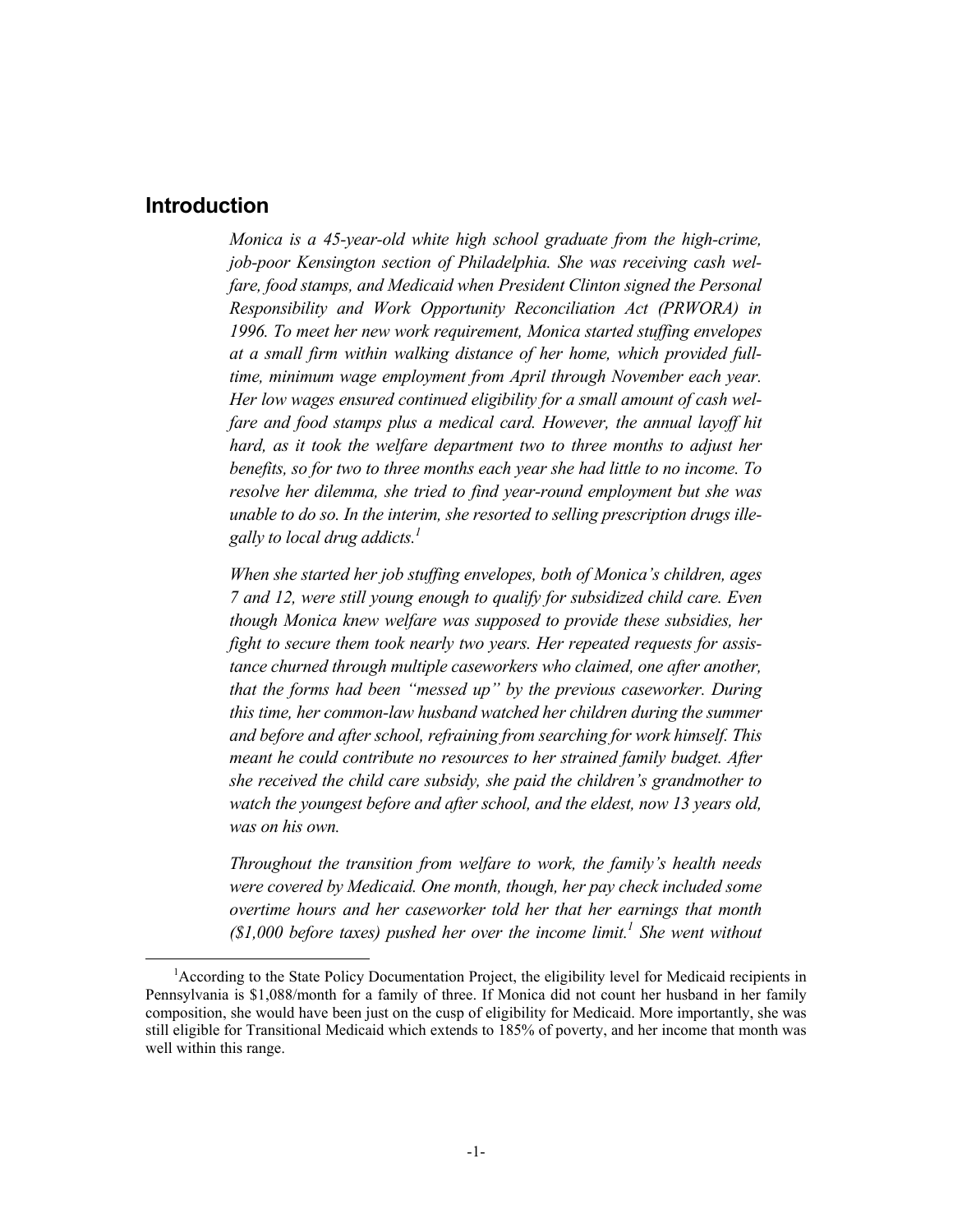*coverage that month, a potentially serious situation for Monica, as she was soon after diagnosed with cervical cancer.*

Moving from welfare to work is about more than trading a welfare check for a paycheck. For Monica, family and fiscal management before welfare reform were never easy, but the welfare benefits were at least stable, and she did not have work-related expenses such as child care. She was the one who supervised the children, since she remained at home. And though her small cash welfare allotment never covered all her bills, she could count on its steady stream of income each month, plus the food stamps and medical card. She filled the gap between her welfare benefits and her expenses by relying on the contributions of family, and a trip or two to the food pantry each year.

Monica responded to the new mandates of welfare reform by going to work. Once she made the transition, she faced months with hardly any legitimate source of income (\$10 to \$15 from the welfare grant) because of the seasonal nature of her work and the delayed response of the welfare department. Her friends and family, already stretched thin, could not fill this large income gap, but turning to crime to pay her bills left her both ashamed and fearful. Good mothers, she believed, didn't break the law.

Like many low wage workers, Monica desperately needed the work supports that were, in theory, available to parents who left welfare for employment. But obtaining those benefits meant complying with a plethora of new requirements, including the need to submit a set of forms and her pay stubs in a timely manner each month. Her fight to obtain her child care subsidy involved repeated trips and phone calls to the welfare office, and her "mistake" of working overtime left her without health coverage for a month, due to a caseworker error.

Nine months out of the year, her earnings exceeded what she'd received from welfare, but her minimum wage job did not generate enough surplus to cover the months when little legitimate source of income was coming in. Since Monica, like most parents in our sample, viewed raising her children as her most important job, her struggle to ensure their well-being in the face of this annual fiscal crisis left her feeling uncertain about whether the children were benefiting from her efforts to play by the rules (see also Scott, Edin, London, and Mazelis, 2001).

The authors of PRWORA were not oblivious to the fact that for the typical welfare recipient employment alone might well fall short of providing enough disposable income to meet basic family needs. Accordingly, the federal law mandates that all new state TANF programs ensure transitional child care, food stamps, and Medicaid to those leaving welfare for low wage work. But it is one thing to have these provisions on the books and another to successfully deliver them to the families who so desperately need them. In the new world of welfare, securing such benefits requires detailed knowledge of the benefits the welfare office is supposed to provide, the coopera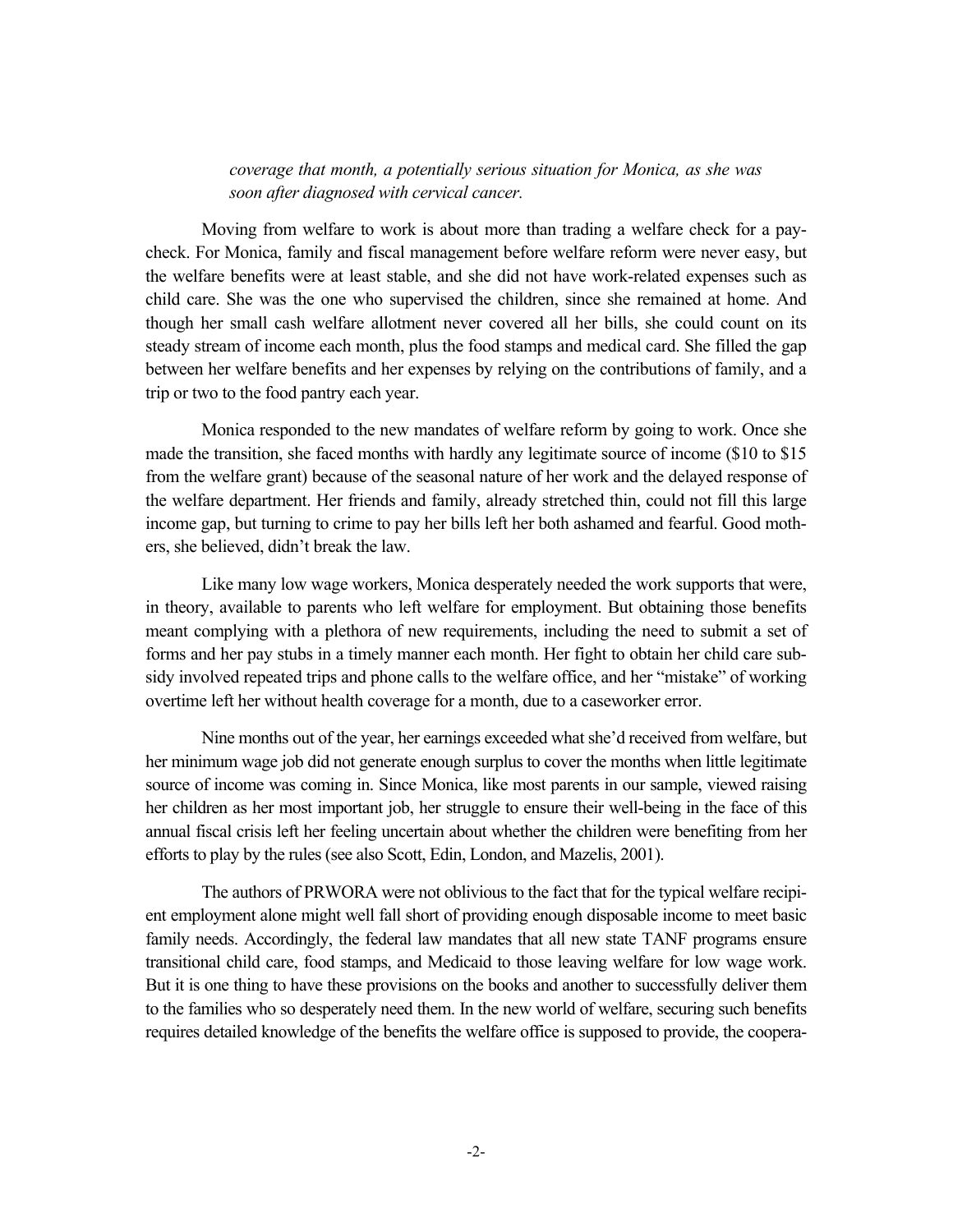tion of a competent, well-trained caseworker, a family situation that allows the family to "take up" these benefits in the form the welfare department provides them, and just plain luck.

In the years following welfare reform, researchers have found that the take-up rates for child care, food stamps, and Medicaid are lower than should be expected. Nationally, only 10- 15% of eligible children receive a child care subsidy from the Child Care and Development Fund — the main source of federal funding (Giannarelli and Barsimantov, 2000). These eligible children include those whose parents have never been on welfare, parents who have left welfare, and parents who are still on the welfare rolls. Although the national-level data do not allow us to distinguish the welfare from the non-welfare recipients of child care subsidy recipients, some state welfare-leaver studies show that the percentage of welfare-leavers who receive child care subsidies is higher than that of the larger eligible population. However, in many of these states, less than a third of the welfare-leavers reported any child care subsidy use. (Schumacher and Greenberg, 1999).

Even before welfare reform was implemented in the states, a steady decline in participation in the Food Stamp Program (FSP) among the pool of eligible families was evident, and this trend has grown over time. Between 1994 and 1999, there was a 40% drop in food stamp usage nationwide. Using household-level data from the Current Population Survey, Wilde et al. (2000) concluded that although 28% of the decline in the mid to late 1990s could be attributed a drop in the number of families who were income-eligible, over half of the decline was due to a decrease in the proportion of income-eligible people who participate. Most relevant to this analysis, however, is the astonishing drop in FSP participation for those families who move off of cash welfare, the majority of whom continue to be eligible. Using data from the 1999 wave of the NSAF, Zedlewski (2001) found that two-thirds of families who left welfare between 1997 and 1999 also left the Food Stamp Program, even though most of these families were still income-eligible.

Welfare-leavers can have a difficult time retaining their Medicaid benefits too. In an analysis of the 1997 NSAF, Garrett and Holahan (2000) found that despite the special Medicaid provisions for welfare-leavers, a large proportion of welfare-leavers reported no Medicaid benefits for themselves and their children. At the time of the NSAF interview, 4 of 10 welfareleavers received Medicaid or another form of state public health insurance, and about 2 of 10 were covered by private or employer-sponsored health plans. However, 41% remained uninsured.<sup>2</sup> Most of these uninsured leavers remained income eligible for Medicaid. In fact, almost 60% had incomes below the federal poverty guidelines. Yet even in this very low-income group of recent leavers, only 44% had Medicaid.<sup>3</sup> Although some of these uninsured welfare-leavers

 $\frac{1}{2}$ <sup>2</sup>These percentages do not add to 100% because some respondents reported multiple sources of coverage. <sup>3</sup>The children of welfare-leavers fared better than their parents, as half of them received Medicaid or (continued)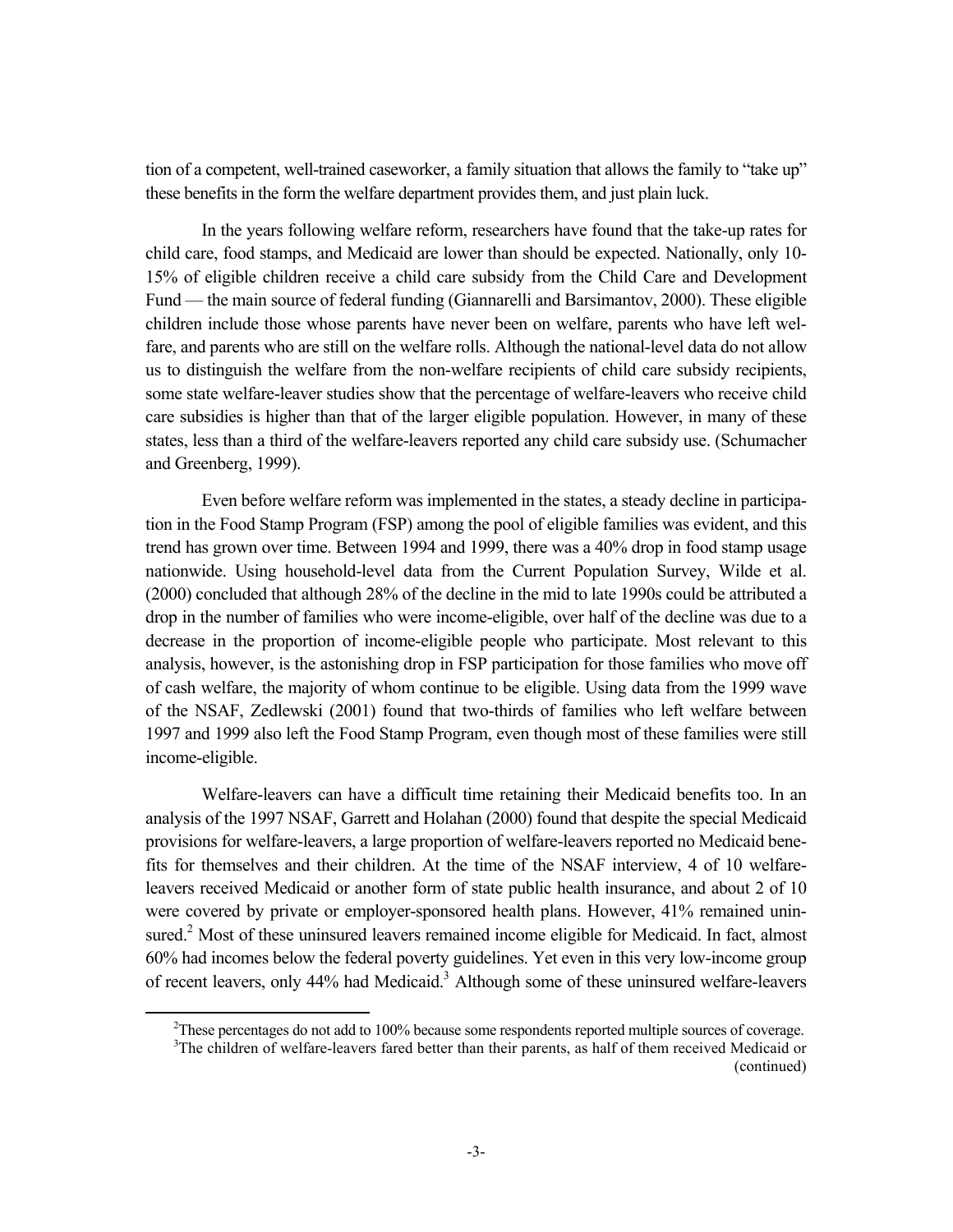may have used up their time limit for Transitional Medicaid, fully one-third of the women who left welfare within the last six months were uninsured — a time period clearly within the range of Transitional Medicaid.

As we will show, a sizeable portion of our respondents, particularly those in Philadelphia, lost their childcare, food stamps, or Medicaid benefits at some point during our study. When they talked about losing their food stamps or Medicaid benefits, many of our respondents in both Cleveland and Philadelphia used the language of "sanctioning." However, official sanctioning does not occur when recipients miss appointments or when paperwork is filled out incorrectly or lost. Rather, when these events occur, cases can be closed. Although the effect on the client is essentially the same — the loss of benefits — these two actions differ in terms of how quickly people can reinstate their benefits. When cases are closed, recipients can usually get their benefits reinstated as soon as they turn in the proper documents or keep an appointment with their caseworker. Sanctioning practices vary by state and they remain in effect for a proscribed period of time. Furthermore, sanctions and case closures are counted differently by the welfare department. When states report on their sanctioning rate, these figures do not include cases which have been closed either because of procedural issues or caseworker error. In their analysis of over 1,000 families who were currently or recently receiving welfare, Cherlin et al. (2002) found that when families lost benefits, it was usually due to missed appointments or problems with paperwork, rather than violations of work or child support requirements. In the Cherlin study, 17% of these families reported a partial or full loss of benefits in the past two years "because the welfare office said they were not following the rules" ( $p.395$ ).<sup>4</sup> The primary rule violations turned out to be missing appointments or having problems with paperwork, and these violations do not result in official sanctioning, but rather case closure, often at the caseworker's discretion. These families came from three cities — Boston, Chicago, and San Antonio — and the rate of losing benefits varied across the cities, reflecting differences in welfare reform implementation and caseworker practices. Twenty-six percent of the families in Chicago reported losing their benefits, compared to 15% in San Antonio, and 10% in Boston. Similar to other studies, Cherlin et al. found that families who lost their benefits were more likely to have worse health, lower education, and more children than those who did not lose their benefits, indicating that families with factors that are linked to poorer employment outcomes are also vulnerable to losing their benefits.

 $\overline{a}$ 

another public health insurance and only 25% were uninsured. This was probably due to newly implemented health insurance programs for children (SCHIP), available in all states, which provide benefits to children whose parents earn less than 200 percent of the poverty threshold, regardless of their parent's past or current relationship to the welfare department. 4

<sup>&</sup>lt;sup>4</sup>They excluded the families who had lost their eligibility to these benefits from this measure.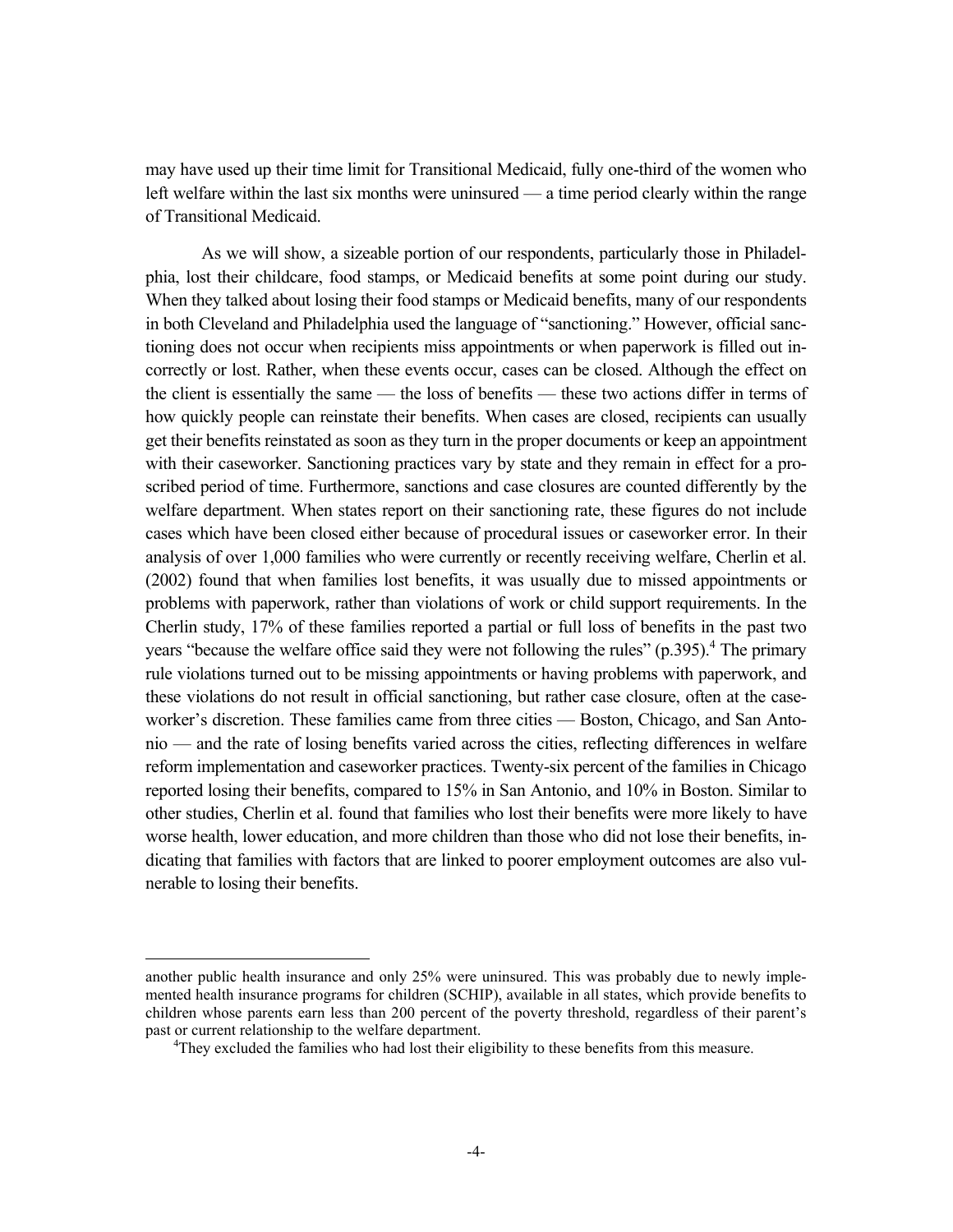Thus far, we have only cited statistics on take-up rates of publicly subsidized benefits. Another possible source of support for women moving from welfare to work is their individual private safety nets. Researchers have found that, indeed, some low-income people are able to rely on kin and friends for babysitting, food, or financial support (Stack 1974; Edin and Lein 1997). However, the celebrated tight network of support that Carol Stack found in The Flats not only has the potential to add strain to one's individual resources, but the level of resources exchanged also pales in comparison to that exchanged through more affluent networks (Riley and Eckenrode, 1986). Those who have few resources individually tend to not have connections with people much different than themselves (Hogan, Eggebeen, and Clogg, 1993; Roschelle, 1997). In this paper, we will also examine the types of private safety net supports that the respondents in our sample draw from to cover their child care, food, and medical expenses.

We use data from a longitudinal, in-depth, qualitative study of families in Cleveland and Philadelphia to tell the story — from the viewpoint of families — of how they struggled to meet basic needs when they transitioned from welfare to employment. In this analysis, we examine how families in two quite different policy regimes managed the challenges of meeting their food, child care, and medical care needs. For each expense domain, we look at the role of the public and private safety nets. We first analyze the transitional benefits each state is supposed to provide, and the constraints within the service delivery that may affect take-up rates. Second, we look at what nonpublic sources of support families turn to in addition to or in lieu of these state benefits and find that personal networks and private charities play an important role for some people. However, we find that families still can end up falling through the public and private safety nets and suffer material hardship.

# **Methods**

In this paper, we analyzed a longitudinal ethnographic sample of seventy-four welfare recipients from Cleveland ( $N=40$ ) and Philadelphia ( $N=34$ ). The ethnographic study was a part of the larger MDRC's Project on Devolution and Urban Change, a study of four urban counties (see Quint et al., 1999 for more details about the larger Urban Change study).<sup>5</sup> This larger study incorporated research on the implementation of welfare reform, and the impact of welfare reform on neighborhood institutions, as well as other components measuring the effect of welfare reform on the county level. A survey in all four counties was conducted in two separate waves,

 $rac{1}{5}$ <sup>5</sup>Because welfare practices are decided on a state and county level, Urban Change focused on counties rather than cities. Philadelphia is unique in that its city and county boundaries are the same. Cleveland is part of Cuyahoga County, but all of our ethnographic respondents reside in the city of Cleveland. The other two counties are Miami-Dade and Los Angeles, where the ethnographic study focused on immigrant populations. Cleveland and Philadelphia were the most similar in terms of industrial history and current racial composition.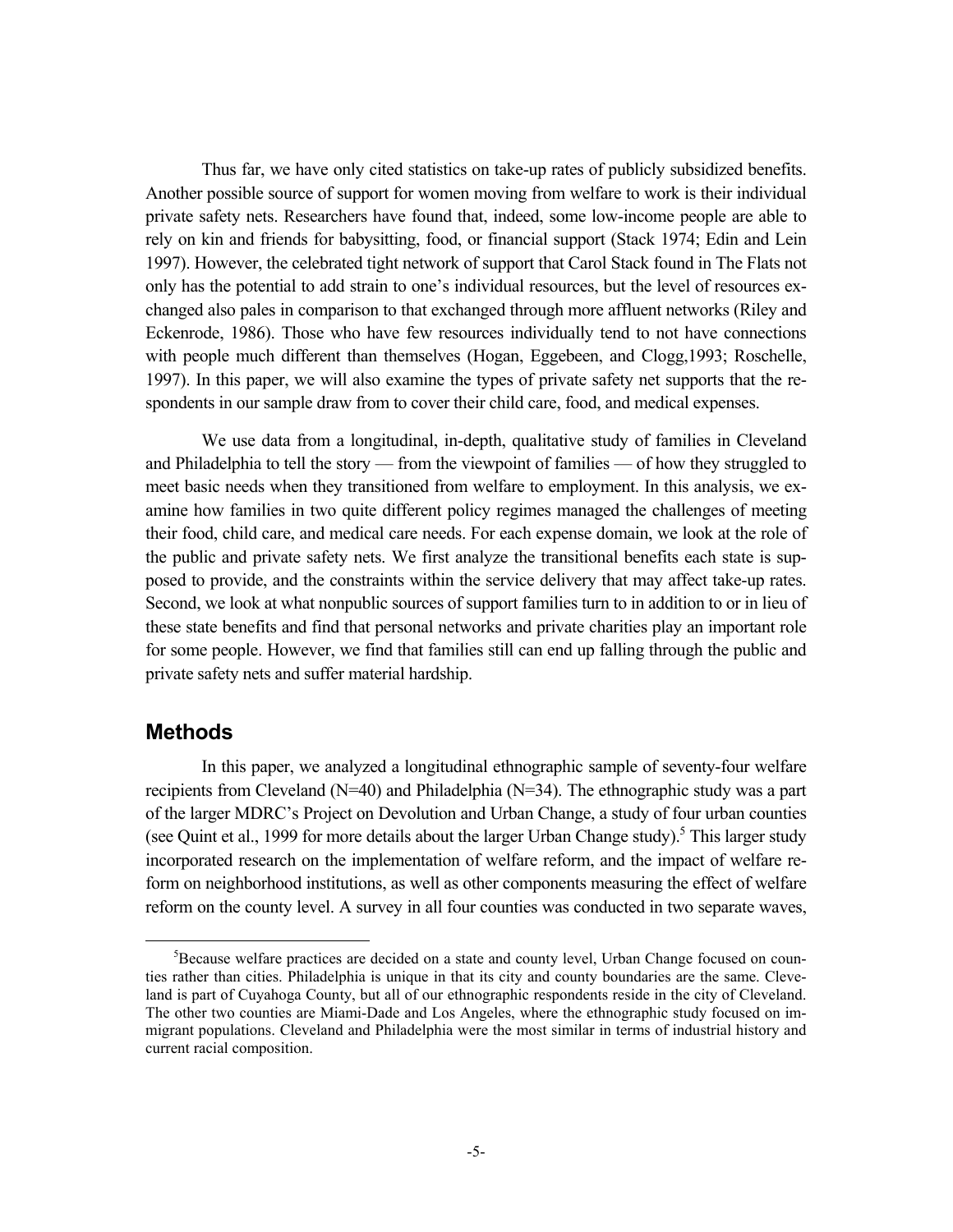in order to gain a broader look at the effect of welfare reform on families. We use data from this survey throughout our findings, as a backdrop for findings from our smaller sample. In the ethnographic phase of the study, researchers in each of the four counties chose three to four moderate-to-high-poverty neighborhoods from which to draw a sample of between 10 and 15 families. In Philadelphia and Cleveland, we chose two African-American neighborhoods, and one white neighborhood. One of the African-American neighborhoods in each city had a poverty rate of 40% or above, and the other two neighborhoods, one African-American and one white, had poverty rates just over 30%. In each neighborhood, interviewers contacted respondents through local neighborhood institutions, through fliers, by going door-to-door in the selected neighborhoods, and through referrals from other participants. All respondents received cash welfare at recruitment, all were at least eighteen years old, and all had at least one child under 18. We followed each family for three to four years, beginning soon after the implementation of welfare reform in each city. There was very little attrition among our respondents, since we maintained contact with them in between annual interviews. In Philadelphia, we conducted baseline interviews in the fall of 1997, and in Cleveland, from the winter of 1997 to the summer of 1998.

Data were primarily collected through a series of in-depth in-home interviews we held with respondents once each year. In these interviews, we asked participants about experiences with caseworkers; knowledge of the specifics of welfare reform; attempts at finding jobs; work, training, and educational histories; relationships with their children and boyfriends/spouses; health; neighborhoods; material hardships; and network supports, among other topics. We also asked for a detailed accounting of each family's income and expenditures over the last year. Each year, the interviews lasted between three and nine hours, and often occurred over several meetings. In between the annual interviews, interviewers kept in regular contact with respondents, either by phone or by dropping by for a brief chat or interview, and either recorded their observations in field notes or taped the interviews and phone conversations. We taped these interviews, transcribed them, and coded both transcripts and field notes in machine-readable form.

Since we are focusing on the transition from welfare to work in this analysis, for most of this paper, we only use data from the respondents who worked at some point during the course of the study (Philadelphia: N=28; Cleveland: N=31). These workers include those who moved off of TANF cash benefits entirely, or those who combined (formal) work and cash welfare. Therefore, when percentages are given as to how many respondents received child care subsidies, etc., we use only respondents who worked as a denominator. However, when we discuss accessing network and institutional resources to cover food expenses, or when we analyze food and medical hardships, we include the entire sample.

Much of this paper analyzes how transitional benefits are or are not used by the respondents as they move from welfare to work. This story of implementation is one-sided, as we use data only from current and former welfare recipients rather than from their caseworkers. Under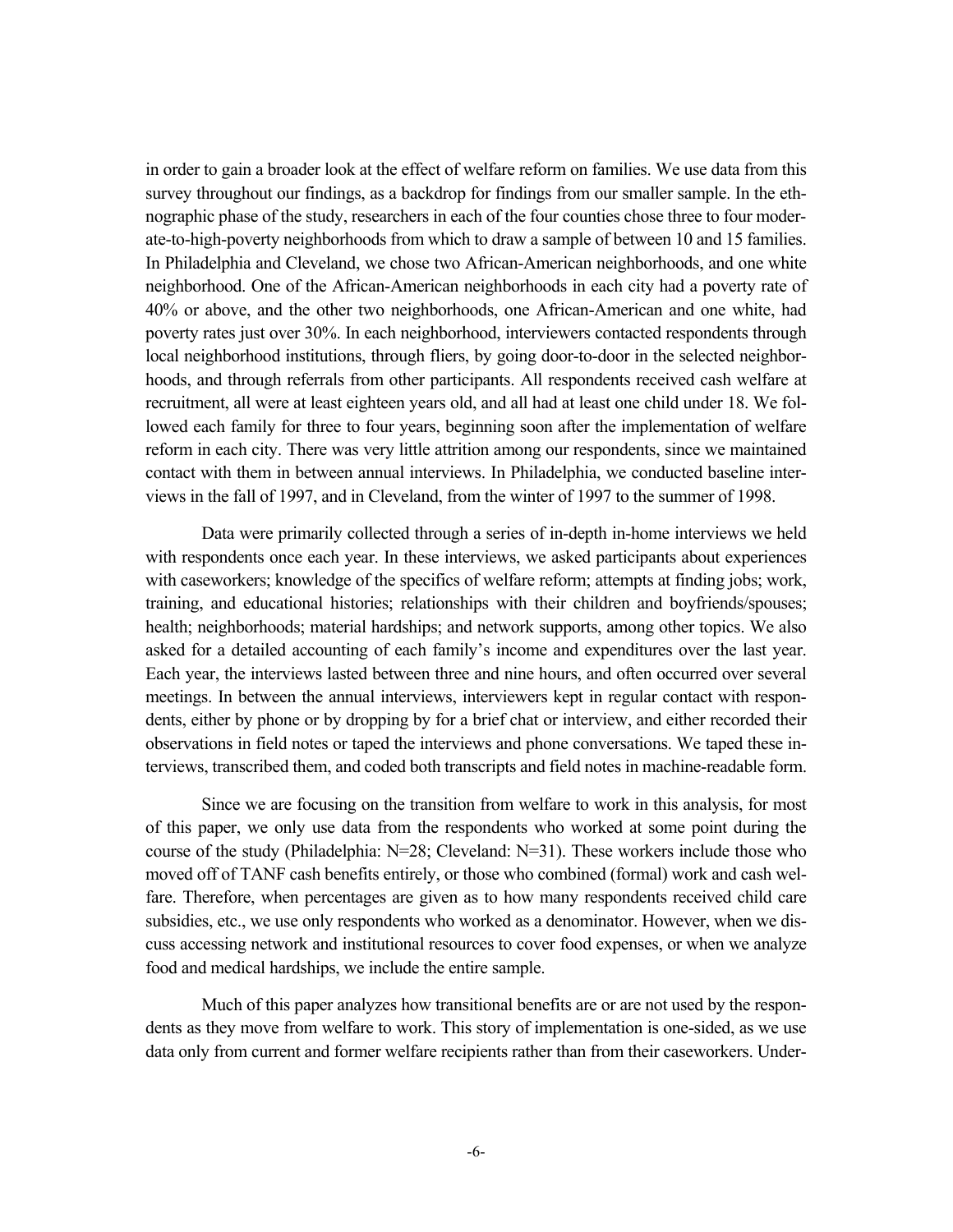standably, this limited perspective raises a methodological question about whether we are getting an accurate picture. Fortunately, in the implementation component of the Urban Change study, Quint and Widom (2001) studied the same welfare offices that our respondents used. They interviewed and observed caseworkers about their provision of food stamps and Medicaid benefits. Their findings coincide with ours, namely, that although caseworkers claimed to the interviewers that they told recipients about the availability of benefits in their one-on-one meetings with them, they were less likely to do so in practice.

# **Findings**

By the end of the study, respondents in both Philadelphia and Cleveland who worked reported significant gains on average over what they were taking in at baseline, and had more income (net work-related expenses) than those respondents who were not working.<sup>6</sup> Workers in both cities reported that by the end of the study, they were able to provide their children with more of the material goods than they had before. Analyzing 1997 - 1999 panel data from the Women's Employment Survey, Danziger et al. (2002) had similar findings. Women who worked and were no longer receiving cash assistance were better off financially than those who were on welfare and not working. However, nearly half of the welfare-leavers were still living below the poverty line.

These income gains in our sample were not, however, purely due to their labor market effort (Scott, Edin, London, Kissane, 2001). In fact, they reflect the rather large growth in the workbased safety net over the last few years. In the pre-welfare reform environment, Edin and Lein (1997) found that single women who worked low-wage jobs averaged \$180 more a month than their welfare counterparts, but that gain was more than swamped by the additional costs of going to work. Since then, most states have used the new flexibility that PROWRA allowed to dramatically enhance earnings disregards. That, together with the expansion of the Earned Income Tax Credit (EITC), the increased availability of child care subsidies, and the extension of Medicaid benefits to some low-wage working parents and their families, was a crucial part of the package that made moving to formal work a more attainable goal for the families in our study.

 <sup>6</sup>  $6$ Scott et al. (2001) calculated income change for the full samples in Philadelphia and Cleveland up through the second round of interviewing. Their analysis differs from this disposable income calculation in that they did not figure work-related expenses into the analysis, and they compared the respondents to themselves (at baseline and Round two), rather than comparing workers with non-workers. Similar to this analysis, they found that, in general, those who worked and did not receive cash assistance by Round two were the most likely group to have an increase in their income. Those who combined work and welfare or cycled between the two were less likely to have increased income than the work-only group, but more likely to have increased income than the welfare-only group.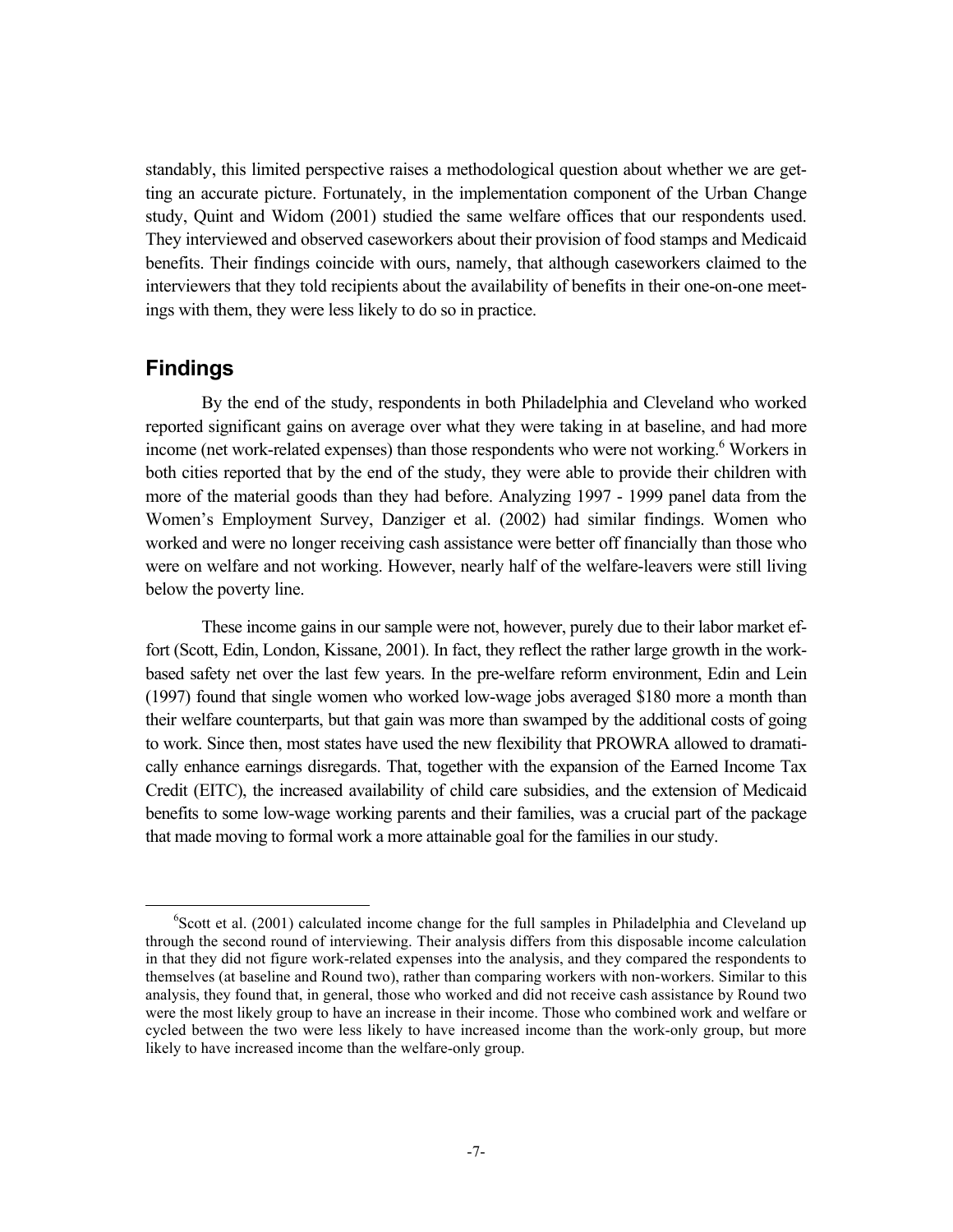However, these averages mask a great deal of variance within the sample; for example, some women had to pay child care out of pocket, while others were able to use a child care subsidy or to place their children in the free or low-cost care of a relative. This variability of "income" sources and support had two causes. First, the method the states used to deliver transitional benefits was not always consistent and this may have reduced take up. Second, the private safety nets these parents and children had to fall back on were far stronger for some than for others. The inequality of the public and private resources meant that we observed a broad array of outcomes for families and children. For those lucky enough to access the array of transitional benefits the welfare office was supposed to supply, the cost of going to work was radically reduced, and parents and children saw meaningful material gains, especially given the EITC. For those with strong private safety nets, a similar story can be told. However, what is not told by these numbers is how onerous the process of gleaning support from the state is, a process that, in itself, can frustrate parents' efforts to remain employed and adequately fulfill the responsibilities of parenting. Nor do these numbers tell the story of the often-costly process of securing private support, or of its questionable quality in some cases.

In sum, beyond the demands of managing the new job and the commute, families also face the challenge of securing enough outside resources to cover their family's basic needs. This challenge is both incredibly arduous and ongoing, and presents another layer of difficulty and frustration to fiscal and family management. One of our Philadelphia respondents, Marcia, claimed that mothers who survived on welfare would be able to meet this financial challenge of low-wage work. She said, "If anyone can survive off of welfare, they can survive off of anything. Those are some true survivors, that survive off of a welfare check. Because that's no money. They straight making way outta no way."

## **Child Care**

#### Public-sector child care resources

When we talked with our 74 families the first time, just as the states were implementing their new TANF programs, they generally expressed enthusiasm for work (London et al., 2001). However, they also feared that a move from welfare to work would create unmanageable fiscal and logistical problems. Not surprisingly, they worried a great deal about how they would manage to cover the costs of childcare. They also worried that the sheer logistical problems of arranging for childcare, especially for evening, night, or weekend shifts, would defeat their efforts to both hold down a job and ensure adequate supervision for their children (Scott, et at., 2001).<sup>7</sup>

 $\frac{1}{7}$ Researchers analyzing the 1997 National Survey of American Families (NSAF) have shown these mothers' fears were not misplaced: low-income families (below 200% of the poverty line) pay about (continued)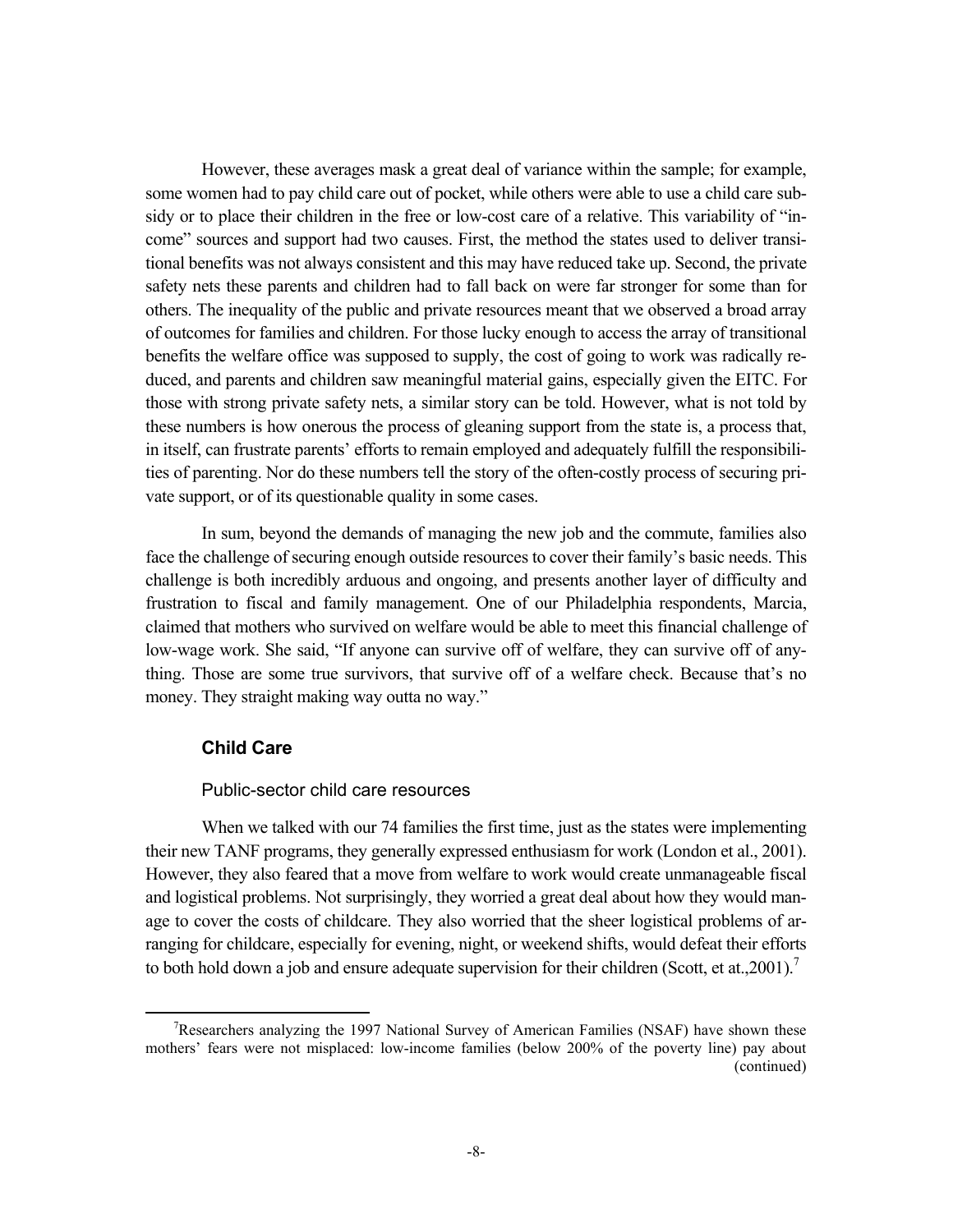Pennsylvania's and Ohio's TANF programs guarantee child care assistance for families with children up to 13 years of age, both while the mother seeks work (through a job search or independent job search program), or is involved in a state-approved "work activity" (short-term training or unpaid work experience) and while she combines welfare and work. Those moving off of cash welfare entirely are also eligible for a child care subsidy, which is assessed on a sliding scale for income. In Cleveland, this benefit is available as long as a family's income remains under 185% of the poverty threshold; and in Philadelphia, a family is eligible until their income reaches 235% of poverty (State Policy Documentation Project, 2000). An important difference between the two sites was that Philadelphians could use their voucher to reimburse unlicensed caregivers, such a relatives and friends, for child care, but in Cleveland, only licensed providers could be reimbursed. Technically, people in Cleveland can go through the process of getting their relatives licensed, but none of our respondents did so. One respondent described the process as too onerous, so she gave up.

In both cities, TANF recipients receive their subsidies through the welfare office. But in Philadelphia, parents who have worked their way off of cash welfare entirely must submit their requests for child care assistance to a different state bureaucracy, called Child Care Resources, which is responsible for issuing the voucher and monitoring ongoing eligibility. At Child Care Resources, recipients are only required to submit their pay stubs every six months unless there is any change in their income in the interim. In Cleveland, once a family leaves cash welfare another division of the welfare office, Cuyahoga Health and Nutrition, handles the subsidy. At Cuyahoga Health and Nutrition, re-certification of income eligibility is required annually.

In both cities, the rules governing child care subsidy receipt were quite straightforward. Yet a surprisingly high number of our respondents — mainly in Philadelphia — claimed their caseworker withheld information about the availability of child care subsidies, provided false or misleading information, or even denied their existence to recipients who asked about them.<sup>8</sup> While it is entirely possible that client error was involved, the stories were so similar across our different neighborhoods we believe caseworkers were also part of the problem, and observations of caseworker-client interaction in local welfare offices from the implementation component of the Urban Change study (in the same welfare offices our respondents used) bears this out in terms of the caseworkers forgetting to mention benefits such as food stamps and Medicaid (Quint and Widom, 2001).

 $\overline{a}$ 

<sup>\$217</sup> a month on average for child care, comprising 16% of their earnings, while the rate for more affluent families is only 6% (Giannarelli & Barsimantov, 2000).

 ${}^8$ Their stories are similar to the findings of Adams, Snyder, and Sandfort (2002) in their focus group research with parents who were current or recent TANF recipients. As they tried to get their child care subsidies, they encountered missing paperwork, unhelpful caseworkers, and inflexible welfare office practices across the twelve states in the study.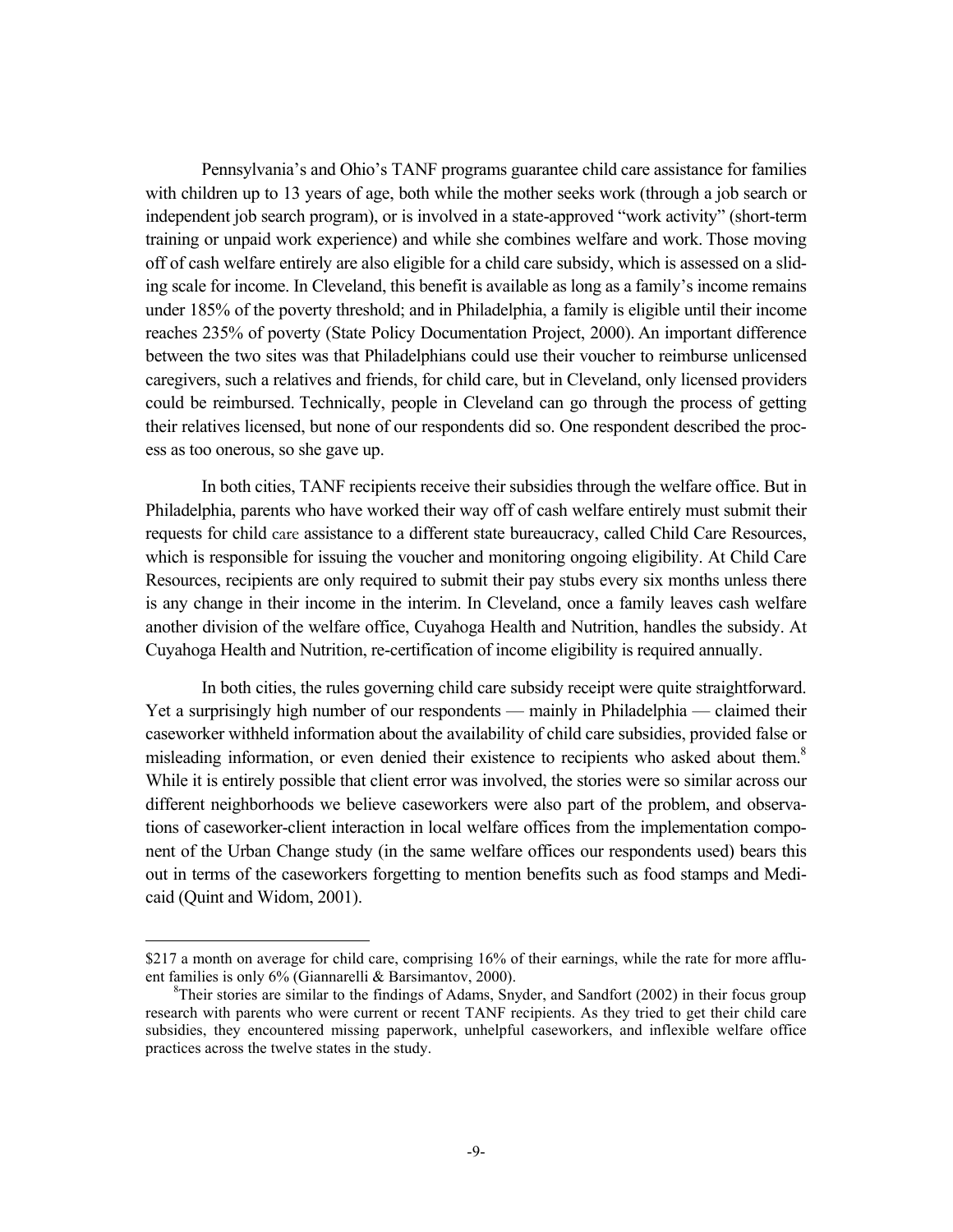When we first interviewed our families, both states' childcare subsidy programs were in place, but families knew little or nothing about them. One year later, some families knew a little more, but even so, less than one-third of those families who reported some work activity said they had received any kind of subsidy.<sup>9</sup> By the end of the study, roughly four years after implementation began, the proportion of respondents who'd worked and used a subsidy in the previous year had increased somewhat, to 33% in Cleveland and 36% in Philadelphia. This is despite the fact that, at the start of the study, just over half had children under the age of 6, and nearly all had children under  $13^{10}$ 

We looked at our data to see why more respondents had not taken up the child care subsidy. First, we tried to assess whether the working respondents in our study were eligible for the subsidy. We found that one year into our study, the median monthly income for nearly all of our working families was well below the income eligibility cut off (Scott et al., 2001). Thus, excess income cannot be the cause for the majority of families not to take up the benefit. The data offer two other possible explanations for the low take up rate: poor implementation of the program or a mismatch between the form of the subsidy provided and the preferences and needs of families.

The first year of our study coincided with the first year of welfare reform implementation in each of our sites. Thus, we were able to observe the unfolding story about how changes in welfare influenced families' day-to-day lives. The dominant theme of the baseline interviews was one of confusion and chaos. Respondents reported that their caseworkers seemed poorly trained and overwhelmed, that the cast of characters they interacted with at the welfare office was expanding and that there was a high rate of staff turnover. In both sites, caseworkers had the job of contacting recipients and calling them in to describe the new rules and benefits. The chief piece of information they were charged with imparting was that welfare was ending and that recipients must work. Thus, information about transitional supports for work, if mentioned at all, received short shrift (Quint and Widom, 2001).

As we outlined above, in Cleveland the transitional child care subsidy could only be used for licensed care (a child care center or a licensed in-home provider). In Philadelphia, lowincome families with childcare subsidies could use unlicensed providers such as family and

 <sup>9</sup>  $\rm{PThis}$  estimate includes those who did not receive any cash assistance, and those who combined welfare and work.<br><sup>10</sup>Nationally, 10 – 15% of income-eligible children receive the child care subsidy, so our rates of

<sup>33%</sup> and 36% seem high in comparison. However, these figures are not comparable. The  $10 - 15\%$  estimate measures subsidy utilization at one point in time, where our figure covers subsidy use for any child in the family at any point of time over a year span. In addition, the denominator for the  $10 - 15\%$  estimate is income-eligible children, and the unit of analysis for our denominator is sample families who were on welfare recently or currently. Most states favor welfare recipients and welfare-leavers when they allocate child care subsidies (see Huston in this volume).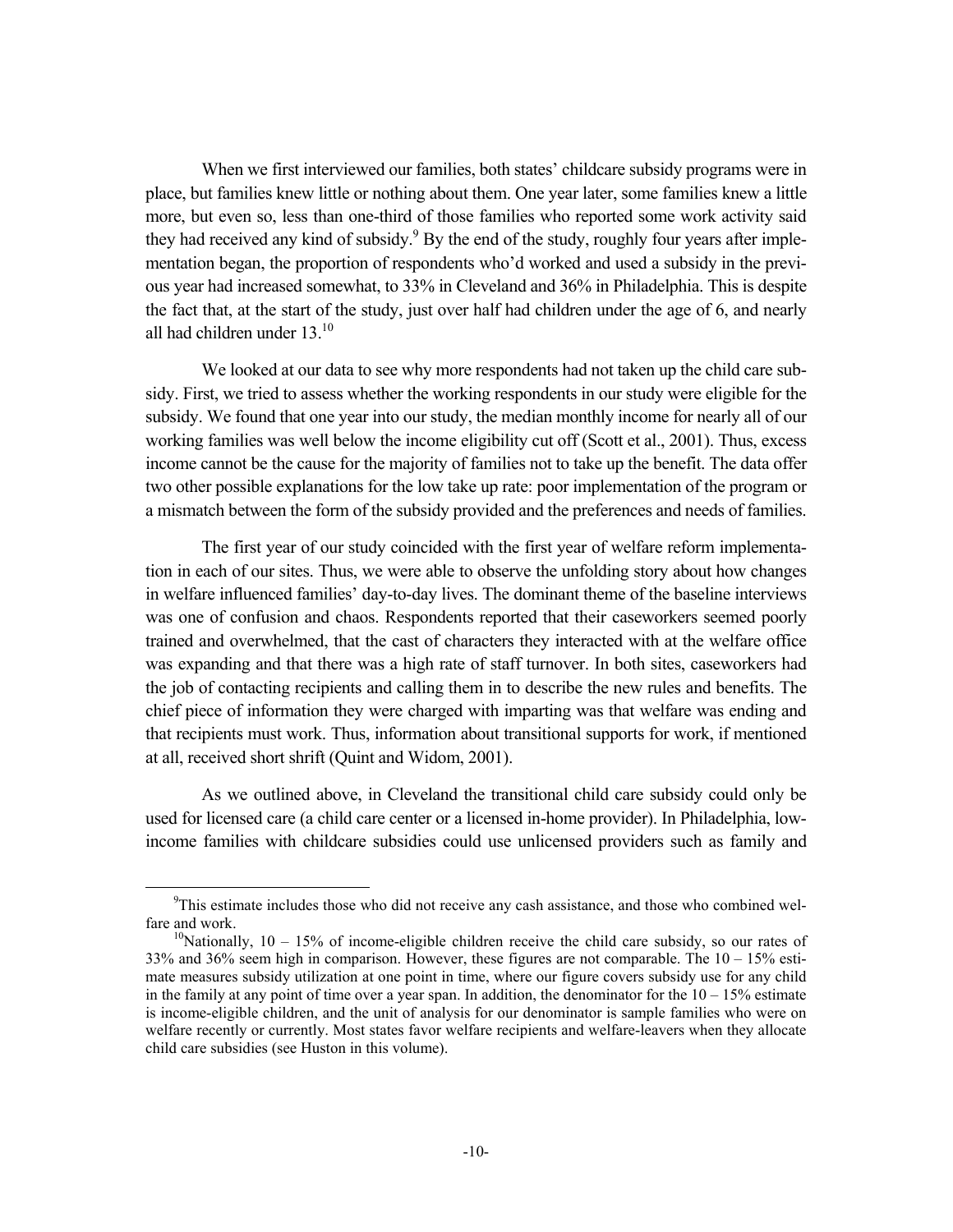friends. Several respondents in both sites voiced a strong preference for relative care, mostly because they feared their children would be abused at the hands of strangers, but also because the licensed providers were often located some distance away and were typically less flexible than their work schedules required. This bias against formal care, taken together with the different site rules governing the type of providers who could be paid with a subsidy, may have affected the take-up rate for respondents in Cleveland.

However, Philadelphia respondents faced far more hassle in actually securing and maintaining a subsidy than their Cleveland counterparts. Data from the 2001 wave of the Urban Change survey reveal that 18% of Philadelphia respondents who worked in the last year and 27% of Cleveland respondents with age-eligible children had received child care help from a government agency. The following stories from Philadelphia reflect this struggle. Mary's story is quite typical. Between rounds 1 and  $2<sup>11</sup>$  Mary participated in job club, independent job search, and short-term job training. During this period, she said her caseworker repeatedly told her she was not eligible for a child care subsidy for any of her three young children. When she heard from other recipients that she should have received one, Mary was furious, and charged her caseworker with "…act[ing] like the childcare money is coming out of her paycheck." At round two, she was combining work and welfare and still not receiving the subsidy. This time, she said she thought she knew the rules, but her understanding was far from accurate. She told us, "Once you give them [the welfare office] a notice saying that you want to apply for the transitional childcare, you can't get [any] cash [welfare] for a year." Since her job was only part time, she thought applying for a subsidy would be too risky, as she believed her cash welfare benefits would be terminated. The last time we interviewed Mary, she had recently turned in her child care paperwork and was expecting her reimbursement to begin soon.

Even when the respondents had a fairly accurate understanding of the rules, many said their caseworkers still blocked them from obtaining a subsidy. Danielle, a white Philadelphian, had already applied for a subsidy when we first interviewed her. She'd survived a bout with cancer and was recovering from chemotherapy while working part time. Though proud of her ability to sustain employment, she felt betrayed by the welfare office's early promises of support, and felt her caseworker was "working against" rather than for her. She said, "[The welfare office] tell you — you get a job, we'll provide child care, we'll provide the bus fare. No they don't. I pay for the bus fare, I pay for the child care, and I only come home with sixty-five, seventy-five dollars a week." When she told her caseworker she had to quit her job during the summer months if she didn't receive a subsidy, her caseworker reportedly replied, "That's your problem." At round two, Danielle, now unemployed, was trying to get a subsidy so she could participate in job search. She felt pressed because her caseworker told her she could only get the

 $11$ The annual interviews are referred to as "rounds."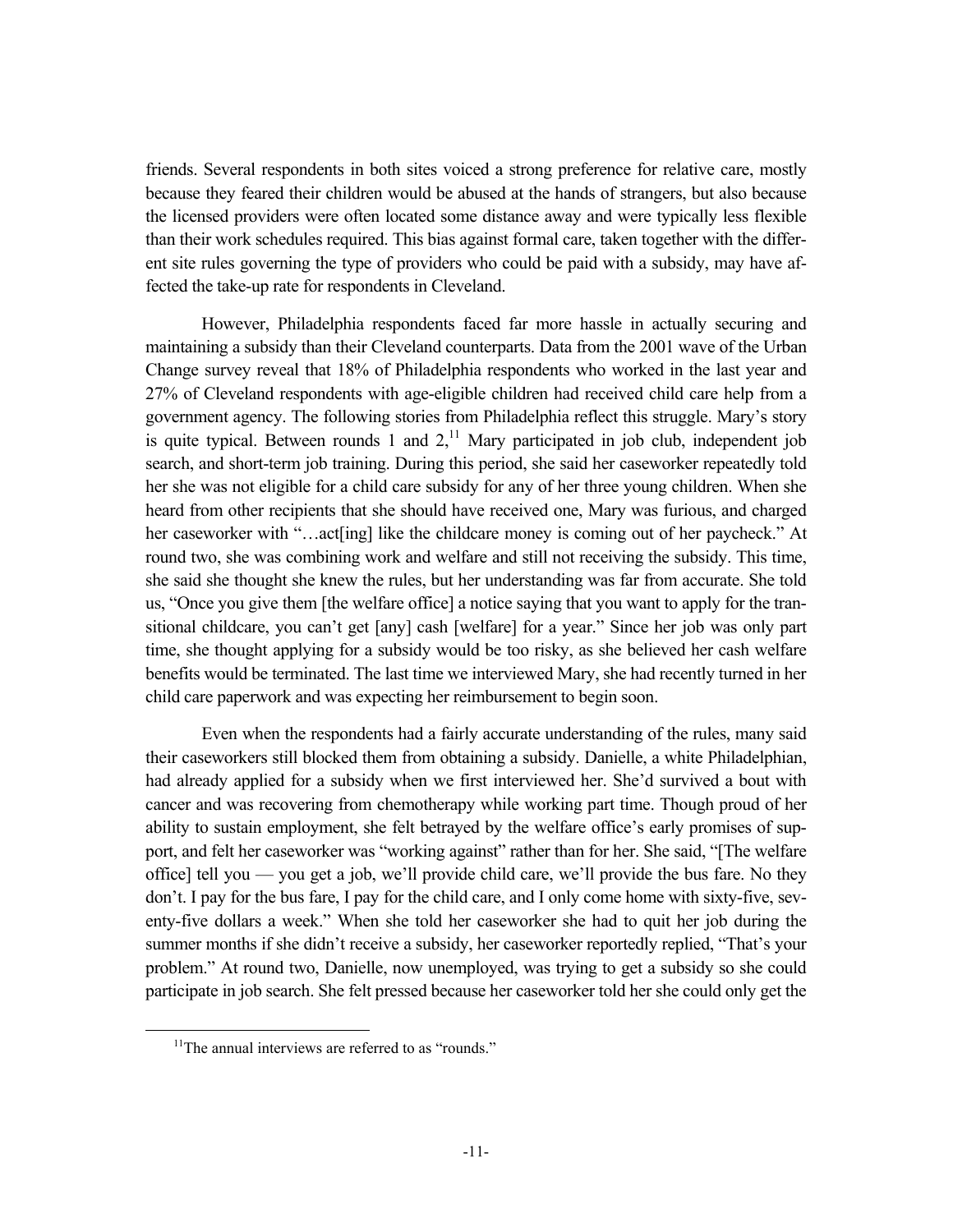subsidy if she was willing to forgo the clothing allowance that job search recipients were entitled to, and Danielle felt she needed both. In reality, both benefits should have been readily available to a job search participant. By the end of our study, Danielle had still never received a child care subsidy.

Once a parent obtained a subsidy, maintaining it was often an ongoing struggle. Eileen, a white mother of six from Philadelphia, managed to land a child care subsidy after months of effort, but several months later, the welfare department informed her that she was no longer eligible. Eileen claimed that the welfare office gave her no reason for the cut off, but suspected malice on the part of her caseworker, who had accused her of having "attitude" when she'd complained about a prior sanction. Eileen felt that her ongoing dealings with her caseworker to try to maintain her transitional benefits were unlikely to yield a long-term positive result. Since she was already struggling to maintain both a full-time and part-time job, she felt she didn't have the time or energy to deal with the "hassle."

> Uh, I'm, I'm to the point where, I mean, I'm tired of [welfare]. I'm tired of fighting them.... I'm tired of putting appeals in  $-$  it [takes] so much time. And then like, by me being in there all the time, I'm always coming in to work] late. I'm like on the border line of getting fired. And I, I. . . [Interviewer: So, have you tried to get it in the past and they've given you the run around?] Yeah, they, they do that to me all the time. But now it's to the point where my...job's on the line. . .My jobs are more important right now, because that's the only… money I have [coming in right now]. I mean [I've got to be worrying about] supporting my family.

Another challenge to keeping a subsidy was the welfare department's paperwork requirements from the provider, along with a frequent delay in processing the subsidy payment. Some mothers elected to forgo the subsidy in order to keep a trusted provider who'd become disgruntled with these paperwork and payment problems. By round two, Marcia, an African-American mother from Philadelphia, was working full-time and paying her babysitter \$80 per week out of pocket. In return, her babysitter, an elderly neighbor, provided supervision for her two children after school. Marcia told us, "I pay for it myself…that's because I don't feel like going through all that hassle." In addition, Marcia said, she didn't want her babysitter "bitching" about where her money was any longer.

Certainly some of the respondents, particularly those in Cleveland, received the subsidy in a smooth, virtually hassle-free manner. Debbie, an African-American Cleveland resident, worked full-time during the last two years we knew her, and in the final year, left cash welfare behind. The children's father worked part time, and could monitor the two older children before and after school. However, her toddler—who required all-day supervision the father couldn't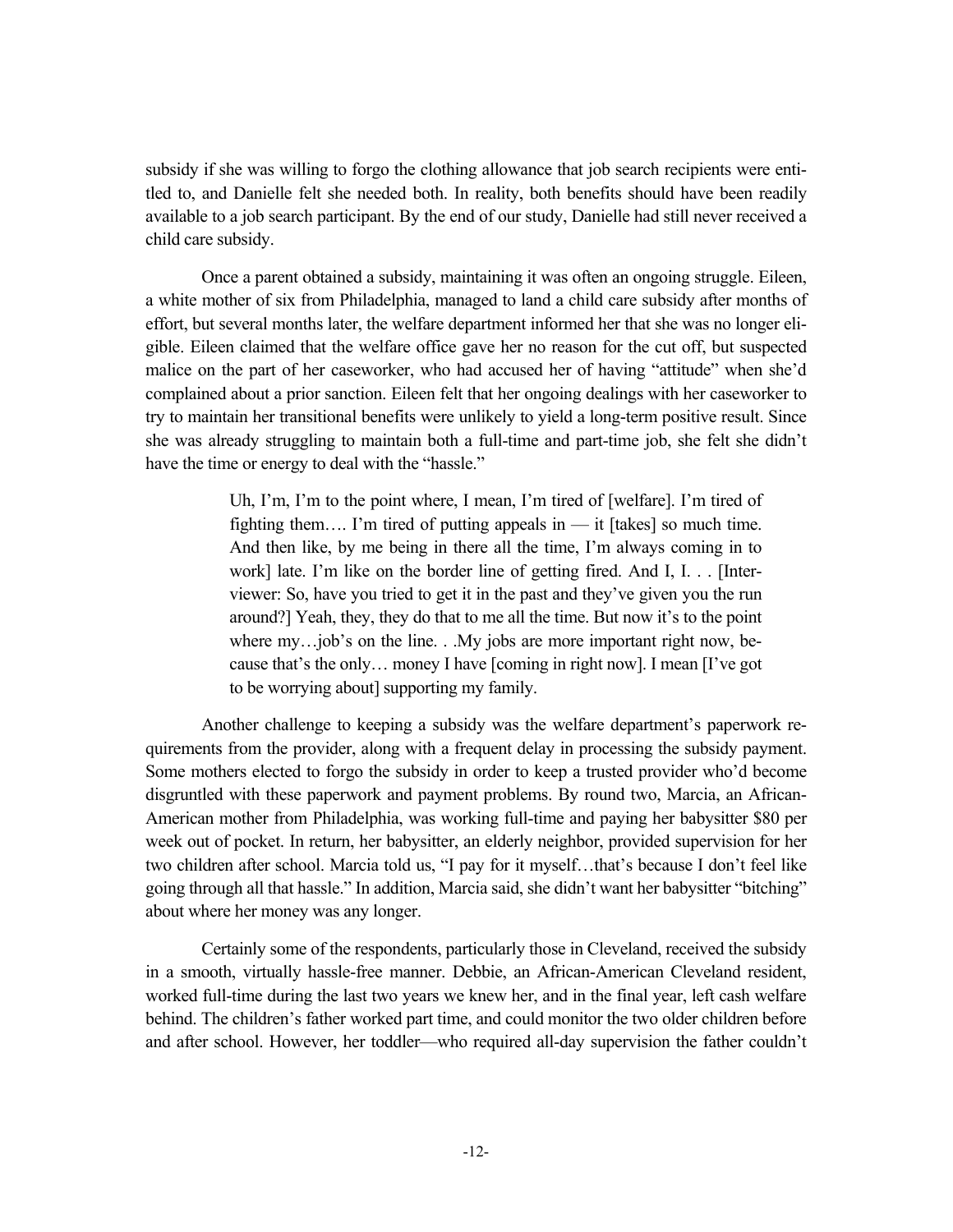provide—had a subsidized slot in a licensed in-home daycare facility. Her subsidy also covered all three children's all-day summer care. Tina, an African-American respondent from Philadelphia, had two children under the age of five in full-time care. Her childcare subsidy covered all but \$40 of the \$700 in monthly fees. She repeatedly claimed she would be unable to stay employed without the subsidy, since she had no one in her network who could watch the children all day for free.

### Nonpublic child care resources

The above examples make it clear that the implementation of the child care subsidy benefit was not without significant problems. Paperwork and misinformation barriers in Philadelphia sometimes made it difficult, if not impossible, for some families who could have clearly benefited from a subsidy to get or maintain one. But it is also true that for a number of women in Cleveland, the structure of the subsidy led to rejection of a subsidy offer. As we alluded to above, in Cleveland, respondents were much more likely to know they were eligible for a subsidy, reported far fewer cases of caseworkers who gave misleading or false information, and faced less administrative hassle when they applied for the subsidy. However, the Cleveland subsidy program was far from perfect in respondents' eyes, because unlicensed providers, such as relatives, could not be used unless the relative was willing to go through a complex process of becoming licensed; yet, as we said before, respondents in both sites voiced strong preferences for relative care. None of our Cleveland respondents' relatives went through this licensing process. Those Cleveland families with infants or toddlers requiring all-day care usually felt they had little choice but to send them to licensed providers. Though they could often persuade a relative or friend to provide a few hours of light supervision for an older child after school, few knew anyone willing to provide full-time care to a demanding infant or toddler for little or no money.

Probably partly because of the differing structure of the subsidies in the two sites, more Philadelphia workers used relatives (including husbands and boyfriends) to care for their children than Cleveland respondents. Nearly 80% (N=22) of Philadelphia workers used this type of care at some point while they were working; whereas only 58% (N=18) in Cleveland did so.<sup>12</sup> However, in practice, the subsidies were so hard to secure and maintain that only six of the twenty-two workers in Philadelphia who used relative care were actually able to secure a subsidy to pay those caregivers. Taking away these six respondents would leave the proportions using this type of care the same in the two cities.

<sup>&</sup>lt;sup>12</sup> According to the 2001 Urban Change survey, 38.5% of Cleveland respondents and 41.8% of Philadelphia respondents who worked in the previous year used a grandparent or father/boyfriend as their primary source of child care.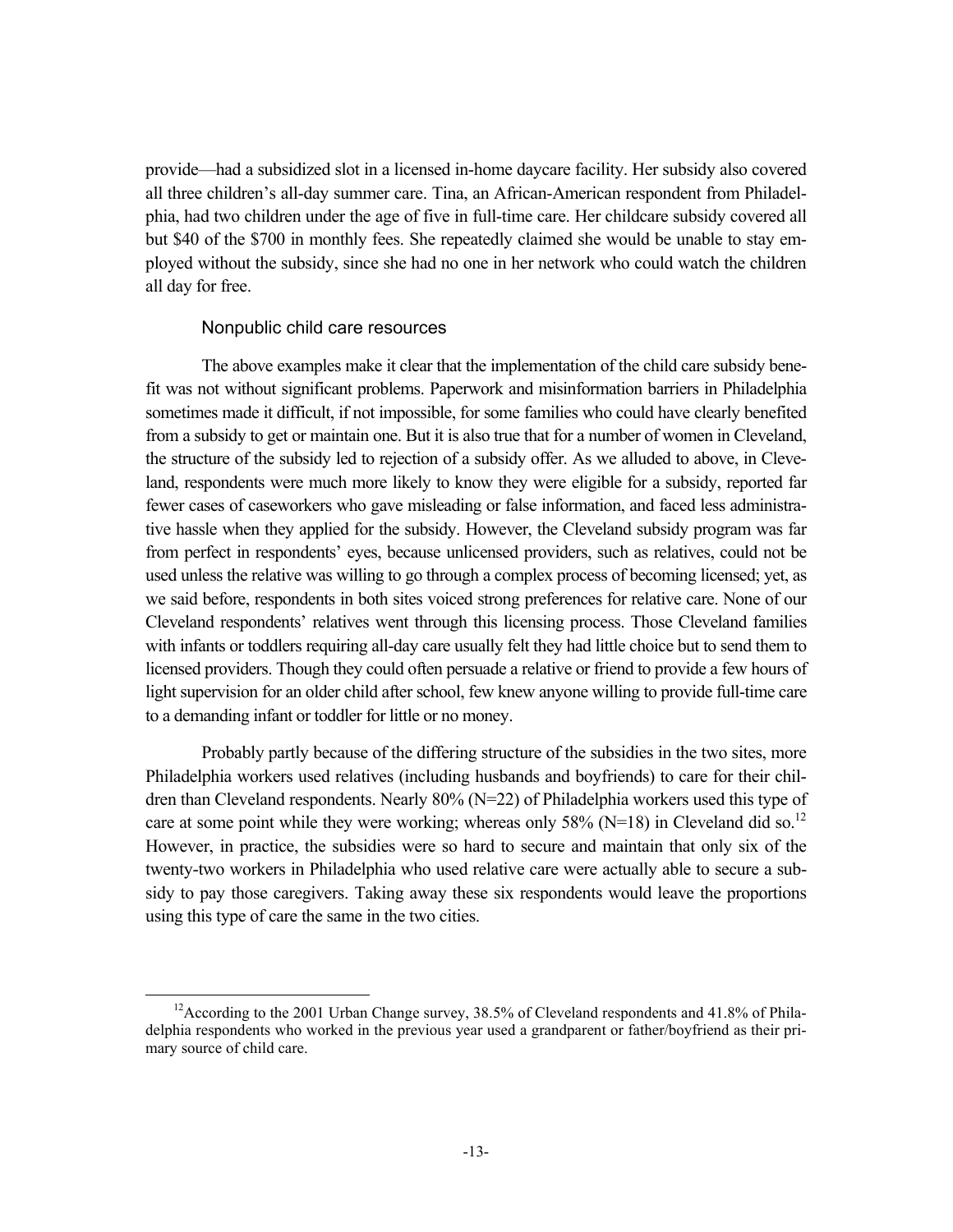In cases where the respondent's personal network was strong, mothers were able to exercise their preferences with relatively little strain on their budgets. Hallie, a white mother in Cleveland, rejected a subsidy offer for center-based care because her mother, who lived close by, was willing to watch her kindergartener after school. She saw the informal care option as a healthier and safer option. She explained, "Yeah, they asked me if I wanted it. Like I told them, with the kids [in daycare] getting meningitis and things like that, my son better stay at home with my Mom. There's not too many people I'd trust with my son anyway."

Many of the respondents echoed Hallie's sense that relative care was of higher quality than more formal options. But this was not always the case. Danielle, whose fruitless struggle to obtain a subsidy from the state we detailed above, reported leaving her youngest child, age 4, with her mother. But for Danielle, this option was clearly second best. She said, "I don't know…she's weird… she screamed like, my landlord told me the other day, she was screaming and cursing at them. I was like, "Oh my God." That was so embarrassing. .. She disgusts me…." Four years after we met her, Danielle still had no reliable source of child care even though she worked most of the time during those years. Her children were now in school, but they still needed care after school and in the summer. Her mother filled in, but when the interviewer asked Danielle how she felt about this arrangement, she replied that she was, "horrified." Also in Philadelphia, Kitina also used her mother to watch her 3-year-old daughter because, despite repeated attempts, she could not get the subsidy she should have qualified for. She confessed to the interviewer that she wasn't pleased with the care her mother provided; the house was always dirty and Kitina believed she did not discipline or adequately supervise her granddaughter. Thankfully, she said, her daughter would start school the next year and be free of her mother's environment.

Almost 40% of Cleveland respondents and 29% of Philadelphia female respondents who worked used their husband or a boyfriend, usually the child's father, to provide childcare at some point during the study. But sometimes this type of care did not add up to a safe and reliable environment. For example, Linda, a white Cleveland respondent, was married but on welfare because her husband was disabled. His severe mental illness was going untreated because Medicaid wouldn't pay for the drugs his psychiatrist had prescribed. At the end of our study, she was working full-time, leaving their daughters in his care after school and in the summers. When we first met Alice, a white Cleveland mother of three, she told us about an incident that had recently happened. She had been leaving her infant with the baby's father while she worked 60 hours a week at a pizza shop. After a few months of this arrangement, she realized that her daughter was not developing properly. She found that the baby's father had left his child with a "friend" while "running the streets." The father and his friend had neglected the baby to the point where, at 8 months old, she was not sitting up, and only drinking a couple of bottles a day: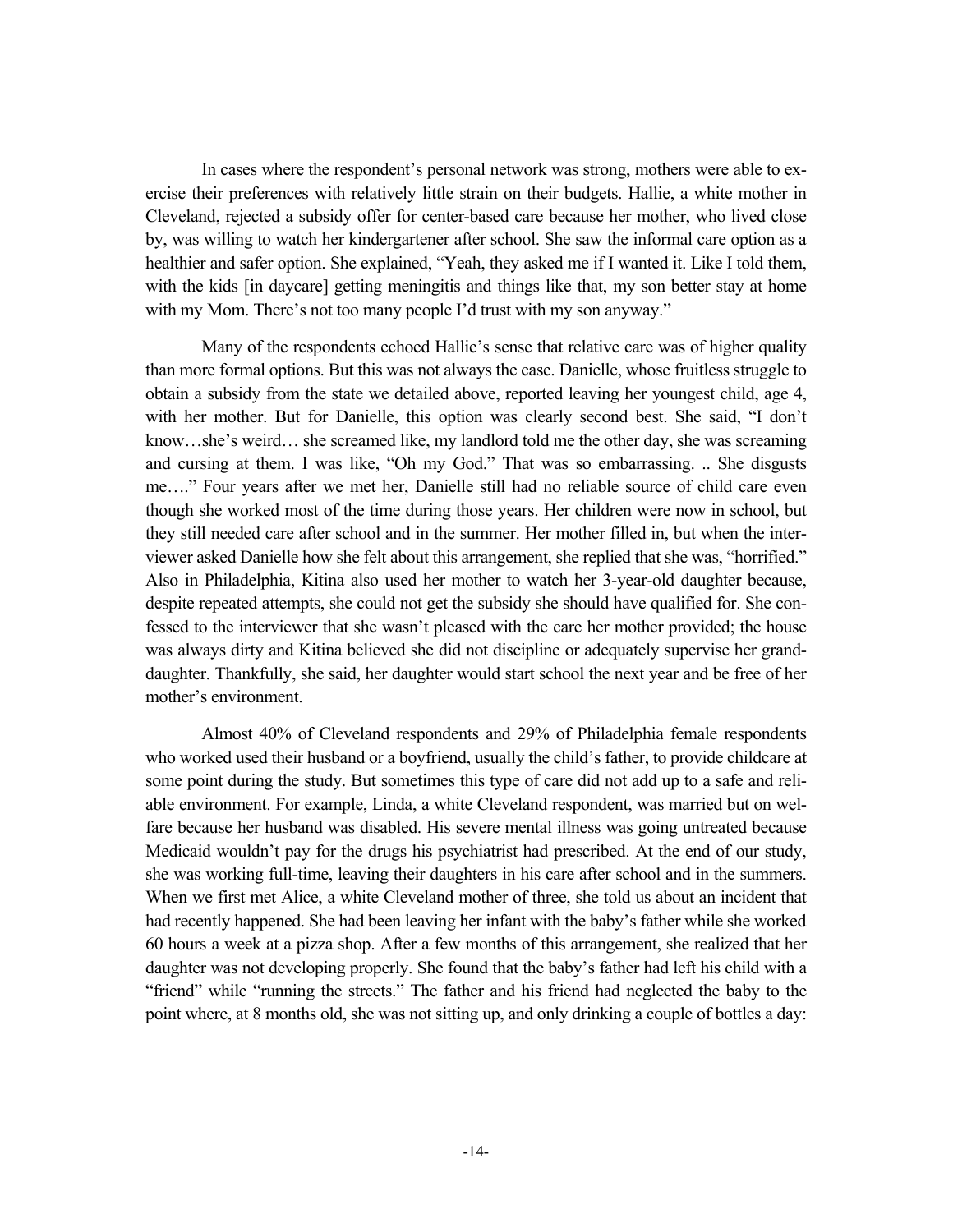She lacked malnourishment [sic]. She lacked attention. She lacked someone to talk to, play with. You get her up and soon as I stopped working, within a month the girl was sitting up and starting to crawl. So, she improved. She never ate food, bottles. You know what I'm saying? That scared me a lot. And probably scared me away from working for a little while, until I can't make it no more. You just kind of get to that point where you just can't take it no more. But that was very scary... And this was being done by her own father. You know what I'm saying? If he wasn't understanding of what was going on…So, if your own father would let this happen, I don't trust nobody!

Eileen used several different family members for child care during the course of our study. Her oldest son provided babysitting for his youngest siblings, ranging in age from 6 - 10 at baseline. He was in his early 20s and did not live at home, and provided the care begrudgingly, even though he was paid a reasonable fee through her child care subsidy. Since Eileen's younger children were all school-aged, he was only responsible for them after school and in the summer. When she lost her child care subsidy, he refused to watch them for free, partly because he then had to find another job to pay his bills. Because of this, Eileen was forced to make do with other arrangements, such as leaving the children with her severely retarded adult daughter, who still lived at home and did not demand pay, or by leaving the children home by themselves. When she resorted to these latter two options, she made sure that she turned the gas off in the house so they could not turn the stove on. When we last interviewed Eileen, she was still trying to piece together better child care arrangements, this time involving her cousin, who was frequently undependable due to her drug addiction. One day, when her cousin did not show up, Eileen enlisted the help of the children's father, whom she had left because of serious domestic abuse.<sup>13</sup> While he was in charge, her nine-year old ended up falling down the stairs on her bicycle and he brought the child to Eileen's workplace with her face swollen and covered with blood. The father had refused to help clean her up, saying, "that's a mother's job."

The climax of Eileen's story came just after the end of our study. Eileen returned home from her third-shift job one day and found the children's father high, sitting on the steps of a house across the street. He pointed to the smoke coming from her windows and told her that there was a fire in the kitchen. He remained on the stoop and watched while she and the neighbors rushed in to get her sleeping children and their belongings out of the house.

In the last year of the study, nearly one in four of the Cleveland mothers and one in three of the Philadelphia mothers who did not use a voucher but had an age-eligible child regu-

<sup>&</sup>lt;sup>13</sup>Two other papers give a comprehensive picture of the intersection of domestic violence and welfare reform (Scott, London, and Myers 2002a; Scott, London, and Myers 2002b).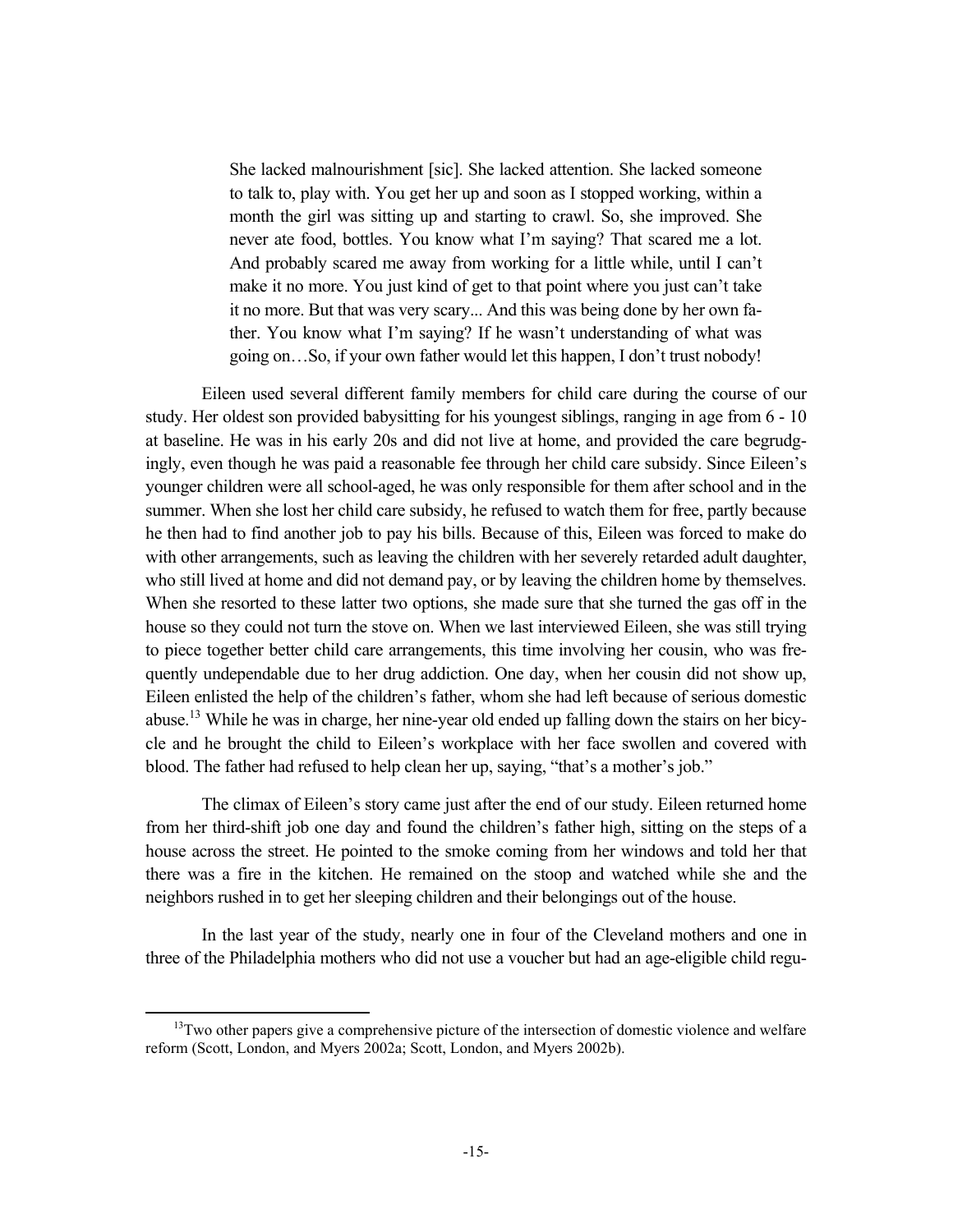larly left children at home without adult supervision before or after school and in the summer.<sup>14</sup> Fortunately, in every case but three, there was also an adolescent child at home. However, the pressure on the adolescent caregivers was sometimes detrimental to their own development (see Gennetian et al., 2002). Throughout the course of the study, Tina, a Philadelphia mother with five children still at home, relied heavily on her adolescent children to take care of their younger siblings. This added responsibility affected her daughter's ability to get to school on time and complete homework. Because Tina had to leave the house at 5:30 every morning in order to be at work on time (an hour and a half commute by public transportation), Tamara, a ninth grader, had to wait with the younger children for the Head Start van. However, the driver was often quite late, so Tamara was frequently 20 to 30 minutes late for school. Tina worried about what the tardiness would mean when her daughter applied for the magnet high school she dreamed of attending. When we interviewed her for the last time, Tamara was taking the children to Head Start on the way to her school, but still had problems with lateness:

> 'Cause she's late every day for her school, every day. And what the school says to me is they're gonna, they gotta do what they, what's their policy. She's gotta stay after school, do her detention, um things like that because she didn't, or she'll lose her credit out of her, out of that morning class cause she didn't get there on time. So she feels sad and I, I feel bad because I gotta be at work at 7.

Renee, an African-American respondent from Philadelphia, put her oldest child, 10 year-old Marcus, in charge of his two younger siblings, ages 6 and 1. When she started back to work after a brief stint on welfare, Marcus usually watched both full-time, six to seven days a week, as it was summer and his mother worked two jobs. One hot summer afternoon, one of our interviewers dropped by the house and found the 6 and 1 year old outside on the sidewalk, unattended. They were locked out of the house and didn't know where Marcus was. The street did not have heavy traffic, but had a high level of visible drug activity. The interviewer went to the corner store to get the children something to eat, and when she came back, Marcus was climbing through a window to get inside and unlock the front door. At the end of the study, Renee's children were 12, 8, and 3, and the older two were still left alone for periods of time while she was working. She paid a local day care center for the full-time care her 3-year-old required, because two jobs left her with no time for the hassle that obtaining a subsidy would entail. At the end of our study, Renee reflected on the situation that she had put her children in, and attributed Marcus' current severe behavioral problems to the responsibilities she had laid on his shoulders.

<sup>&</sup>lt;sup>14</sup>Other mothers who did use vouchers also left their children home alone. In the 2001 Urban Change survey, 10% of working Cleveland respondents and 12% of working Philadelphia respondents used an older sibling as their primary source of child care.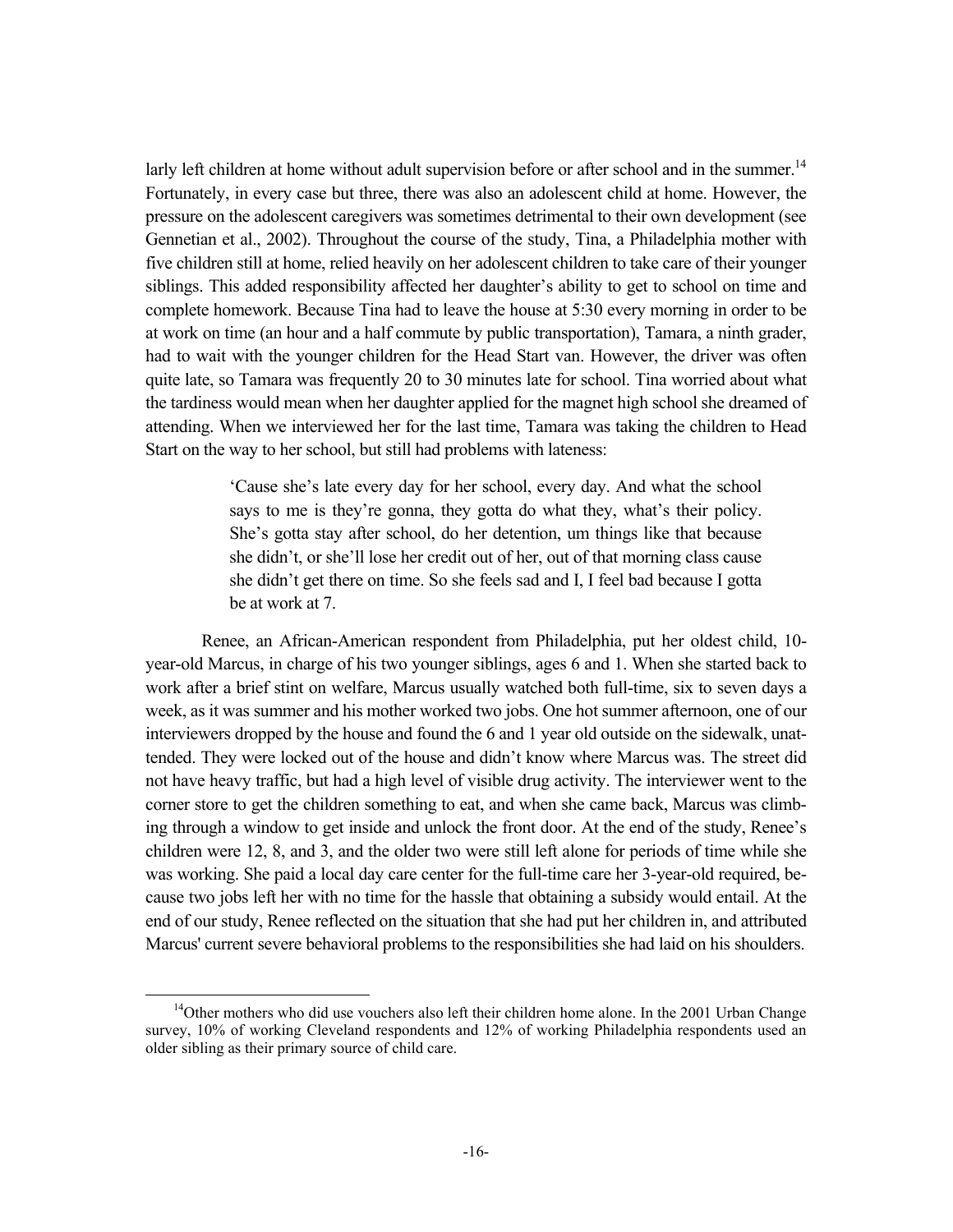Sometimes, mothers put older children in charge of younger siblings who have serious behavioral and health issues. Wendy, a white Cleveland respondent, had a 14 and 12 year old at round two. Her youngest child had been diagnosed as having ADHD, bi-polar disorder, and schizophrenia, and frequently set things on fire and expressed thoughts of homicide. It was difficult to find someone who was willing to care for such a disturbed child, although the children's father (who was abusive to them and to Wendy) watched him frequently. She sometimes enlisted his 14-year-old sister to provide the care, during Wendy's shifts at a video store.

> [I: How did you handle childcare, while you were working there?] I had to pray a lot. Because they were here by themselves…unless, I was doing the day shift...She [her daughter] is so responsible it spins my head at times...[I: Can she care for Bobby, you know, like a lot of the times?] She used to be able to until he got into the teenage thoughts and, it's hard for her to control him...[I have to] go to work and pray that all hell doesn't break loose here at the house when I'm working.

## **Food**

### Public-sector food resources — The Food Stamp Program

Per federal guidelines, nearly all welfare recipients are automatically eligible for food stamps, as are non-welfare families whose gross household income does not exceed 130% of the federal poverty level.<sup>15</sup> Just as is true with child care subsidies, there is a key difference in how welfare officials in Cleveland and Philadelphia implement the Food Stamp Program (Quint and Widom, 2001). Workers who remain eligible for food stamps in Philadelphia must provide verification of their ongoing eligibility on a monthly basis, and benefit adjustments are made on the basis of each monthly report (this is also true for Philadelphia's cash welfare program). Ohio's program, in contrast, required recipients to submit this paperwork quarterly, rather than monthly.

Our ethnographic data revealed that the seemingly small variation in program requirements in Ohio and Pennsylvania had a dramatic effect on the daily lives of poor families. While putting a completed form and a copy of a pay stub (and occasionally, additional documentation such as verification from employers when employees were laid off or fired) in the mail each month may not seem like an undue burden, the overwhelming majority of Philadelphia respondents who worked reported routine problems with the monthly reporting routine. Some of these problems stemmed from their own inability to keep up with the paperwork or fill out the forms

 $15$ This limit is extended slightly for families in Ohio and Pennsylvania — food stamps are guaranteed to TANF leavers up to 133% of the poverty level (Brock et at.,2002).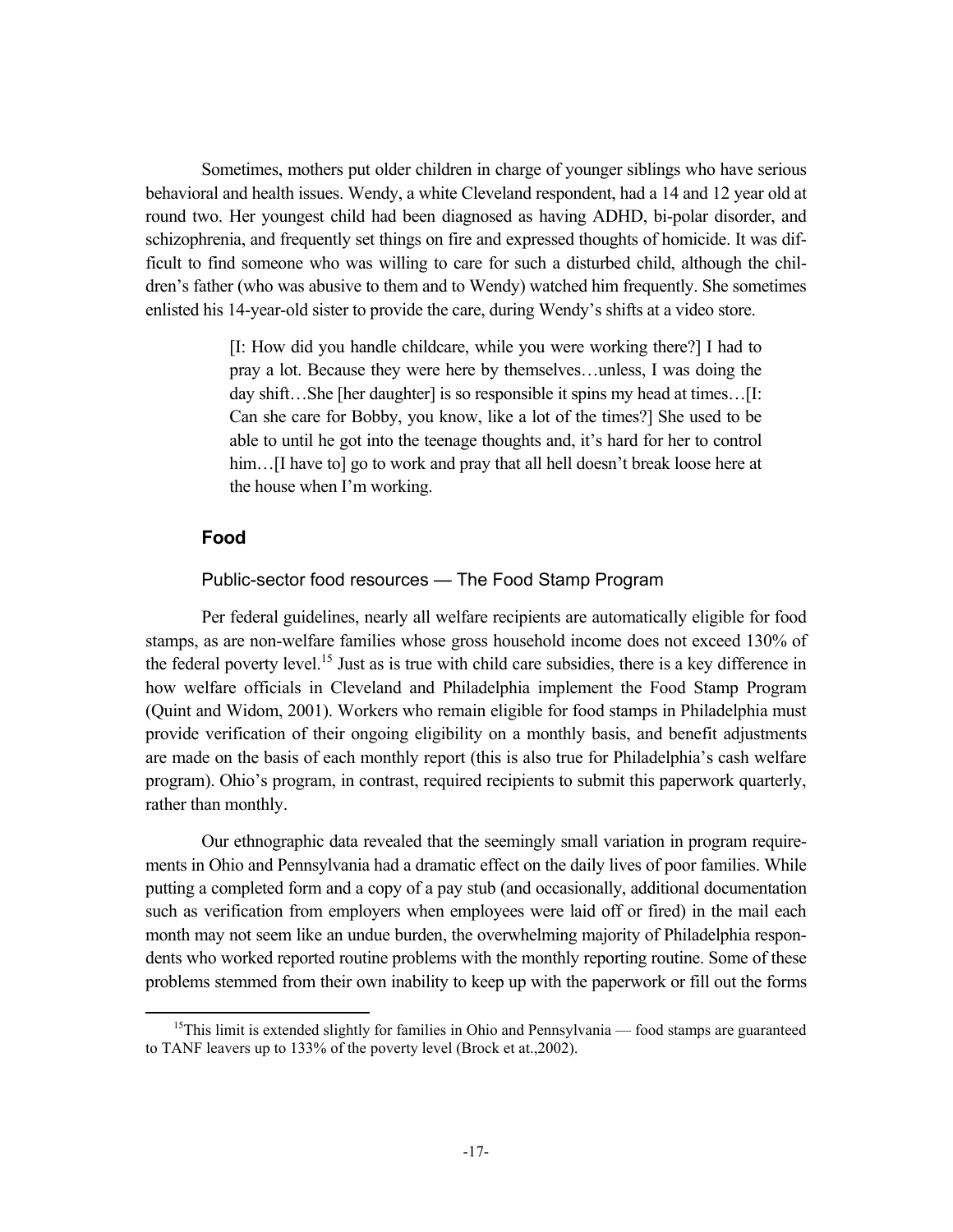correctly, for the forms were fairly complicated. More often, at least according to our respondents, it was caseworker error. We were startled by the number of respondents, for example, who reported that their caseworkers "lost" or misfiled paperwork they claimed they sent in on time. The problem was so epidemic that in all three neighborhoods we observed in Philadelphia, some respondents who wanted to remain on the program adopted the strategy of bringing their monthly paperwork in to the welfare department in person, and demanding verification of receipt. Thus, the monthly task of collecting the documentation and filling out the forms was compounded by a bus, train, or car trip to the welfare office before or after work, a logistical nightmare for many since most offices were only open from 8 a.m. to 4 p.m.

Not surprisingly, our Cleveland families had far fewer problems keeping their food stamp benefits than the Philadelphia group, though some did have to deal with mistakes made by their caseworkers. In the last year of the study alone (when most of our respondents were working), nearly 30% of the Philadelphia respondents who worked reported problems with food stamp paperwork. More importantly, a few of the Philadelphia families who remained eligible found the paperwork burden and the hassle too great to bear, and opted out of the program altogether, whereas this was far less common in Cleveland.

When we first spoke to families in our study, welfare reform had just been implemented in our sites, and only a few respondents had experienced reductions or cutoffs of food stamps as a result. This typically happened when women were working, but got cut off for missing the face-to-face meetings with their caseworkers all recipients were required to attend. For their part, respondents often claimed they hadn't been notified by their caseworkers of the appointment, or that the appointment interfered with their work hours and their caseworker was unwilling to change the time. However, with less than fifteen percent of the sample working, problems with the Food Stamp Program were rare.

When we interviewed families a second time, many —— especially in Philadelphia were eager to relate stories of hassles with the Food Stamp Program. Some of them had their food stamps incorrectly (from their viewpoint) reduced, while others were cut completely off. When Lynn, in Philadelphia, started working part-time in a welfare-to-work program, she claimed her caseworker vowed her food stamps wouldn't be cut at all. But the following month, her food stamp debit card contained only \$80 rather than the \$245 she usually received. She went to the caseworker, and then to his supervisor with her complaint, and her benefit was increased to \$140 per month, still over \$100 shy of what she'd been getting previously. The revised amount was likely correct, but Lynn resented the time and energy it had taken to get the additional \$60. She blamed her problems on poor caseworker training and high turnover; "I'm like, what are they doing? And then they keep changing your caseworkers so much, this one don't know…the difference [when they've made a mistake]."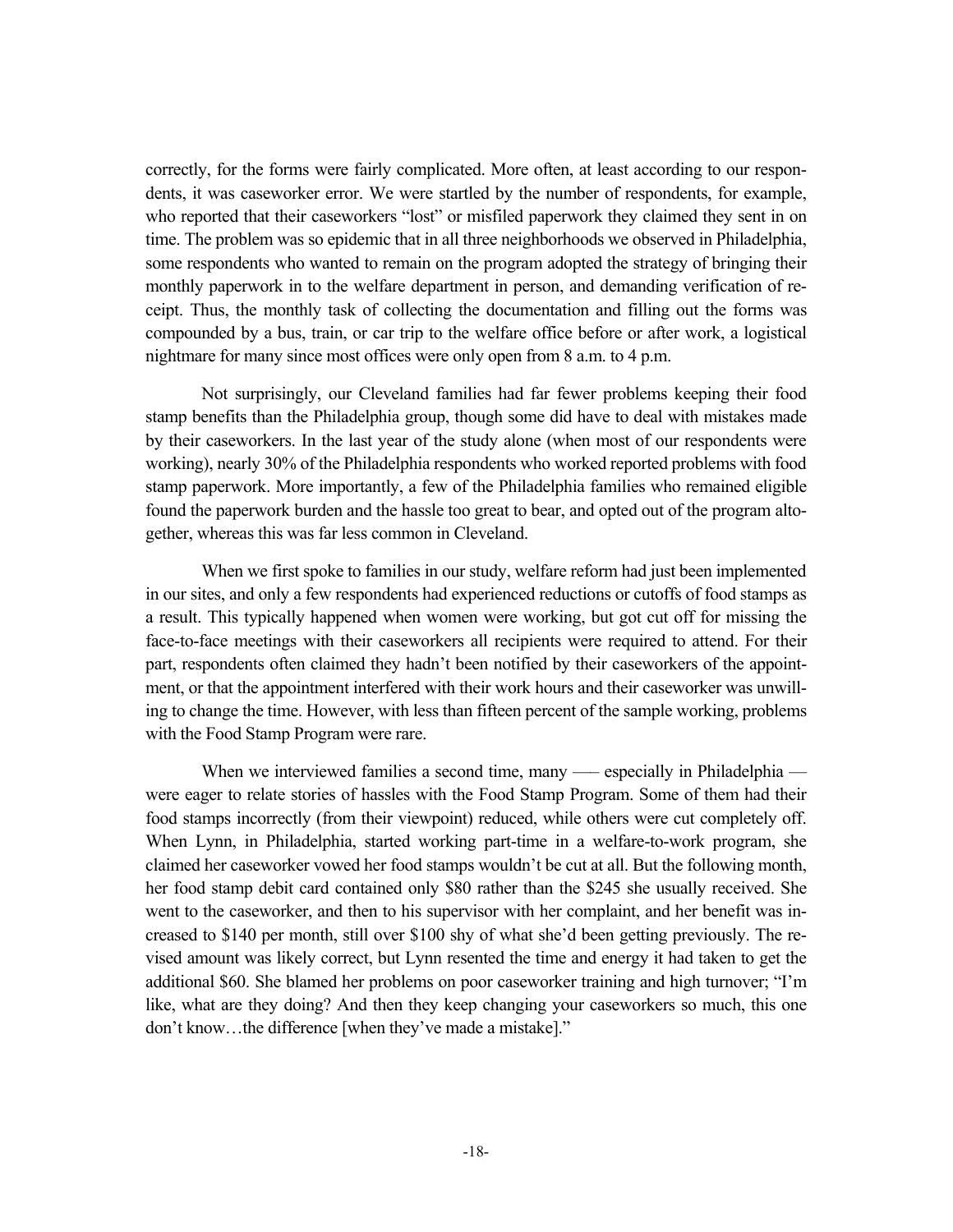Celena, a white Philadelphia respondent, had similar problems. Though she'd enrolled in job search at round two, she had not begun working.

> I went to go grocery shopping—this is [so] embarrassing—went in the store, had all my groceries, I had nothing [on the EBT card]. Nothing. And the lady just looked at me—Thank god my mom was with me and she used her cash. I came home and called the um, caseworkers, they had cut my food stamps. I asked, "Why they did cut my food stamps?" And she said "well..., you're working, right?." And I'm like, "No. I'm on that [job search] program." She was like, "I don't know [what I can do for you]." Well, here I just found out that they fired that lady [the caseworker]. She no longer works for the state or nothing.

In the beginning of our study, Brenda, in Cleveland, told us of a recent job experience. When she told her caseworker she'd landed a part time job, he "took" half of her food stamps away the following month, and at the same time allegedly informed her that she only had thirty days of eligibility for food stamps and Medicaid left. This was clearly not the case, as the job Brenda had taken paid only minimum wage and offered only 20 hours per week. Fearing the loss of these benefits, Brenda told her caseworker she would probably quit work to keep the benefits. But the caseworker reportedly told her that if she quit voluntarily he'd sanction her benefits for three months. Brenda resolved the situation in an innovative way: "I purposely got myself fired so I could keep my benefits, because they were [worth] more than my job. And at the same time, I went and I found a job that paid cash under the table."

Quint and Widom (2001) interviewed and observed welfare caseworkers in Cleveland, Philadelphia, and two other cities, in order to assess how welfare departments actually implement the various transitional benefit programs like food stamps. In our cities, these interviews were conducted in the same welfare offices our respondents used. Though in staff surveys and focus groups, caseworkers claimed they'd informed their clients of ongoing eligibility for all transitional benefits, including food stamps, observations of caseworker-client interactions revealed that in actuality, these conversations rarely took place. While our respondents told us their caseworkers spent much time in the face-to-face interviews talking about work requirements and the time limit they had to find a job, and our Cleveland respondents seemed to have an accurate knowledge about child care subsidies, information regarding ongoing food stamp eligibility was hit or miss, and they perceived that caseworker information was sometimes incorrect.<sup>16</sup>

 $<sup>16</sup>$ In addition, Quint and Widom (2001) found that caseworkers frequently cut off food stamps when</sup> their clients exceeded the earnings limit for cash welfare. As the eligibility threshold is much higher for the former as opposed to the latter, these caseworkers were in error. However, this practice is probably the cause of some of the benefit cutoffs our clients experienced but could not explain.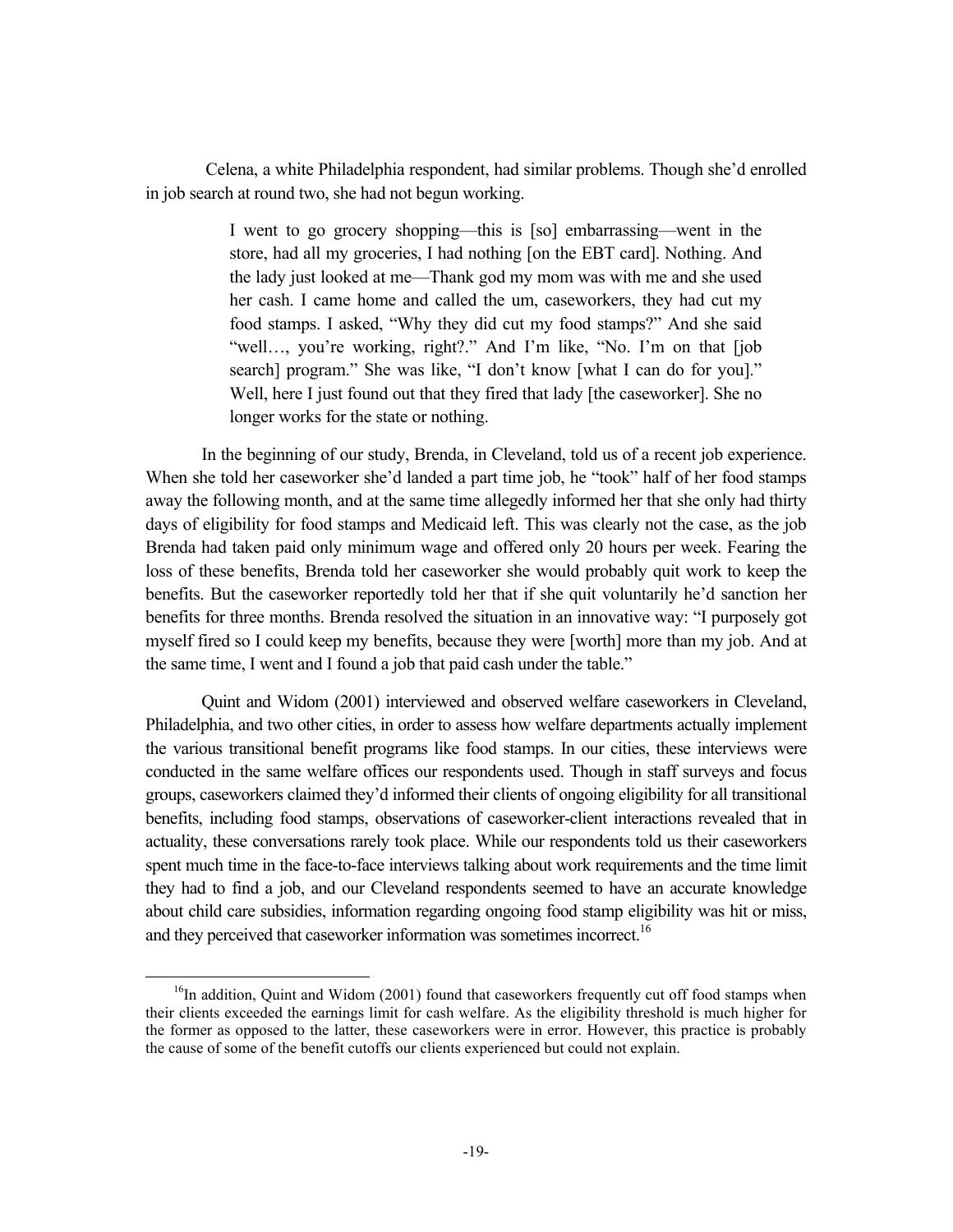Our families reported that they were cut off from food stamps because their caseworker claimed that they (the respondents) had failed to complete the necessary paperwork correctly or on time. In Philadelphia, one in five workers lost their food stamp benefits during the study, and all but one lost them because of paperwork problems.<sup>17</sup> Though more families in Philadelphia lost their food stamps more often than in Cleveland, it is notable that one in eight workers in Cleveland lost their food stamps during the course of the study. As the reader might recall, in Philadelphia, respondents often felt a trip to the welfare office was necessary to get the paperwork in, but for Tina, the routine burden this imposed sometimes proved too much. This mother of six was left scrambling to find money for food after her case was closed for not handing her paperwork in on time one month in the middle of our study:

> Since I work from 8:00, 'til 4:30, I really don't have time to get this report [down to the welfare office].... I'm trying to keep my position at work, so I don't want to be late. I leave out of here about 5:30 [a.m.]. I have to [be on the bus] at 6:00 to get to my job on time. But my report, I don't know… It comes in so [often] that it seems like you just miss it [sometimes.] You [have to go down and] give them the same information that they just asked you for, you know, all over again.

These difficulties were ongoing for Tina and others like her. At round 3, Tina estimated that she either didn't get her paperwork in on time or the caseworker lost her paperwork roughly every other month over the prior year. Her paperwork burden was especially high because she worked through several different temporary agencies, and had to get documentation from the employer each time she moved from one assignment to the next.

> Well, I just received a letter stating that I probably have an incorrect [monthly report] and that my benefits, if I don't send them, fax them three companies that I worked for; they need verification that I don't work with them anymore, that I left the company or whatever. So I need to get that in to them as soon as possible. [The caseworker wants it] [t]o verify the last transaction, I guess, that we had together because that's how they determine what and where you're working at. So, with me, I always work at these different companies. So I'm never at one place, and I'm never at one place very long, so it's kinda stressful on me when I have to go there and say, "Oh, um, could you please fax over this information for my caseworker?" Because, you know, and it's embarrassing. I don't like doing this.

 $17$ Celena was sanctioned after she missed a mandatory day of her welfare training program. She couldn't go in to school that day because she had been beaten up the day before by her children's father.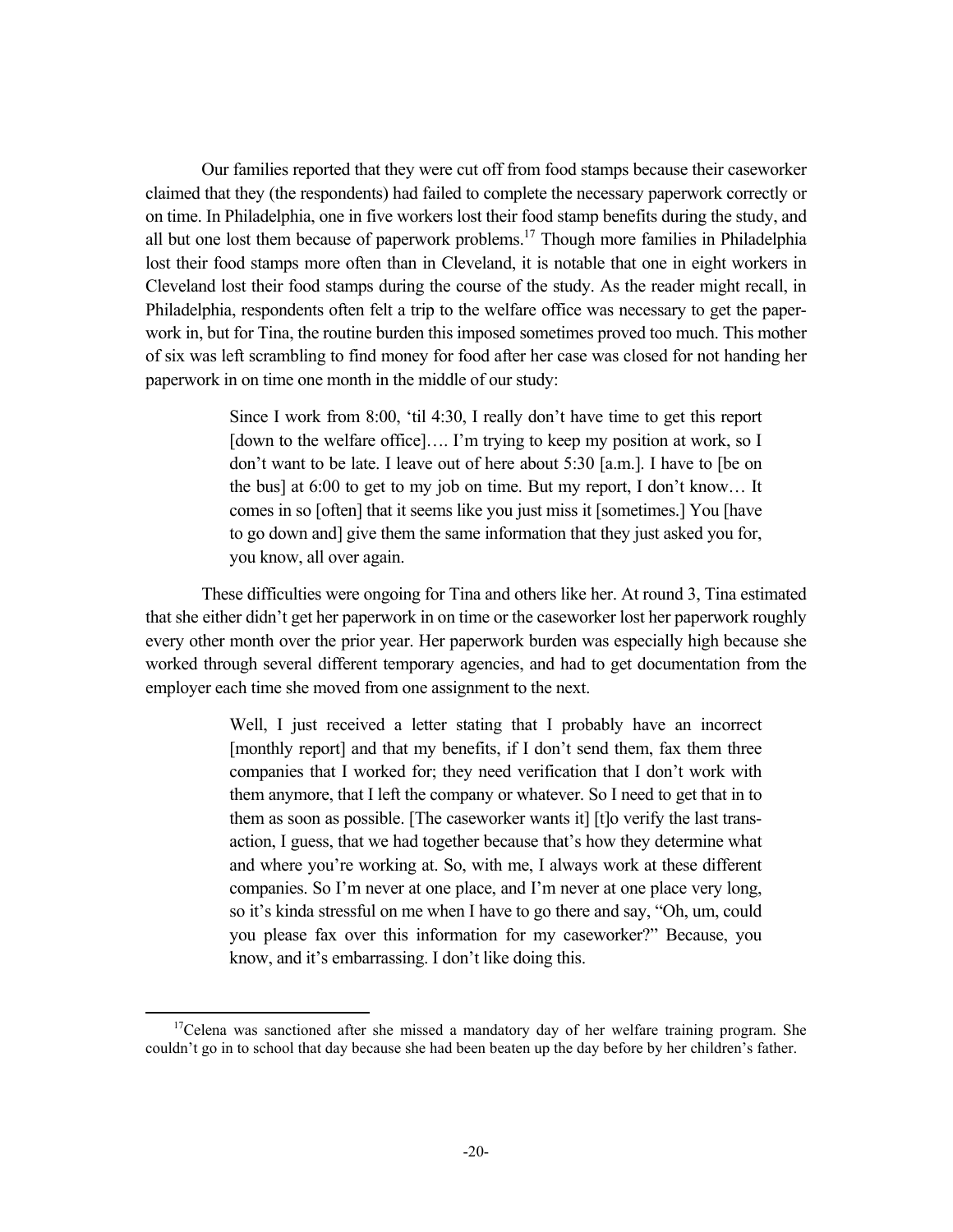Melissa, a white mother of four in Philadelphia, lost her food stamps for several months while she was out of work during the last year of our study. She told us that her case closure was a result of the paperwork hassle combined with bad blood between her and her caseworker:

> Well, she kept telling me [I lost my food stamps because] she wasn't getting my pay stubs. And I would send them and send them. And I would send her two copies a month, because she kept sending me forms telling me she ain't got them…. [I: Okay, and so then how did you get back on?] Well, I called her supervisor and told her supervisor that she was always copping [an attitude with] me on the phone…. [This time,] she told me she *had* the pay stubs and, she just cut the food stamps because she felt like it. So I went down there, gave her all the things she needed, and she finally put me back on. She gave me everything.

Like Tina, Melissa claimed that while she was working, the welfare office lost her pay stubs, which she continued to mail in, "at least every other month." When this happened she would have to copy the pay stubs again and get them to her caseworker as soon as possible. She found this constant running around "frustrating" enough to let her benefits lapse.

Our working respondents in Philadelphia had to submit paperwork twelve times during the year to continue their food stamp benefits; while in Cleveland, our sample respondents only had to submit paperwork four times a year. Even with this less frequent verification process, some respondents in Cleveland experienced trouble in maintaining their food stamp benefits. In the round-three interview, Alice told us how her food stamps were cut off. She did not submit all of the required documentation for her three-month eligibility verification and her entire family's case was closed for two months. "So um, I had a three month evaluation thing and I didn't have everything she wanted and it took me some time to get [it], and I was, she cut me off. [This was] two months ago. Till this month....[They took away] everything. It was really hard."

These examples amply illustrate how the seemingly small task of verifying income, even if only quarterly, can have a large impact on families as they try to negotiate the more complex daily routines that regular employment requires (see also Cherlin et at.,2002). By round three, most respondents worked full time, either at one job or by combining two part-time jobs. Commutes to and from work could take an additional hour or two of their day. Meanwhile, these working respondents were also raising children, dealing with childcare arrangements and children's schools, and working to maintain those network bonds that proved so useful in times of crisis. As respondents faced reductions or their food stamps were sanctioned, they had to find new ways of coping.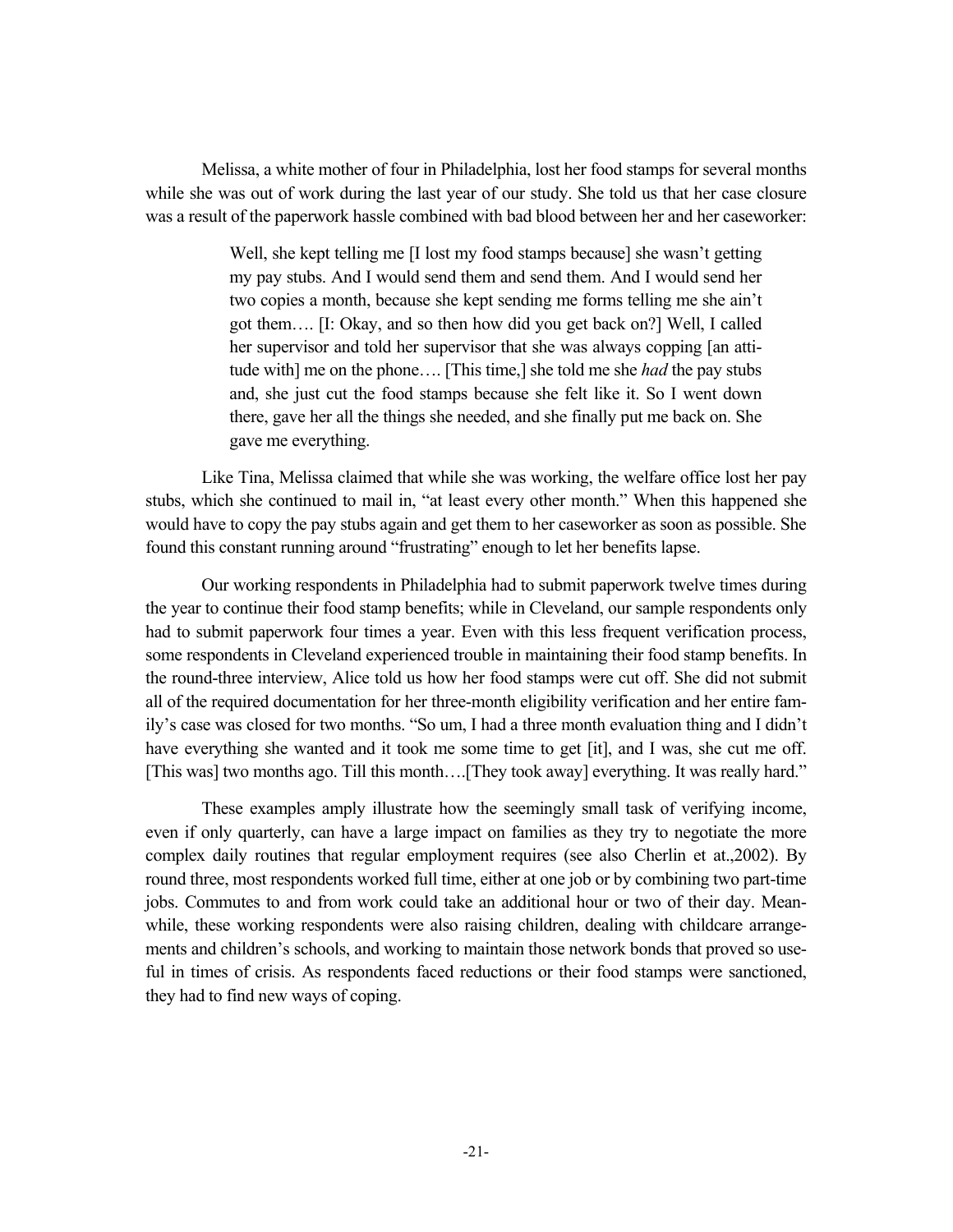### Nonpublic sources of food resources

When in need, many families turned to members of their own personal networks and private charities. By the end of the study, over half of all the Philadelphia respondents and onethird of Cleveland respondents said they'd received help in the food domain from the family and friends in the preceding year. For those who did not, some said they didn't need it. But for others, their networks were simply too thin to provide much help, or the social costs these exchanges exacted proved too great for parents already juggling family and work.

In 2000, Brenda, a white Cleveland respondent, was off of cash welfare, food stamps, and Medicaid while she moved to another state working at a handful of jobs. When she moved back to Cleveland, she got a job but didn't have time to take off of work to come in for an appointment to apply for benefits, so she remained without benefits. At one point during this year, she took a temporary job but had to wait two weeks for the first paycheck. In the interim, she ran short of food. Luckily, a generous neighbor watched her daughter after school and provided her with dinner. Philadelphia respondent Sarah's food stamps were reduced when she left cash welfare for a job, but since rent, utilities, and transportation to work consumed nearly all of her paycheck, she still ran short of food. Her sister, who was slightly better off, bridged the gap. Kitina, also from Philadelphia, was able to buy food "on credit" at a small neighborhood grocery store owned by family friends, and they knew she always paid them back. Toni, an African-American mother from Philadelphia, was cut off because her earnings were just above the food stamp income limit. When she ran short on food, as she often did, she called on her aunt and her mother. Her aunt swapped her food stamps for transportation for her weekly round of errands, which Toni was able to provide because she had a car. Her mother, an additional resource, held a job at a local nonprofit and had ready access to their food pantry, so her kitchen cupboards were always well stocked.

> Like when I run low on canned goods and stuff, I just go to her house and just stock up… a couple times a month. [It would cost] about a hundred dollars [if I were to buy it]. Because I go there, and I get whatever I need even down to the toilet paper and stuff like that, you know? She has everything. Anything you need....Like if I run out of cereal, she has all kinds of stuff. I'll go get a couple of boxes of cereal, juice — you know what I mean. Anything that I might need. So that's a big help that saves me a lot of money.

This "back up" for food was a valuable resource for those who were lucky enough to have it. Janice, from Cleveland, said,

> Well, I know that if I run out of anything, you know a couple friends of mine that I've known almost thirty years — if I need something, I can call them,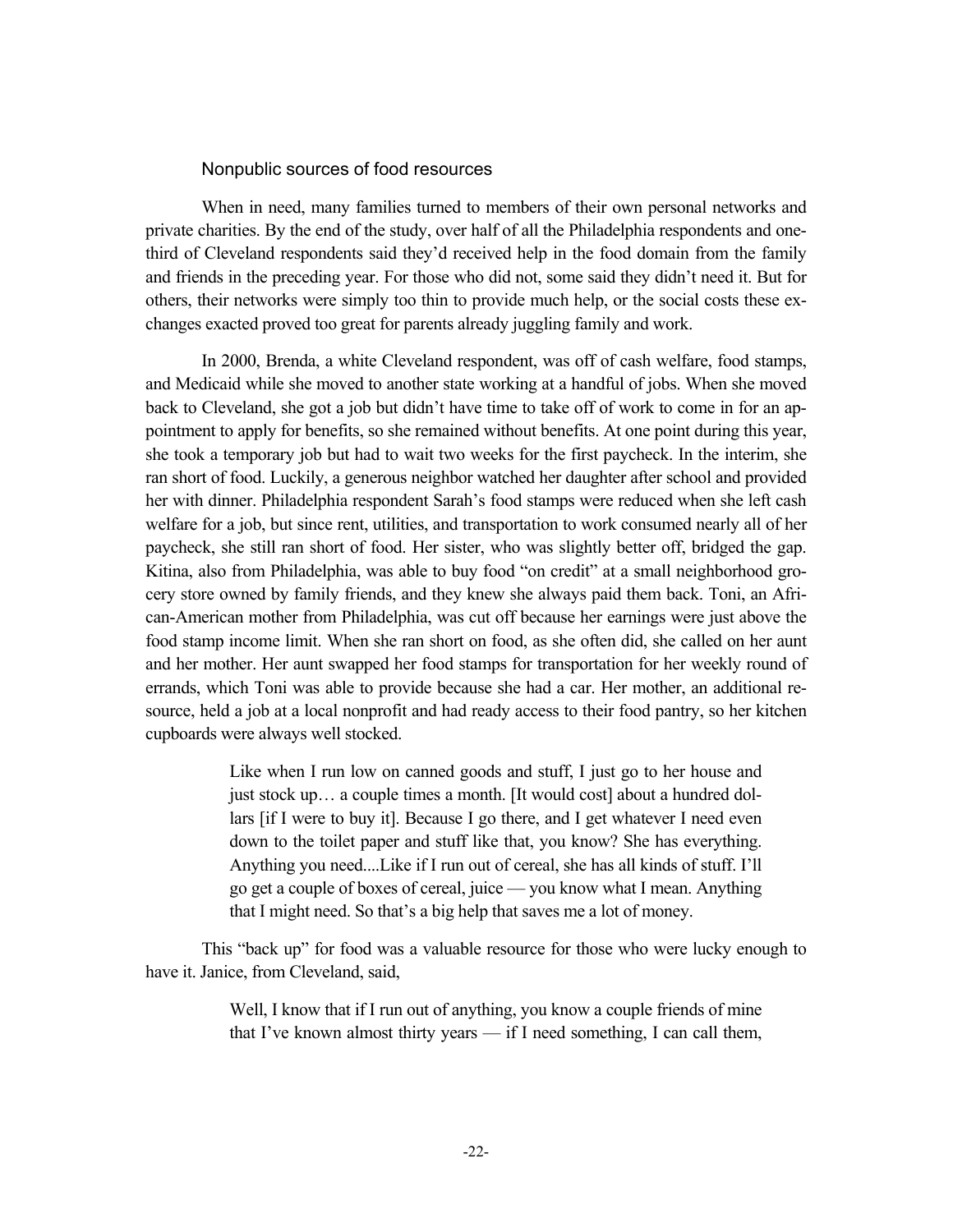you know, and they usually get it for me somehow. So, as far as worrying about running out, I worry about it, but I know if I really need it, I can get it.

Although many respondents relied heavily on the food contributions of family and friends, they also talked about the wide array of factors that limited their ability to draw on network support. For example, Marcia, from Philadelphia, outlined her strategy as follows: "My girlfriends will help me out with some food, I don't really go to my family for stuff like that. I don't like them to know when I am in need, I don't know why — it is kind of the pride."

Sometimes families and friends simply did not have the resources to help. In Philadelphia, Tina's father shared what he had with her and her five children when she asked. However, Tina expressed a reluctance to go to him for help because he was disabled. Thus, she worried he would run short and might not be able to quickly replenish his food supply, especially during the winter. By round three, Maria, a white Cleveland respondent, had been working for three years, but was cut from food stamps (perhaps in error) when she started working full time and left cash welfare. Each week after that, Maria and her four children ate several meals at her mother's house, but her mother's resources were stretched thin by a sister and children in even worse circumstances. In order to help feed her children and grandchildren, Maria's mother began taking the cash set aside for her mortgage and used money to pay for groceries.

Kathy, in Cleveland, expressed similar difficulties when it came to asking already hardpressed relatives for food:

> They can't exactly just hand us cash money 'cause everybody's having financial problems of their own. No, we don't -. We don't get to actually ask our relatives if they can just hand us cash. But, like, we, we need help with something we can borrow it or pay 'em back some other time, some other way. Like I said, if we were really, really hungry and we didn't have any food, my relatives would take care of it.

It was also true that sometimes network members who were not financially strained simply chose not to help out. Monica, the respondent who suffered the annual layoffs from the envelope-stuffing job, claimed that her mother was unresponsive to her situation when she was laid off:

> I mean, you know, like even when I got laid off and, you know, she [mom] knew that things weren't good here, okay? But she never even offered the kids nothing, you know. I can fend for myself, and go down to the mission or something, you know, but she didn't even say to the kids, 'Well are you hungry? Do you want something to eat?' Nothing.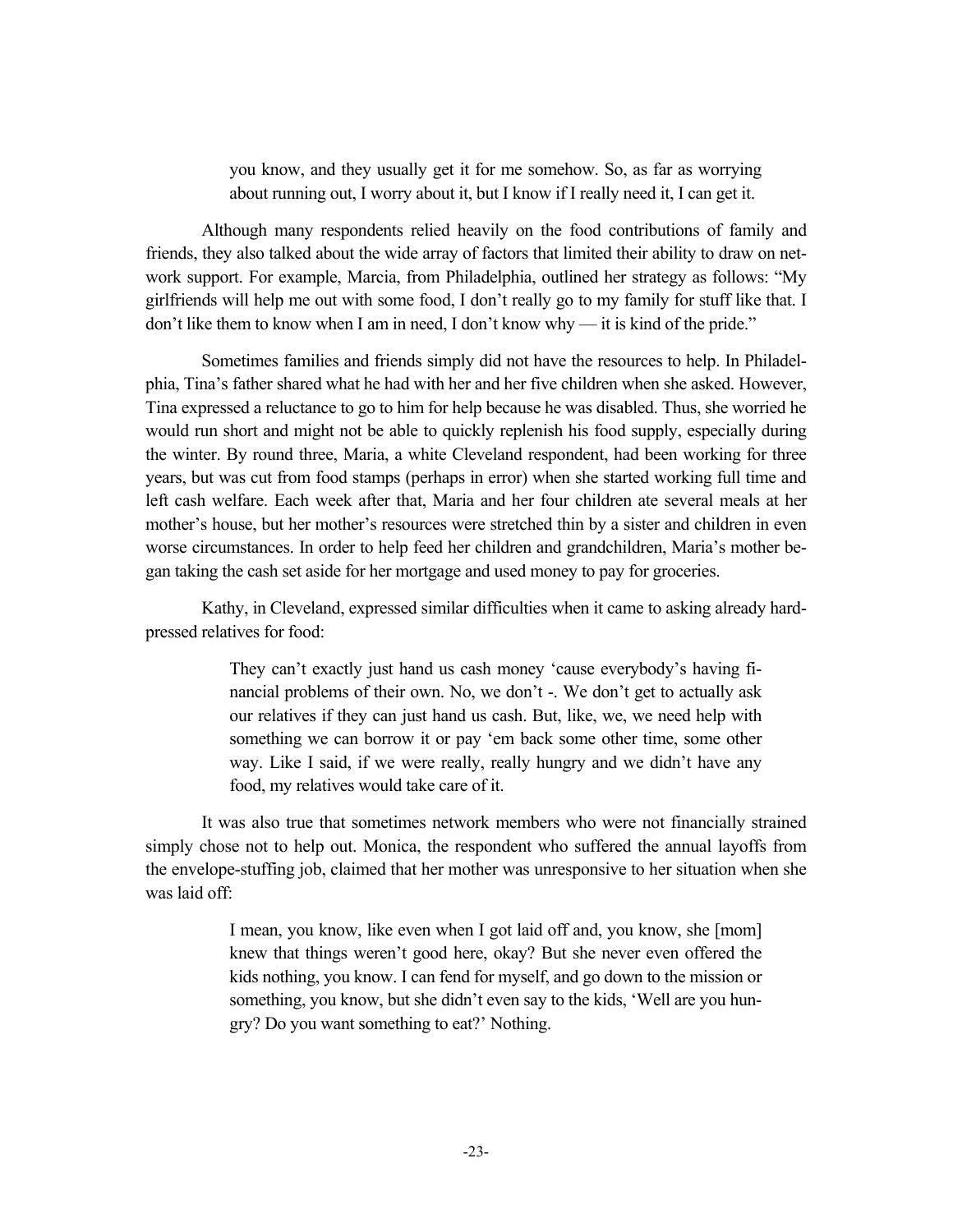Around a third of our full sample in each city had to use food pantries to supplement their stock of food.<sup>18</sup> Some of the respondents saved by not shopping for items they knew they could get at the food pantry. Lisa, an African-American mother of six from Philadelphia, began volunteering part time at a neighborhood church food pantry and she was "paid" with a weekly stock of groceries.

> Usually, I make it through because the food I get from the church, the way I do it, I get most of my vegetables from the church. And when I go shopping, I go to the meat market, and I buy meat. I usually don't have to buy them. Like I get bags of rice from the church, and so usually it's mostly meats [I] have to buy with my food stamps]. And like cereal and milk….

Food pantries and soup kitchens, whether they are located at churches or community centers, only offer food at certain times, offer a very limited amount of food (generally a one to two day supply), and sharply curtail how often families can receive assistance. Even the most generous among them do not generally allow use more than once a month. Thus, families who used pantries often had to expend a good deal of time for a rather meager benefit. Gayle, a white Cleveland resident, told us, "And I don't even know if I can get to the church [for food] because you're only allowed to go to those churches every other month. I don't understand that. You run out of food all the time, not every other month. The food stamps don't last that long."

In round three, when most respondents were working, a third of workers reported some form of food hardship.<sup>19</sup> As we showed previously, mothers could sometimes appeal to friends and family, or by visiting a food pantry. However, many respondents told us that they could find no such remedy, and avoided food hardship by adopting more extreme strategies. One Philadelphia respondent with five children, currently a prep cook at a local diner, had resorted to stealing meat from a grocery store in order to feed his five children during a time when he was unemployed. Right before our study began, Linda, from Cleveland, lost her food stamps when she missed an appointment with her welfare caseworker, so she sold plasma to get the money to buy food. In the last year of our study, Brenda prevented her young daughter from going hungry by circumventing the rules of several local food pantries; she used a different name and address

<sup>&</sup>lt;sup>18</sup> According to the 2001 Urban Change survey, 9% of Cleveland working respondents and 4% of Philadelphia working respondents went to a food bank in the month previous to the survey.<br><sup>19</sup>This ranged from not having enough money to buy food to actually skipping meals or not eating for

a day. This estimate is slightly lower than that found by Polit, London, and Martinez (2000) in an earlier analysis of food insecurity with Urban Change Respondent Survey data. They defined "food insecurity" by respondents' answers to the Household Food Security Scale, and found that over 40% of respondents in the four Urban Change cities who worked experienced some form of food insecurity. This measure is different than that used in the current paper, since we used qualitative data from the interviews to explore whether food hardships were experienced.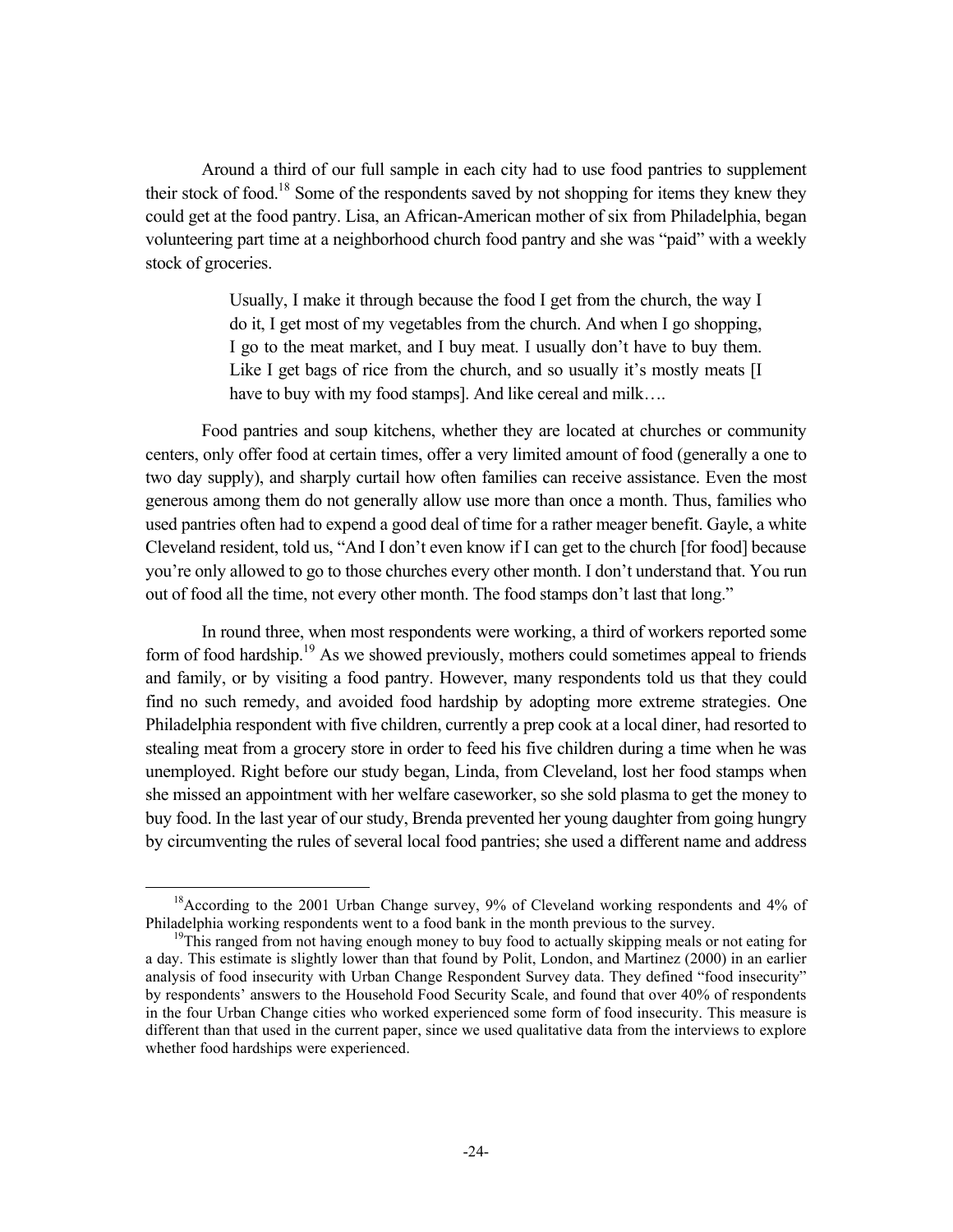each time she went and alternated days, hoping in this way to avoid confronting the same volunteer she'd had earlier. Like Linda, Brenda also sold blood for food money during several difficult months, sometimes twice per week (she gleaned about \$17 each time).

Almost universally, parents were quick to tell us that even though they might have to go without food, they made sure their children did not. In the last year of our study, our respondents from both cities told us about this struggle. Wendy, from Cleveland, said holiday times put a special strain on her food budget: "And then toward the end of th[ose] month[s], you know, I'll go maybe three days at a time without eating just so the kids can have their three meals a day." Joe, from Philadelphia, claimed he went hungry about three times a week so that his children would not. Renee, also from Philadelphia, lost food stamps when she took not one, but two, jobs. Nonetheless, she'd gone hungry several times since she'd been working. She too, made sure her children had food while she went without. "Sometimes [I've] gone hungry because we had no food…I send my kids over there to my sister. That's the only one I would ask—other than that, I won't ask nobody because see I know she always—she's got four kids, she stays with [welfare] and she gets food stamps — I know she's got food."

## **Health**

#### Public-sector health care resources

Medicaid was part of the standard "package" that welfare-reliant families received in the years prior to PWRORA, and families who left welfare for work were supposed to be assured continued eligibility for six months, regardless of income. If their income stayed below 185% of the poverty line, they remained eligible for a year. PRWORA modified these rules by unlinking Medicaid eligibility from TANF eligibility, allowing families who are income eligible but who may never have been on welfare to receive a medical card (Garrett and Holahan, 2000). However, special provisions remained for those leaving welfare for employment. While those who were not recent welfare leavers were only eligible if their income fell below 135% of poverty, those leaving welfare for work but with higher incomes, up to 185% of the poverty threshold in our sites, could keep their Medicaid for a year.

Most individuals who leave welfare for work find employment in a low-wage job with no health insurance (Polit, London, and Martinez, 2001; Families USA, 1999; Loprest, 1999). Therefore, unless they marry someone who has access to family health insurance, Medicaid is their only health insurance option. Yet, as we cited in the introduction, a large proportion of welfare-leavers who are income-eligible for Medicaid still are not receiving it (Garrett and Holahan, 2000). Why would welfare-leavers who remain income-eligible and within the time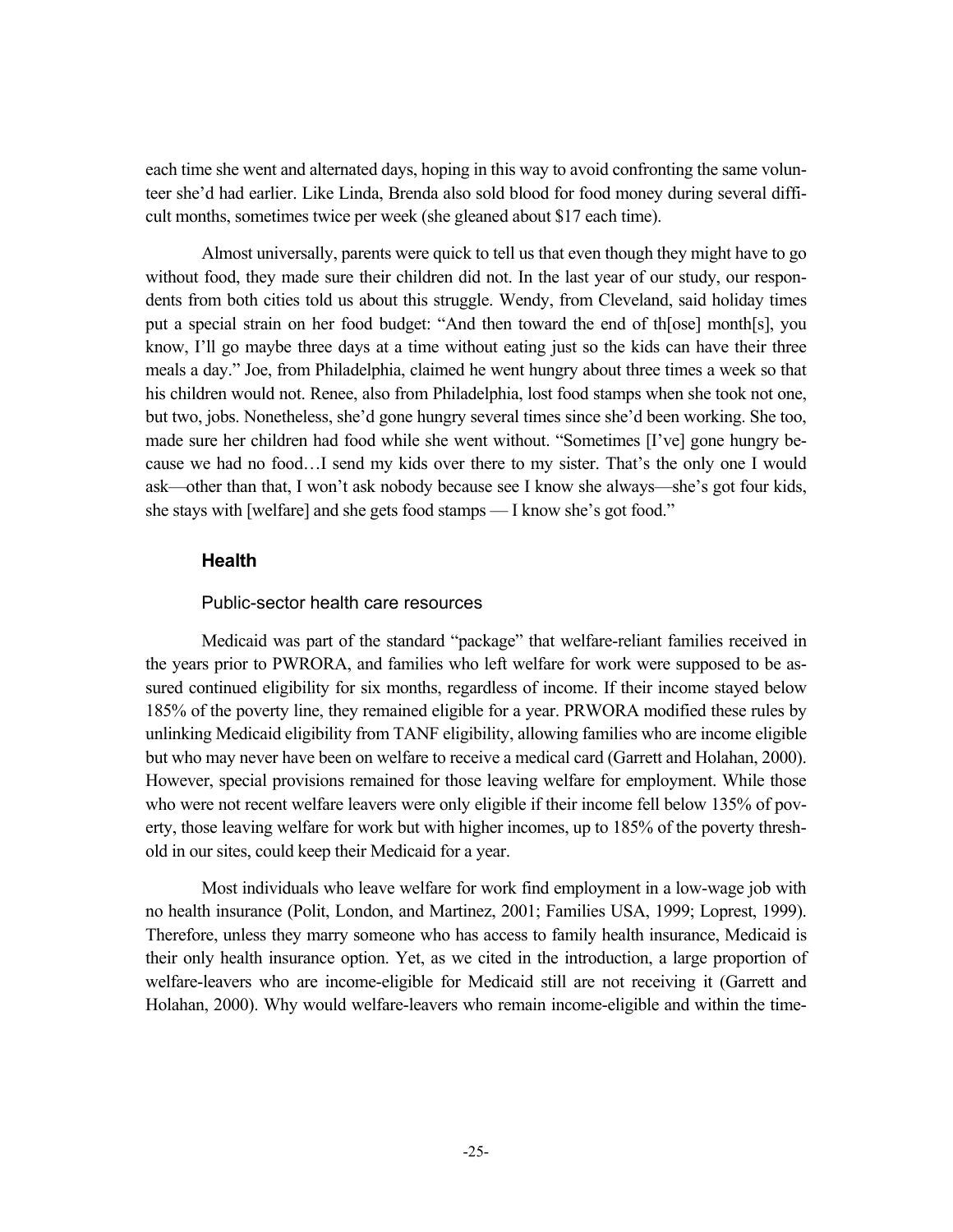limit not have Medicaid?<sup>20</sup> The Urban Change implementation study, conducted in Cleveland and Philadelphia and two other cities, found that caseworkers did not always inform their clients that they might be eligible for Medicaid if they stopped their TANF cash assistance (Quint and Widom, 2001). Our data from the client's side, offered us insight into their perceptions of eligibility, as well as other barriers to Medicaid receipt. We found that as with the Food Stamp Program, caseworker error, sanctions or case closures, and confusion over eligibility sometimes put our respondents' medical coverage in jeopardy. Nonetheless, most of our respondents were able to retain their Medicaid coverage for the bulk of our study.

At round one, few mothers felt any confidence that they could land a job that would insure them, much less their families (see also Polit, London, and Martinez, 2001). They frequently expressed concern that complying with the new welfare rules and finding work would leave them and their children uninsured, particularly since so many of the adults and children had chronic health conditions. When we interviewed Tasha, an African-American mother in Cleveland, at baseline, her daughter had severe disabilities brought on by regular seizures, which stemmed from a negative reaction to a DPT immunization as an infant. Tasha didn't worry about losing cash assistance, since she was confident she could out-earn her welfare benefit. However, the prospect of losing medical insurance was downright frightening for her, as her daughter regularly required doctor's visits, medication, and a home health aide. She said, "…[I]f we ever lose Medicaid, I'm in trouble." Fortunately, none of the children with severe health problems in the study lost health coverage, but several asthmatic mothers did.

Unlike child care subsidies and, to a lesser extent, food stamps, many respondents were aware they were eligible for transitional Medicaid benefits once they started work. A fair number, though, were clearly misinformed about the nature of the benefit. When we first interviewed Wendy, a mother of two from Cleveland, she'd come away from a recent meeting with her caseworker believing that once she found work, only she, and not her children, would continue to be eligible for Medicaid. As her 11-year-old son was disabled and on SSI, she saw this as a serious problem. Beyond the frequent doctor visits he required were his medications, including Ritalin and blood pressure pills, and their cost was far beyond her means. Misinformation such as this, whatever its source, can act as a deterrent to work. Tasha's and Wendy's confusion at baseline reflects the depth of misinformation for some of the respondents, since both of their children who required so much medication would continue to be covered by Medicaid through their SSI status. Most of the families in our study maintained their Medicaid between round one and two — a period of about 18 months — even though many went to work. But by round three, several had lost Medicaid for themselves, and some had lost benefits for their chil-

 $20G$ arrett and Holahan (2000) suggest that administrative hassles, caseworker misinformation, and stigma may be potential causes for the drop in Medicaid receipt, although their data can not address these issues directly.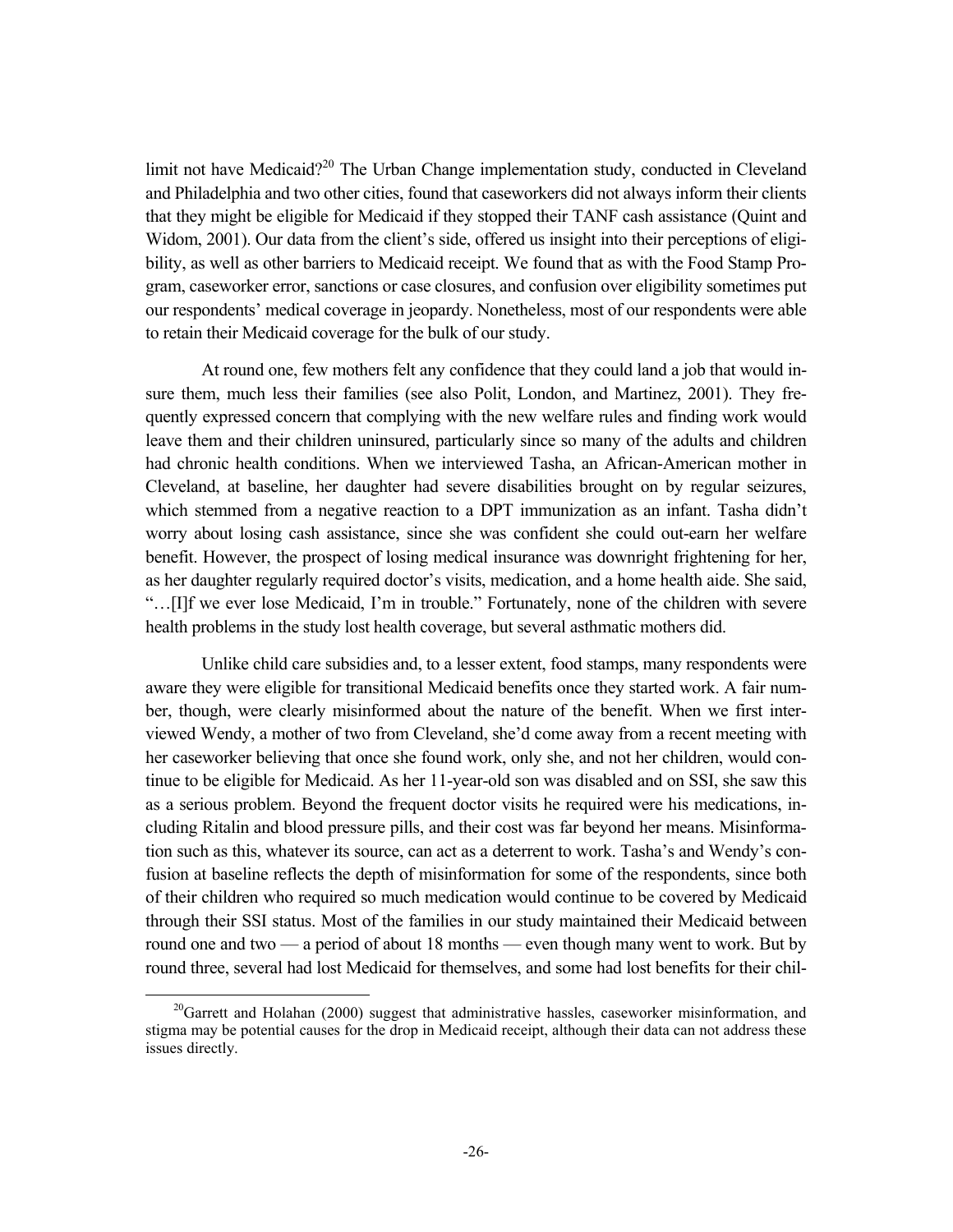dren as well. According to the 2001 Urban Change survey, 31.8% of Cleveland respondents and 23.1% of Philadelphia respondents who had worked in the previous year were without health coverage at some point in that year.

In our ethnographic sample, 30% of working respondents in Cleveland were without any kind of health coverage at some point during the study, while 40% of workers in Philadelphia were without coverage.<sup>21</sup> By talking in depth with respondents who'd lost benefits, we were able to divide the probable reasons for the cutoffs into those resulting from sanctions or case closures, from caseworker errors, and those triggered by the program's time limit or income eligibility threshold.

According to the federal law, states cannot sanction children's Medicaid. Additionally, in Pennsylvania and Ohio, adults cannot have their Medicaid sanctioned for failure to fulfill work requirements, though they can be sanctioned for other reasons (State Policy Documentation Project, 2000).<sup>22</sup> However, our respondents' stories indicate that these protections may be poorly enforced because in a few of our cases, children lost their Medicaid benefits because of sanctions or case closures. Of those who worked, four respondents in Cleveland and four respondents in Philadelphia reported losing their Medicaid benefits because of paperwork problems or caseworker error in the last year of the study, or nearly 15 percent of the working families in the entire sample.

Eileen, in Philadelphia, lost her Medicaid for problems related to the paperwork required for ongoing eligibility. For much of the time we knew her, Eileen worked two jobs; a full time job at a Laundromat and a part-time job at Dunkin' Donuts. When the management at the Dunkin Donuts changed, the outgoing owners did not pay her for the final month she'd worked. Thus, she did not have a paycheck to submit to her caseworker that month. She told us her caseworker didn't believe her employer had cheated her in this way and demanded the nonexistent paycheck. When she couldn't produce it, he cut off her food stamps and Medicaid. Eileen thought her caseworker had it in for her anyway, because just before this incident, she lost her childcare subsidy because the caseworker claimed her caregiver, an adult son, had filled out the provider forms incorrectly. (When she appealed the loss of the childcare subsidy to her caseworker, the caseworker laughed and told her that her son was "stupid." Enraged, Eileen appealed to the supervisor, who reversed the caseworker's decision.) Eileen reasoned that the most

 $^{21}$ In their analysis of the first wave (1997 – 1998) of the Urban Change Survey, Polit, London, and Martinez (2001) found that former welfare recipients who were working and not receiving any cash assistance were more likely than those still on welfare to be uninsured at some point in the previous year (42% compared to 13 – 14%). Similarly, in their analysis of the Women's Employment Survey, Danziger et al. (2002) found that welfare-leavers were significantly more likely to not have health coverage and to forego medical and dental care than those who remained on welfare. 22In Ohio, a non-pregnant adult can lose their Medicaid if they are facing their third sanction.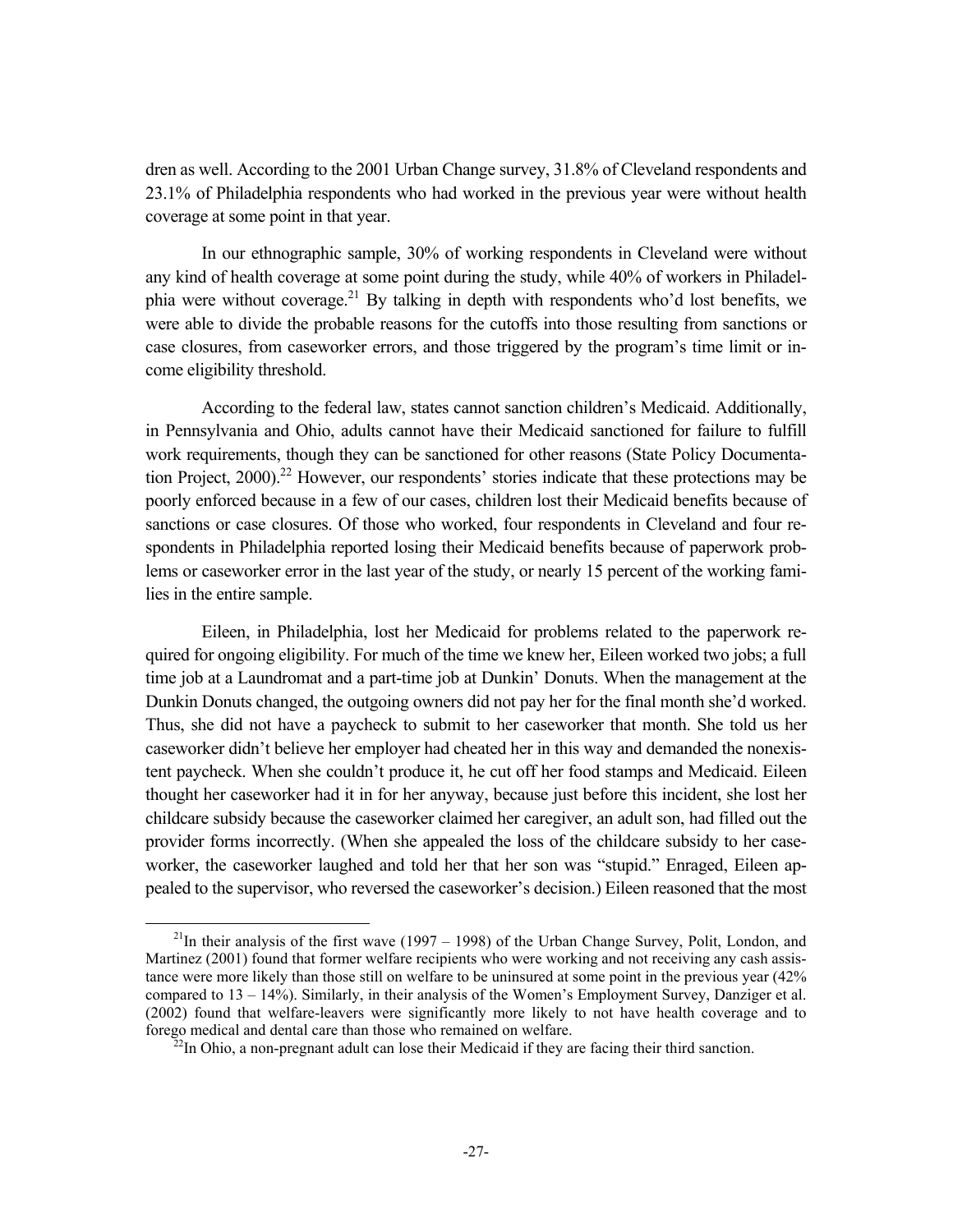recent cut-off had been levied by her caseworker as revenge for the prior complaint. About a year later, Eileen lost a monthly pay stub and couldn't get a copy from her employer. Her caseworker responded by taking away her daughters' Medicaid (she had already lost her Medicaid for a reason she couldn't name).

> I had an incident where, I had lost one of my pay stubs. Because I couldn't produce that pay stub, that's when they sanctioned me…And, they took away my medical and, uh, the food stamps for 30 days, just to teach me a lesson that I don't lose pay stubs. [I: So, they took off the whole family or just your case?] No, see, I'm not on it. Only my three little ones are on there…That was to teach the mother don't lose your pay stub. [I: That's what they told you when they cut you?] Yeah.

Another respondent in Philadelphia described a similar type of conflict with a caseworker. At round two, Andrea had been laid off of work, and one of her children, Crystal, had just been diagnosed with diabetes and a debilitating joint condition. Andrea decided to put off looking for another job until her daughter's health situation was stabilized. When she applied for SSI benefits for her daughter, her caseworker demanded that Andrea write a letter explaining why she wasn't working, and describing her daughter's health, which she had already detailed for the SSI application. Her caseworker told her that he would cut Crystal off of Medicaid if she didn't comply.

> [My caseworker said] if you don't cooperate, she's gonna be taken off the medical, knowing she needs her insulin, you know, and the things that goes with it. The sugar testing, the, you know, they don't care. You know, what good is the [food] stamps if she can't have medical? She won't be around to use them, to eat off of.

In the first year of our study, Kitina, a white mother of one in Philadelphia, lost her Medicaid for several months because she elected to attend medical assistant training full-time rather than fulfill her job search or work requirement (In Pennsylvania, welfare recipients had to work 25 hours a week in addition to school [State Policy Documentation Project, 2002]). However, it was through this training that she was able to secure a relatively good job later on, which, incidentally, provided private heath insurance.

Four Cleveland workers had lost their Medicaid benefits through sanctions or case closures in the last year of our study. In three cases, the whole family lost their benefits, not just the mother. Each of the four worked enough hours to fulfill the work requirements their state imposed, but in each case the caseworker claimed the client had made an error in the ongoing paperwork required or had failed to make a recertification appointment with their caseworker in a timely enough manner. As work requirements put more and more of our families in the time bind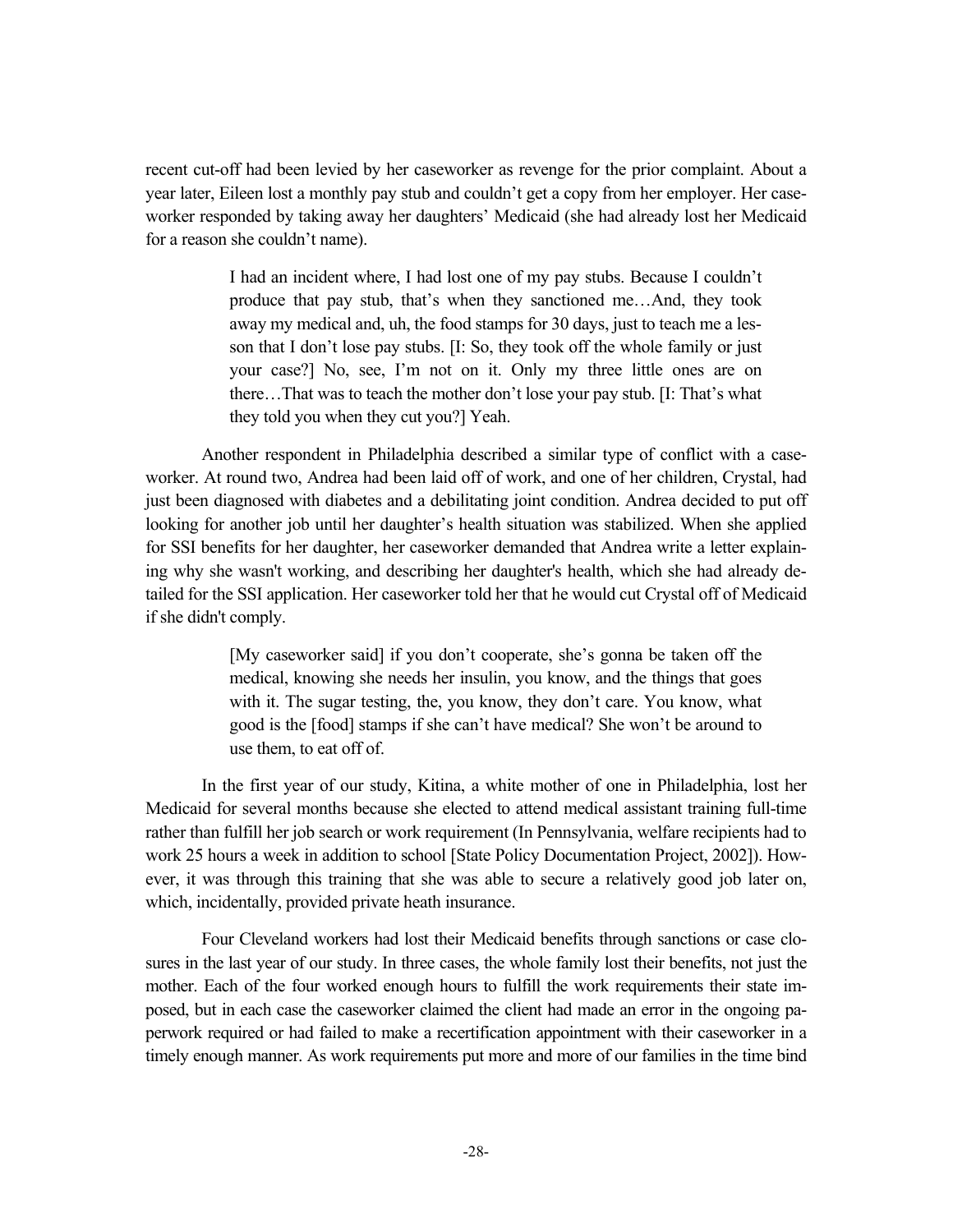that full-time employment, solo parenting, and long commutes impose, they had more difficulty meeting these requirements. Since they felt their top priority ought to be keeping their jobs, many felt they had to choose between showing up at work on time and making the morning meeting with the caseworker. In those cases where the job won, the mother and her children risked benefit loss, including the all important benefit of Medicaid (see also Quint and Widom, 2001).

Tamara's caseworker cut her and her son off all benefits, including Medicaid, just before the round-two interview. The caseworker claimed Tamara had worked at a country club in Southern Ohio and had failed to report her income.

> …they tried to tell me I worked at a place called Chillicothe Country Club that I've never heard of. I ain't never been to Chillicothe and I don't plan on going. I [tell her] I'm not trying [to fight her anymore]…I'm going to work. I don't have time for this. So they terminated my case. [I: Do you think they got you mixed up with someone else?] Yeah. I know they did.

When transitional Medicaid ended, another public-sector benefit — health clinics sometimes allowed families to meet their healthcare needs. Cuyahoga County, which encompasses Cleveland and its inner suburbs, has two of these clinics, while Philadelphia County, which is contiguous with the city limits of Philadelphia, has a network of ten neighborhoodbased clinics where clients pay based on their income. In Philadelphia, prescriptions can be filled for free at these clinics as well. Although some of our respondents reported using these clinics, the hours of operation made it difficult for those who worked (they were open from 8 a.m. to 4:30 p.m. on weekdays only), particularly since they believed that they would have to wait several hours to be seen. Renee lost her Medicaid benefits for herself and her family because she'd exhausted her transitional Medicaid benefits. She paid out of pocket for her children to been seen by their regular doctor rather than go to the local health clinic, claiming she had no time to wait half a day for them to be seen. She told us, "I don't have to pay at the free clinic but it's too much stuff you got to go through and you have to do all this paperwork for them. You get there at  $8:00$  in the morning when they open the door, and you still leaving out at  $1:00...$ Me and the free clinic don't click at all."

Over the course of our study, a new program was making its way in the knowledge base of each of the communities we studied; the State Children's Health Insurance Program [SCHIP], called Healthy Start in Cleveland and CHIP in Philadelphia. In Cleveland, Linda's transitional Medicaid ended six months before our last interview, and she was able to move to her employer's insurance plan to cover her own health needs. However, the cost of the family plan was too expensive. Luckily, her children were able to transition into Healthy Start after their Medicaid eligibility ended. Like Linda, two other workers in Cleveland got coverage for themselves from their employers and benefits for their children through Healthy Start. Another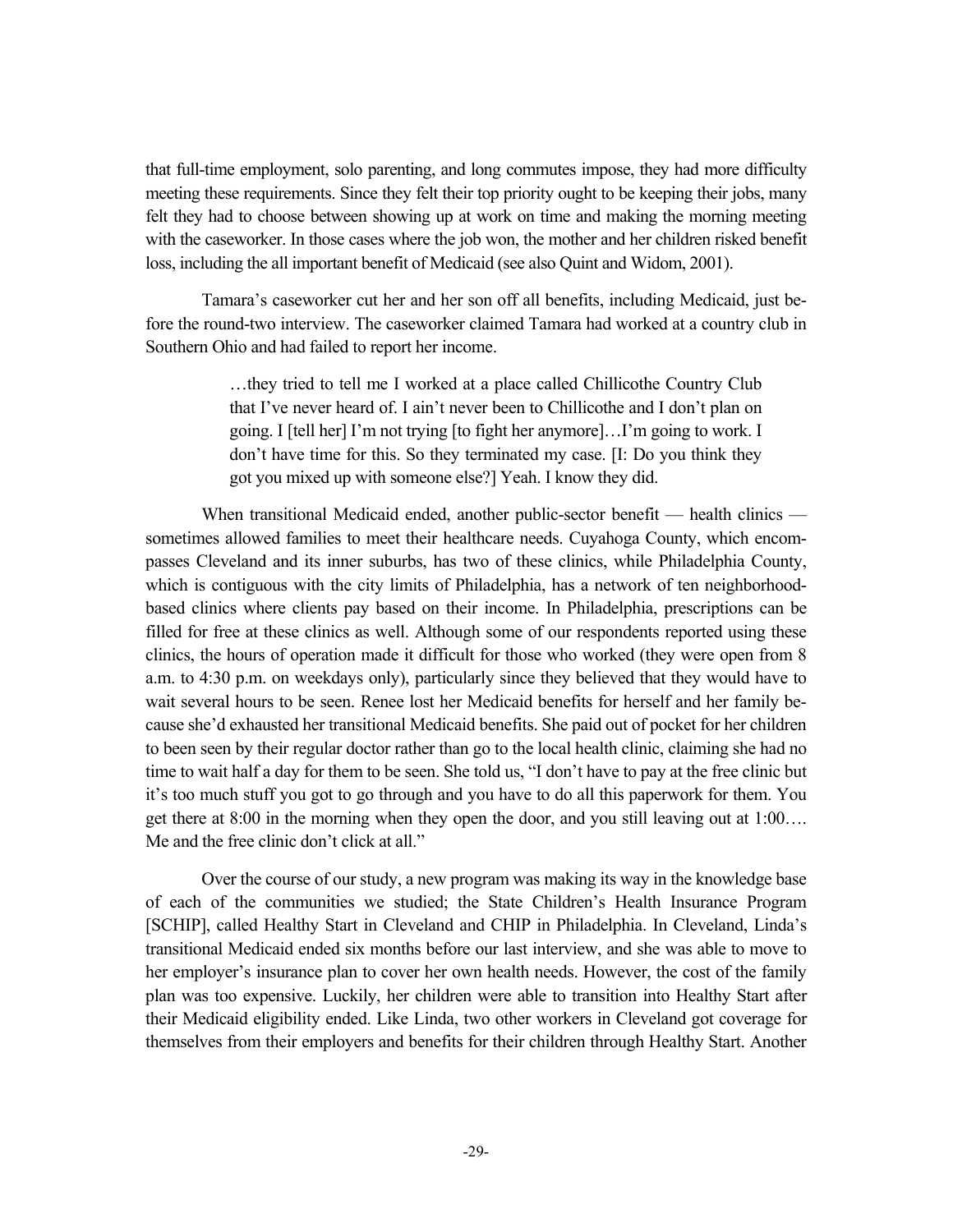had no insurance for herself, but was able to obtain Healthy Start for her kids. Several other mothers still on transitional Medicaid expressed detailed knowledge of Healthy Start, and said they felt confident that they could cover their children through the program when their transitional Medicaid benefits expired. However, in Philadelphia, CHIP was far less utilized, perhaps because few families there had worked long enough or steadily enough for their transitional Medicaid to have expired, or possibly because the program was less well-known. In fact, only one Philadelphian, Renee, successfully placed two of her three children on CHIP by the end of our study (her eldest retained Medicaid through his SSI), but only after the children had gone without any insurance for a year.

During the three to four years we studied these families, most were protected from Medicaid loss because they combined welfare with work and thus maintained eligibility, or because of the one-year extension of benefits for those leaving cash welfare entirely. Tina, from Philadelphia, was an exception. Just before our round-three interview, her caseworker cut her off food stamps and Medicaid, claiming that she made too much money to render her family eligible for any of the programs. As Tina's income fell below the poverty line for a family of five, the food stamp cutoff was clearly in error. She also remained income eligible for Medicaid, yet she'd used up her 12 months of transitional benefits. Since her caseworker did not tell her that her children were still eligible for Medicaid or CHIP, her children went uninsured.

Also in Philadelphia, Lisa had been without Medicaid for several months when the state removed her six children from her care because of her drug addiction. She successfully completed a drug treatment program, found a job as a nurse's assistant, and by the end of the study, had regained custody of her children. However, because she'd been off of cash welfare for 11 months, her caseworker told her she was only one month from the time limit. Lisa worried about how she would deal with the loss in the face of some rather serious health problems.

> I still get medical benefits but they trying to tell me they going to cut me off at the next month because I've been working [full-time] for [12 months], but I'm trying to fight it because I'm a diabetic and I'm Type II, which is uncontrolled. So I don't think that they should be able to cut me off. So I'm going to have to fight that.

### Nonpublic sources of health care resources

By the end of the study, 26% of the Cleveland respondents who'd worked in the past year had insurance through their jobs, and three of these policies also covered the children. In Philadelphia, 24% of those who had worked in the past year had been covered by their employer's health insurance, and two of them had employer-sponsored coverage for their children.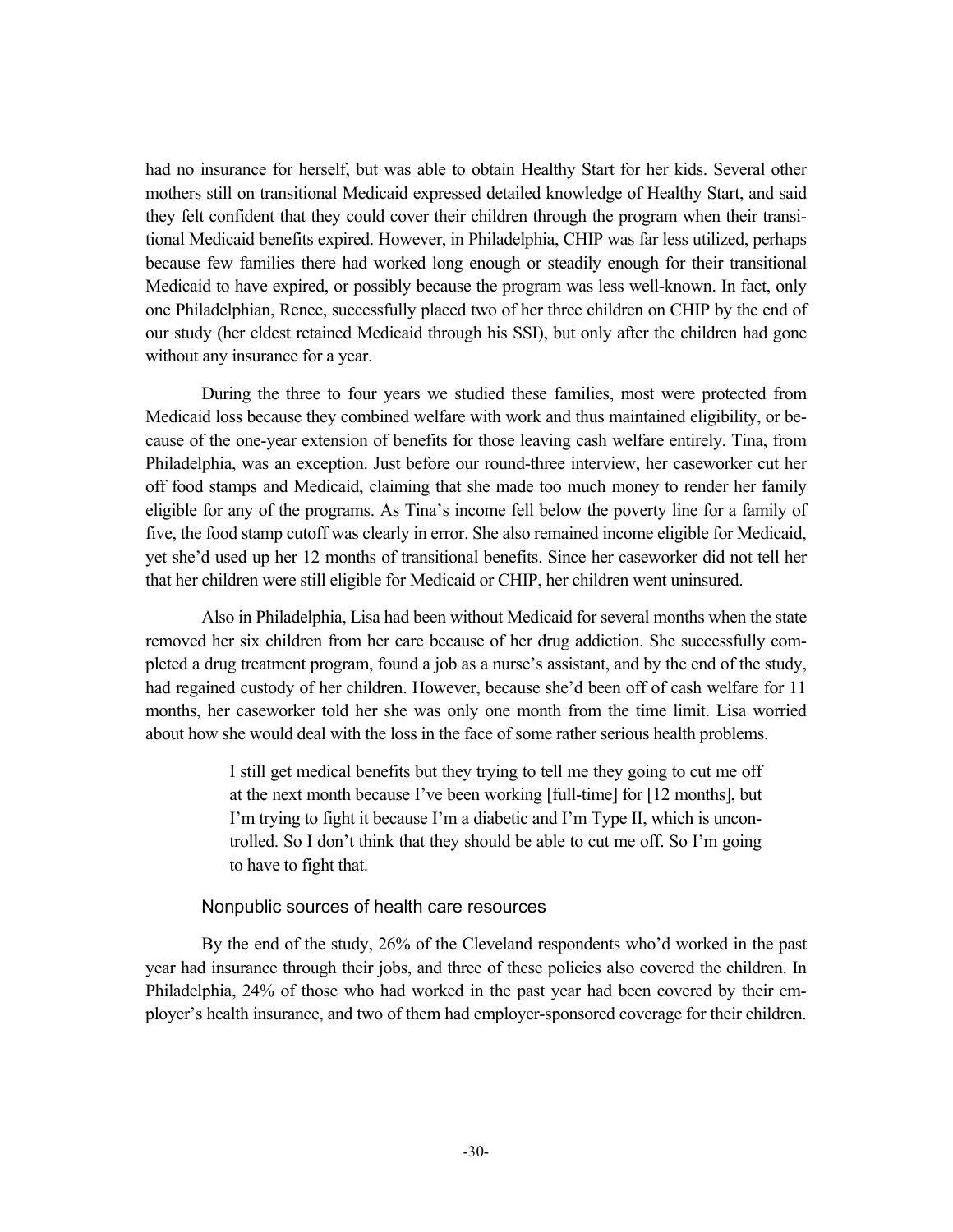Five other workers across the two sites, including Lisa, had been offered private coverage, but had not taken it because the co-payment was too costly.<sup>23</sup> For the one-third of our sample who were without health insurance coverage at some point during the study, half of the time their children were without coverage as well as the adults.

For those who'd lost Medicaid, relatives or friends in the medical profession occasionally helped out. Maria, a white mother of four children in Cleveland, worked several jobs over the four years we knew her but consistently failed to find jobs that provided health insurance. Fortunately, her mother worked at a pharmacy and was able to get the medicine that she needed for a discount. Others "borrowed" the unused portions of common prescription drugs from family and friends. In the last year of our study, Melissa, from Cleveland, and her three children were uninsured for three months while she waited for her employer's health insurance and Healthy Start to cover them. Her elementary-school aged son had ADHD, but Melissa could not afford to buy his Ritalin. An acquaintance from her son's school stepped in to help out:

> That was something though, those three months, cause we ran out of pills, his Ritalin. And one of the ladies at school had some leftover from her kid and she gave them to me…She gave me a prescription of five, was it five? No it was tens and twenty's. [I: Milligrams?] Yeah, cause he takes ten. Cause she had a bottle, a full prescription of twenty's, which meant I could split the pills and take that full prescription and last the two, three months…I cut him back, cause he's supposed to take 'em three times a day. I cut him back just to two times in school during that time.

Another strategy the uninsured sometimes employed was to go to the emergency room, where many believed they could not be turned away for lack of coverage, and to convince a doctor to provide them with a large supply of free samples. Maya, an African-American Philadelphian with one daughter, had recently started working as a full-time teacher when we interviewed her a second time. She'd just graduated from college with a teacher's degree and quickly found two part-time teaching jobs, which provided just enough salary to put her over the Medicaid guidelines. She went without insurance, and got her daughter covered under her father's policy. Once she was hired full time, she waited for coverage for another 90 days. During that time, she suffered two serious health problems related to her chronic asthma. Fearing the large medical bill she would incur, Maya didn't seek treatment the first time. The second time, her sister convinced her to go to the emergency room. She was successful in convincing the doctor to provide her with

 $2<sup>23</sup>$ Danielle, a white mother of two in Philadelphia, said it would take more than half of her paycheck for the family to take advantage of her health insurance program. Brenda, a white woman in Cleveland, was a receptionist at a manufacturing firm when we last talked to her. She was offered insurance as well, but would have had to pay \$289 a month for family benefits, a hefty amount despite her relatively high wage of \$10 per hour.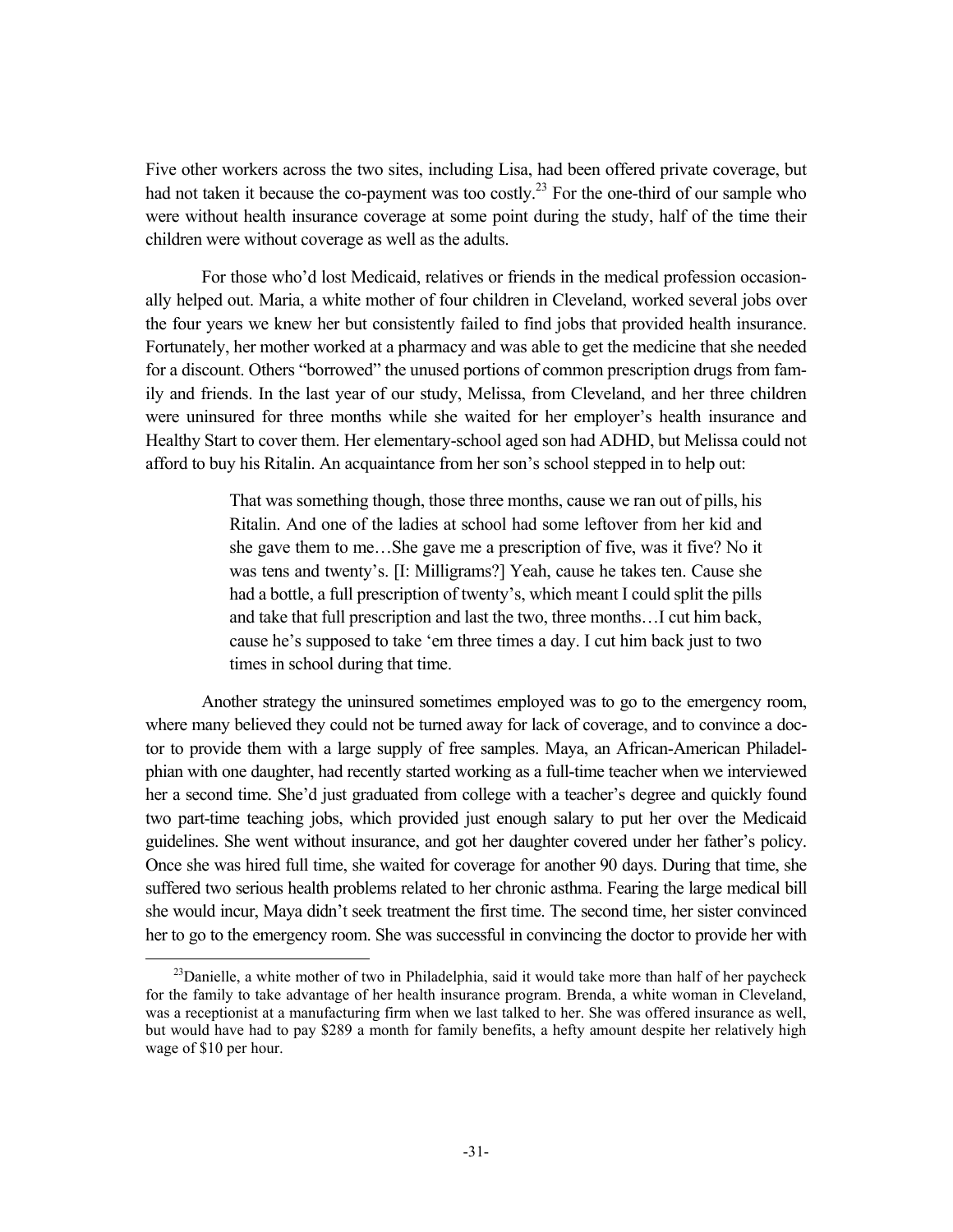enough free samples to keep her asthma and allergies under control until her insurance kicked in, but she now carries the debt on the unpaid emergency room bill.

After problems with paperwork and conflict with her caseworker, Eileen lost her Medicaid benefits and did not get them back for the remainder of the study. She had serious health problems, including asthma, and occasionally received free samples from a local doctor who provides care on a sliding scale.

> Well, if he has samples and stuff like that, like he'll give them to me. Initially, if he don't, then I have to pay for the prescriptions. My one prescription for my breathing pills is \$200.00 [every two months]. My inhalers, I use four of them a month, they're \$28.00 apiece. Then my Prednisone is \$31.00 a month.

# **Conclusion**

This analysis draws on three to four years of longitudinal ethnographic data on 74 families who experienced first hand the most significant changes in the federal safety net for poor families with children in recent history. Our focus is on how those who transition to employment meet their family's basic needs for childcare, food, and health care by accessing both the public and their own private safety nets.

Our interest in this question was motivated in two ways. First, it is these domains that policymakers identified when fashioning the package of transitional benefits to aid families in making the move to employment. Second, though most respondents we followed were actively seeking employment, they expressed doubts about their ability to effectively meet their family's needs in these domains, and worried that their children would suffer because working would mean the eventual loss of food stamps and Medicaid, and would force them to entrust the supervision of their children to others.

In another analysis of these data (Scott et al., 2001) we've shown that most of these families, all receiving cash welfare when we met them in 1997 and 1998, had bought the rhetoric surrounding welfare reform, supported its goals, and had adopted the premise that only by working could they be adequate role models for their children. Good mothers, they reasoned, had to model the value of work themselves in order to motivate their children to do those things that would lead to their own labor market success, such as doing one's homework and staying in school. They also believed that trading a welfare check for a paycheck would mean their children would experience significant material gains. Buoyed by the experiences of family and friends in the wake of an astonishingly strong economy, they believed they would not only find jobs, but good jobs. Thus, they were quite confident the costs of going to work, i.e., the loss of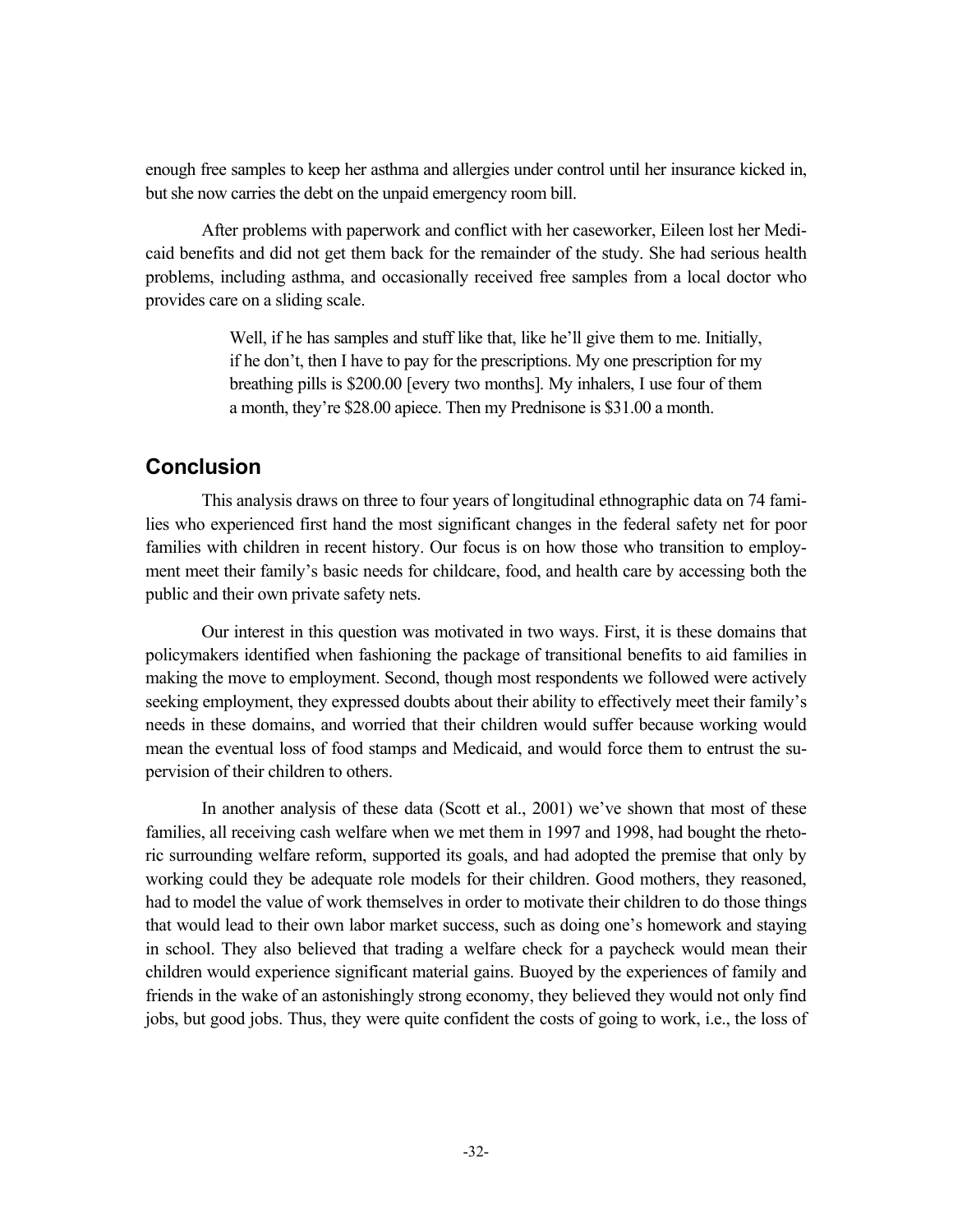food stamps, Medicaid (if no employer-sponsored insurance was provided), and the ability to supervise their children themselves, would eventually be more than outweighed.

These views were in sharp contrast to what a similar group of AFDC recipients told Edin and Lein (1997) in the early 1990s, several years prior to welfare reform. The 215 welfare recipients Edin and Lein spoke to almost universally wanted to work, but felt that unless they were able to land an usually good job, the costs of working would swamp any gain in earnings they might enjoy. They also believed that full-time year-round work would compromise their ability to parent their children effectively. For most, the solution was to use the time on welfare to invest significantly in their own human capital, or to simply wait until the "costs" of working were lower (i.e. their need for childcare was reduced). This contrast suggests that the strong economy, with the carrot of work supports and the stick of work requirements may have changed the calculation of the costs and benefits for the average welfare recipient.

Thus, if our families are any guides, at the dawn of welfare reform, recipients were fully on board with the goals of welfare reform, and had embraced them as their own. Over the ensuing three years, the vast majority of families proved they meant what they'd said at baseline, and struggled valiantly to get and maintain employment. In theory, a whole host of transitional benefits should have been available to aid them in meeting their family's basic needs along the way, but as often as not, the welfare department's rhetoric didn't match the real experiences of families. Most families making the move to a job desperately needed these benefits, and when they were forthcoming, a family's transition was considerably eased. However, the ability of respondents to secure transitional childcare, food, and health care resources depended a great deal on the quality of program implementation in their city or state. When they could not secure these benefits, the vast majority could not replace these resources through the market, since they could not afford to do so.

Our sample across the two cities is small, but the lessons we have taken from this analysis highlight ways that the operation of the public safety net can be improved so that families' transition from welfare to work can occur without significant hassle or hardship. For a policy change as dramatic as welfare reform, it is important to study it from many vantage points so as to not be only describing one part of the elephant. This paper highlights the experiences of welfare recipients, but the broader Urban Change study includes the experiences of caseworkers, and neighborhood institutions.<sup>24</sup> It is beyond the scope of this study to identify where the breakdown in service delivery occurred across these various programs, but anyone who spends a day in a local welfare office can easily see how the administrative nightmares so many of our families experienced could have been caused by any number of factors. For example, if welfare administrators don't adequately brief frontline workers on the array of transitional benefits of-

 <sup>24</sup>These reports are available at http://www.mdrc.org.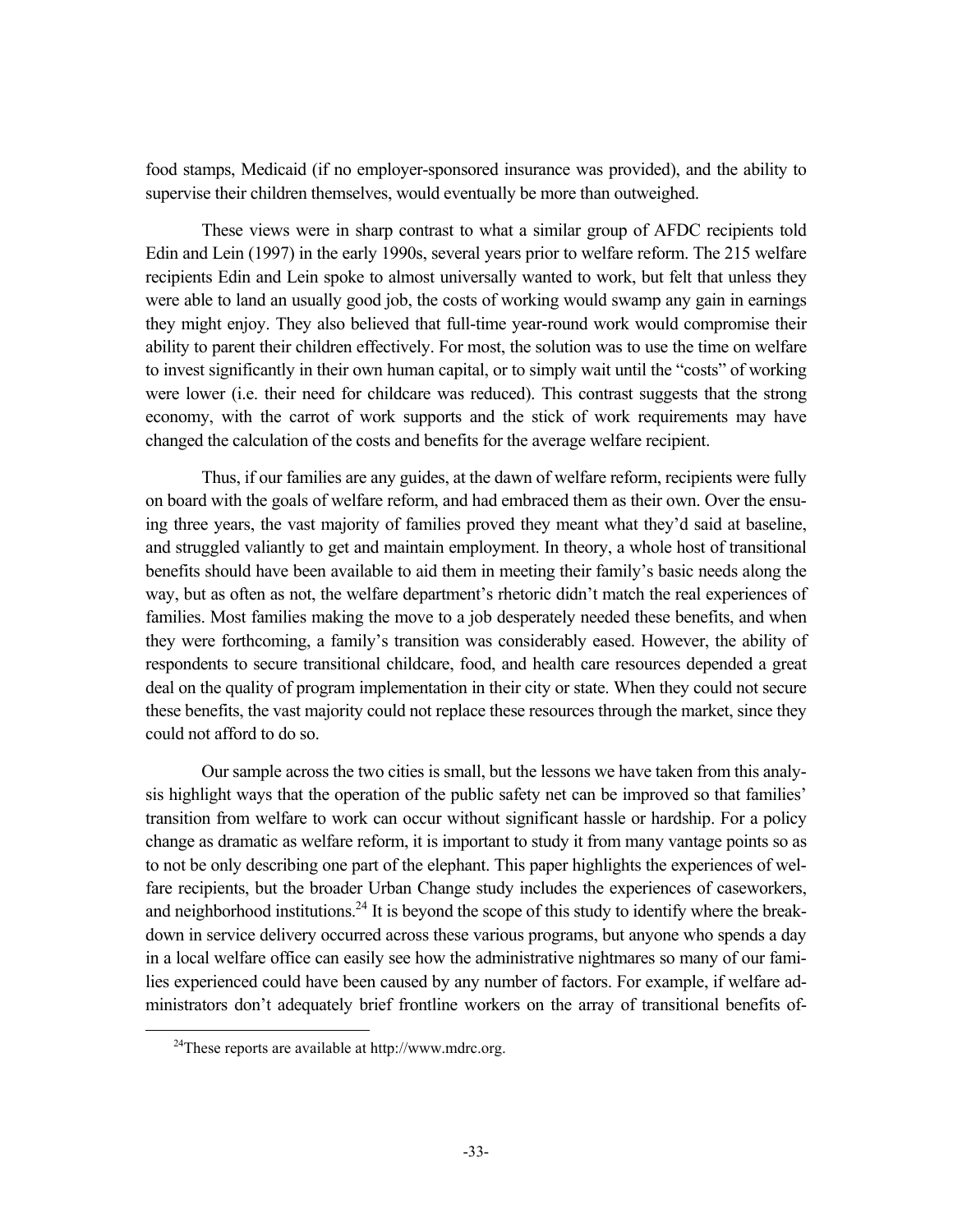fered, the caseworkers cannot effectively communicate this information to clients. Even caseworkers who understand the new landscape of benefits for welfare-leavers must be trained and monitored to insure the information gets to the client, and must have a motivation to do so. And though state systems monitor and identify those who are getting benefits in excess of what is allowed, we know of no system to flag cases in which a client has been denied a benefit they are eligible for but not receiving, or have been sanctioned in error.

Certainly, the nature of the low wage labor market, where jobs are often short-lived and variable in hours, makes the average caseworker's job of assessing ongoing eligibility and benefit levels difficult. The vast majority of the women in our sample cycled between a number of jobs with varying hours and pay, so their caseworkers' jobs were especially taxing. Their caseloads may not have been adjusted for the increased burden of each case they were responsible for. Yet in order to make the transition to work manageable for welfare-reliant families, state bureaucracies need to work with these changes in a way that doesn't create logistical nightmares for poor single parents who are trying to play by the rules. Those who know quite well what they're eligible for from the welfare department sometimes simply do not have the time or energy to deal with the administrative hassle involved. Even the small differences in the reporting requirements between Cleveland and Philadelphia (i.e. monthly versus quarterly) seemed to make a great deal of difference in the experiences of families.

Parents who are juggling work and family on a limited income do not have the time or the resources to do the research on the benefits they should be receiving, so many do not have the expertise or courage to challenge their caseworkers, even if they suspect the caseworker is in error. Additionally, most respondents realize that they do not hold the power in this relationship, and the stakes for them are high if they challenge the system. Thus, state welfare systems must insure that recipients are adequately and accurately informed about all aspects of the state TANF program, including the carrots (transitional benefits) and the sticks (time limits and sanctions). The high rate of turnover among caseworkers makes this an enormous problem. But our analysis shows that securing access to the work-based safety net is crucial for insuring the needs of families with children are being met.

In lieu of public-sector supports for childcare, food, and healthcare, families often turn to non-public resources, including their personal networks, private charities, and, in the case of Medicaid, to their employers. Many assume that those with private resources do not need access to the work-based safety net, or even that the quality of nonpublic resources exceeds those the public sector provides. While this assumption is occasionally correct, it is often in grave error. In the childcare domain, though some children without subsidies were able to spend time with a caring and competent grandmother, others were left in the care of adults who were, in their mother's view, verbally abusive, unreliable, struggling with drug addictions or mental illness, or even down right neglectful. In a few situations, children were left caring for children, sometimes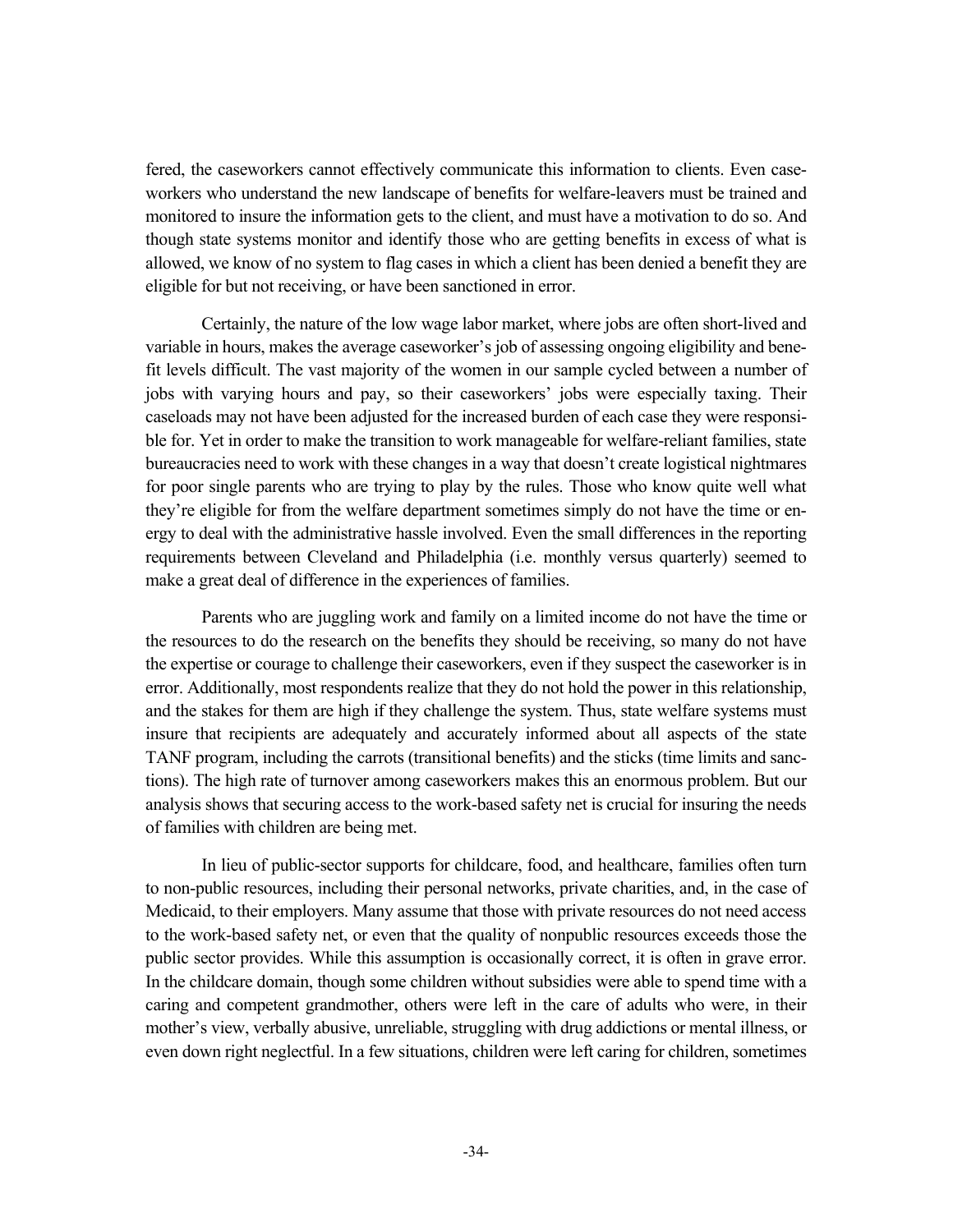to the detriment of both the recipient and giver of the care. Some of these mothers would much rather have used licensed care, but couldn't get access to the subsidy. In the food domain, parents could often get a meal from a family member or friend, but several knew they were putting pressure on a set of network resources that were already spread thin. Food pantries provided some relief, but the stringent limitations they put on the receipt of food and the stigma they imposed increased the transaction costs of employing this strategy. In the health care domain, the main nonpublic resource was the employer, who seldom provided health care benefits and when so, often charged a higher co-payment than the family could afford to pay.

Equally important, neither the quality nor the availability of nonpublic childcare, food, or healthcare resources are evenly distributed among the poor. Edin and Lein (1997) showed that those families with the most ready and valuable offers of support from kin, friends, and institutional sources, were those same families who were already advantaged in other ways; namely, whites, those living in better neighborhoods, and those who'd been on the rolls a shorter amount of time. Other analyses of social network support have also shown higher rates of receipt among the more advantaged (Roschelle, 1997; Hogan, Eggebeen, and Clogg, 1993). Thus, an overreliance on the private safety net may exacerbate, rather than ameliorate, inequality.

We conclude by offering a warning to the reader. The story we tell here might be unduly rosy. When we left our families in 2000 and 2001, the economy was still strong, and most had not yet exhausted the broad array of supports the welfare department offered those who began working. Those who benefited from the ability to combine welfare and part-time work and keep most of their earnings will soon reach the five-year life time limit for cash welfare benefits. Those who've left cash welfare behind may have also now lost Medicaid benefits because they've hit the time limits. Others will have earned their way just above the eligibility thresholds for these programs, which may cause a sudden spike in their work-related expenditures. Some will find their earnings are insufficient to make up the difference. As the economy sags, federal and state officials may feel tempted to cut back on the already-weakened public safety net at a time when it is most needed. The message we have learned from the families in our sample, however, is that this safety net is crucial to their well being. In addition, those who care about the well being of families with children must think seriously making sure that these benefits are delivered to needy low-wage workers and their families in a smooth, hassle-free manner.

Finally, we want to note that throughout the course of our study, state officials in both Ohio and Pennsylvania did make modifications to their systems to try to increase their support of families moving from welfare to work. In Ohio, officials amended their computer eligibility verification system so that caseworkers could close the cash assistance benefits for a recipient but not terminate Medicaid benefits. Furthermore, Cuyahoga County launched an advertising campaign to increase awareness of the State Children's Health Insurance Program. In the be-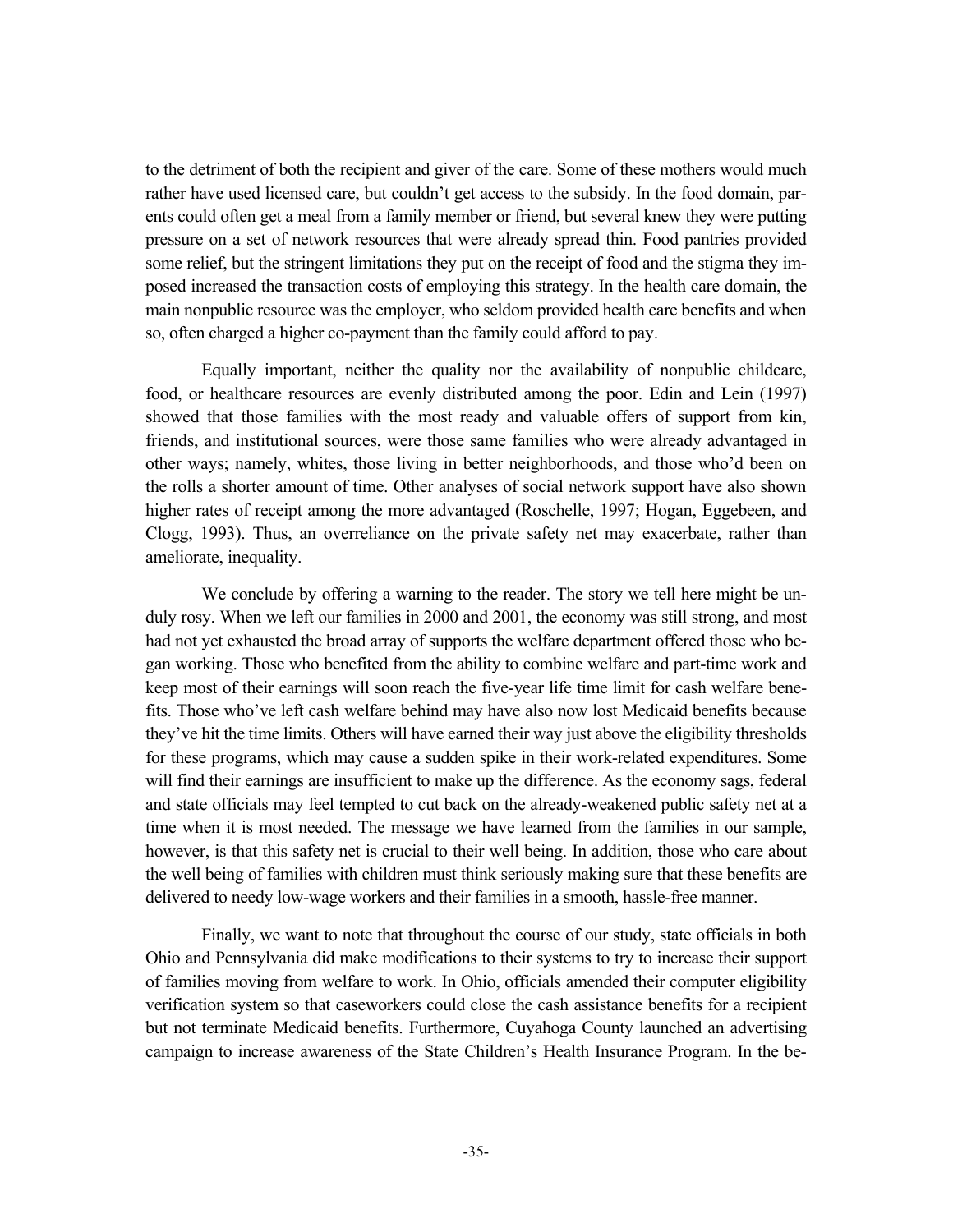ginning of 1999, Child Care Works went into effect in Philadelphia. This program increased and expanded child care funding for working poor families who no longer received cash assistance. Implementation of policies as major as welfare reform can be a continuously changing process. The point of our story about barriers to accessing benefits is not to criticize implementation in specific locales, but rather to point out pitfalls that can occur in any county's delivery of services to families moving from welfare to work.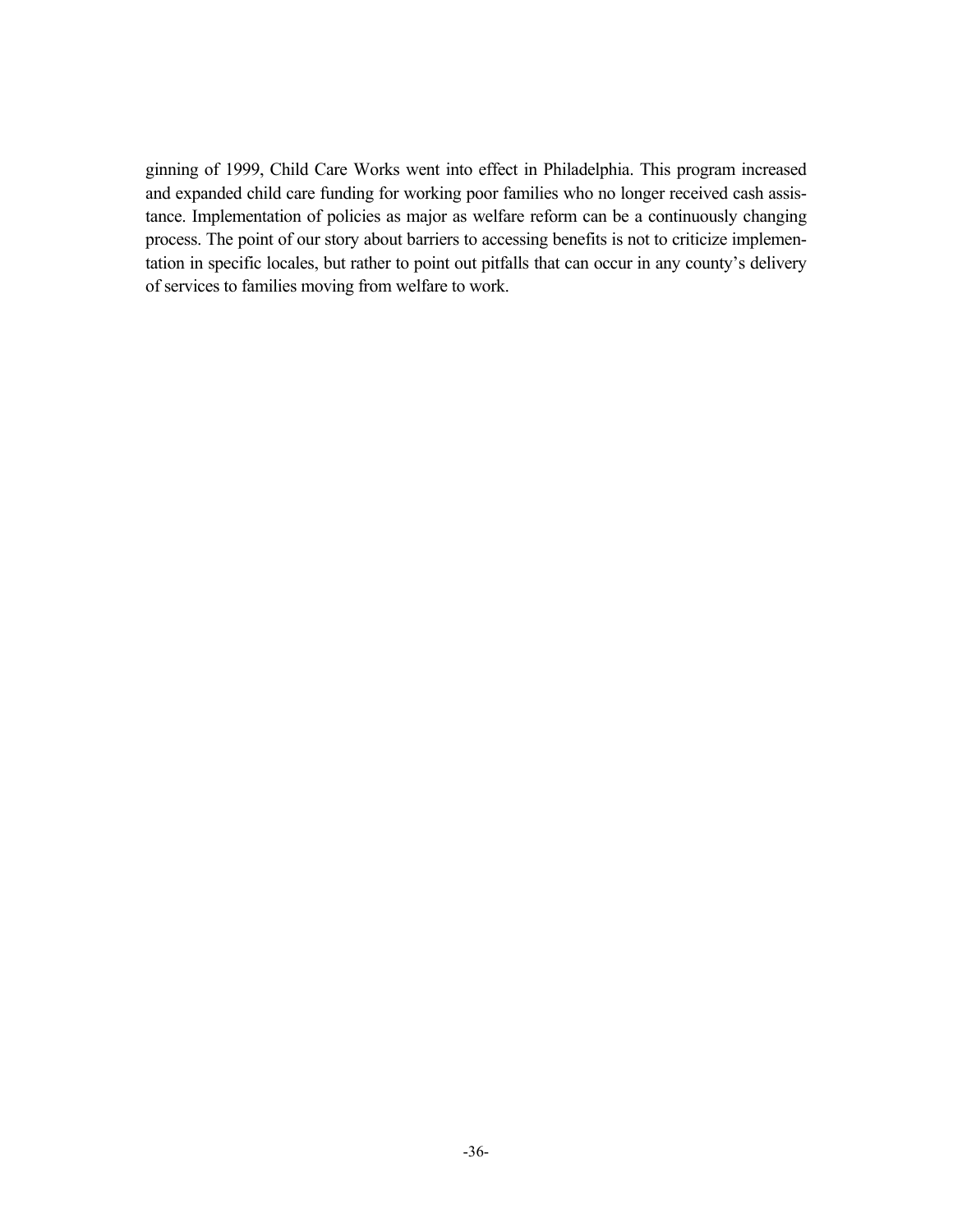# **References**

- Adams, G., Snyder, K. and Sandfort, J. R. (2002). *Getting and Retaining Child Care Assistance: How Policies and Practices Influence Families' Experiences.* Assessing the New Federalism Occasional Paper No. 55. Washington, D.C.: Urban Institute
- Brock, T., Nelson, L. C., and Reiter, M. (2002). *Readying Welfare Recipients for Work: Lessons from Four Big Cities as They Implement Welfare Reform.* New York: MDRC.
- Cherlin, A. J., Bogen, K., Quane, J. M., and Burton, L. (2002). "Operating Within the Rules: Welfare Recipients' Experiences with Sanctions and Case Closings." *Social Service Review, Sept.,* 387 - 404.
- Danziger, S., Heflin, C. M., Corcoran, M. E., Oltmans, E., and Wang, H. (2002). "Does It Pay to Move from Welfare to Work?" *Journal of Policy Analysis and Management*, *21, 4,* 671-693.
- Edin, K. and Lein, L. (1997). *Making Ends Meet: How Single Mothers Survive Welfare and Low-Wage Work.* New York: Russell Sage Foundation.
- Families USA (1999). *One Step Forward, One Step Back: Children's Health Coverage after CHIP and Welfare Reform.* Families USA Publication No. 99-106. Washington, D.C.: Families USA.
- Garrett, B. and Holahan, J. (2000). *Welfare Leavers, Medical Coverage, and Private Health Insurance.* Washington D.C.: Urban Institute.
- Gennetian, L., Duncan, G., Knox, V., Vargas, W., Clark-Kauffman, E., and London, A. (2002). *How Welfare and Work Policies for Parents Affect Adolescents: A Synthesis of Research*. New York: MDRC.
- Giannarelli, L. and Barsimantov, J. (2000). *Child Care Expenses of America's Families*. Assessing the New Federalism Occasional Paper No. 40. Washington, D.C.: Urban Institute.
- Hogan, D. P., Eggebeen, D. J. and Clogg, C. (1993). "The Structure of Intergenerational Exchanges in American Families." *American Journal of Sociology, 98, 6,* 1428-58.
- London, A. S., Scott, E. K., Edin, K., and Hunter, V. (2001). *Juggling Low-Wage Work and Family Life: What Mothers Say About their Children's Well-Being in the Context of Welfare Reform.* New York: MDRC, The Next Generation, Working Paper.
- Loprest, P. (1999). *Families who Left Welfare: Who are They and How are They Doing?* Assessing the New Federalism Discussion Paper 99-02. Washington, D.C.: Urban Institute.
- Polit, D. F., London, A. S., and Martinez, J. M. (2000). *Food Security and Hunger in Poor, Motherheaded Families in Four U.S. Cities.* New York: MDRC, The Project on Devolution and Urban Change, Working Paper.
- Polit, D. F., London, A. S., and Martinez, J. M. (2001). *The Health of Poor Urban Women: Findings from the Project on Devolution and Urban Change.* New York: MDRC.